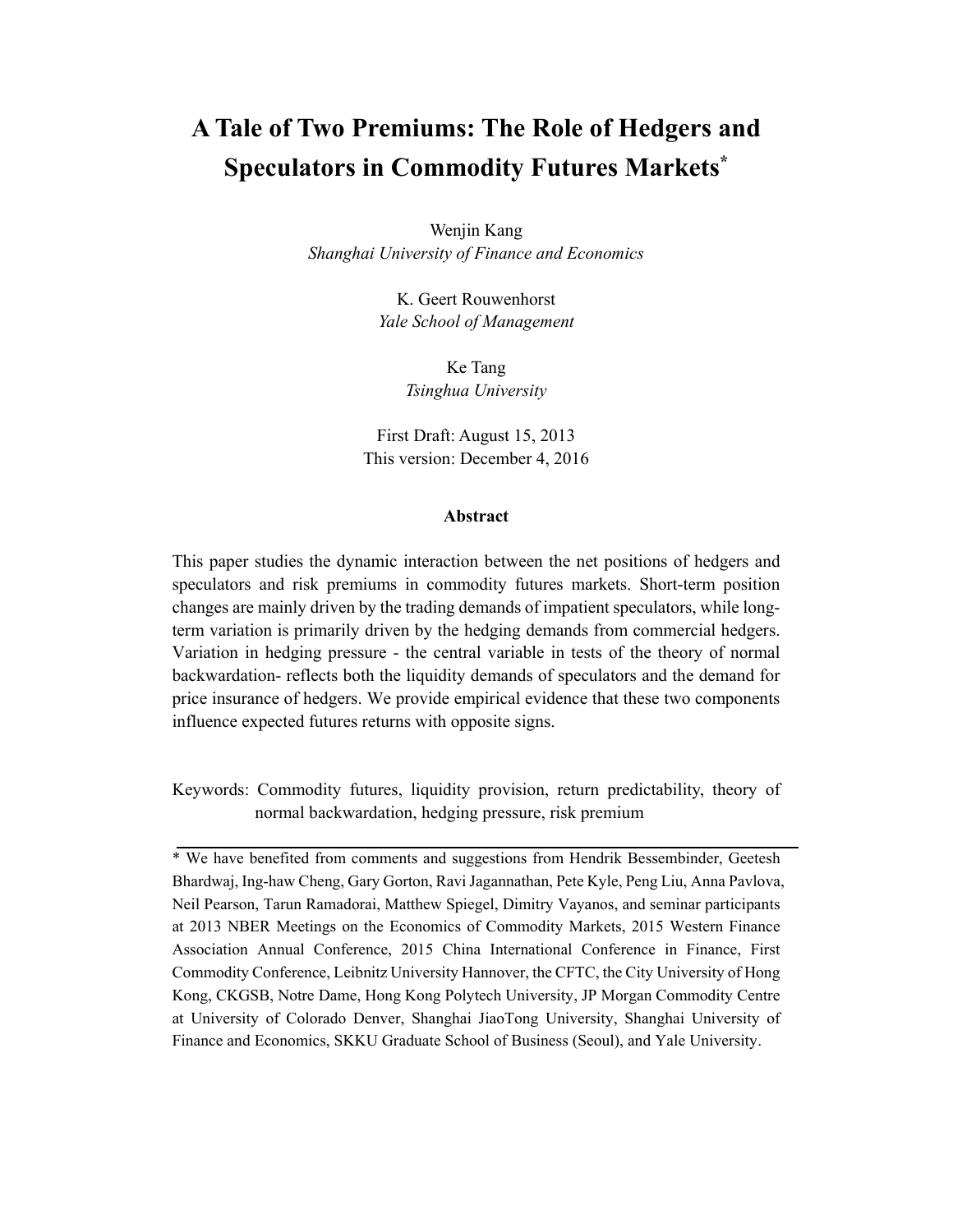# **1. Introduction**

An important question in the commodity futures literature concerns the influence of speculative activity on the functioning of futures markets. According to the traditional view of Keynes (1923) and Hicks (1939), the presence of speculative capital facilitates risk sharing with hedgers who seek insurance against future price fluctuations. A central assumption of the theory of normal backwardation is that the hedging demand for futures is net short, and that hedgers induce speculators to absorb the risk of commodity price fluctuations by setting futures prices at a discount relative to expected future spot prices. While this view of insurance provision is not controversial per se, at the same time there are several reasons to believe that speculators have motives to trade that are independent from accommodating commercial hedging demands. First, the positions of hedgers and speculators observed in data published by the Commodity Futures Trading Commission (CFTC) exhibit large variation over short time periods (weekly horizon), and while hedgers are on average net short in most commodity futures markets, there are frequent episodes where the net balance of their positions is long. This is unlikely to be entirely driven by changes in the hedging plans of commercial producers, which are by nature more stable over time.  $\frac{1}{1}$  Second, speculators are in aggregate short-term trend followers. For example, Commodity Trading Advisors, which represent an important source of speculative capital in futures markets, have been shown to actively pursue momentum style investment strategies.<sup>2</sup>

<sup>1</sup> Cheng and Xiong (2014) observe that hedgers trade a large amount relative to their fundamental hedging demand.

<sup>&</sup>lt;sup>2</sup> Several papers have studied the trading behavior of hedge funds, which have become a major source of speculative capital over recent decades. Fung and Hsieh (1997, 2001) analyze trend following strategies by hedge funds. More recently, Bhardwaj, Gorton, and Rouwenhorst (2014) show that the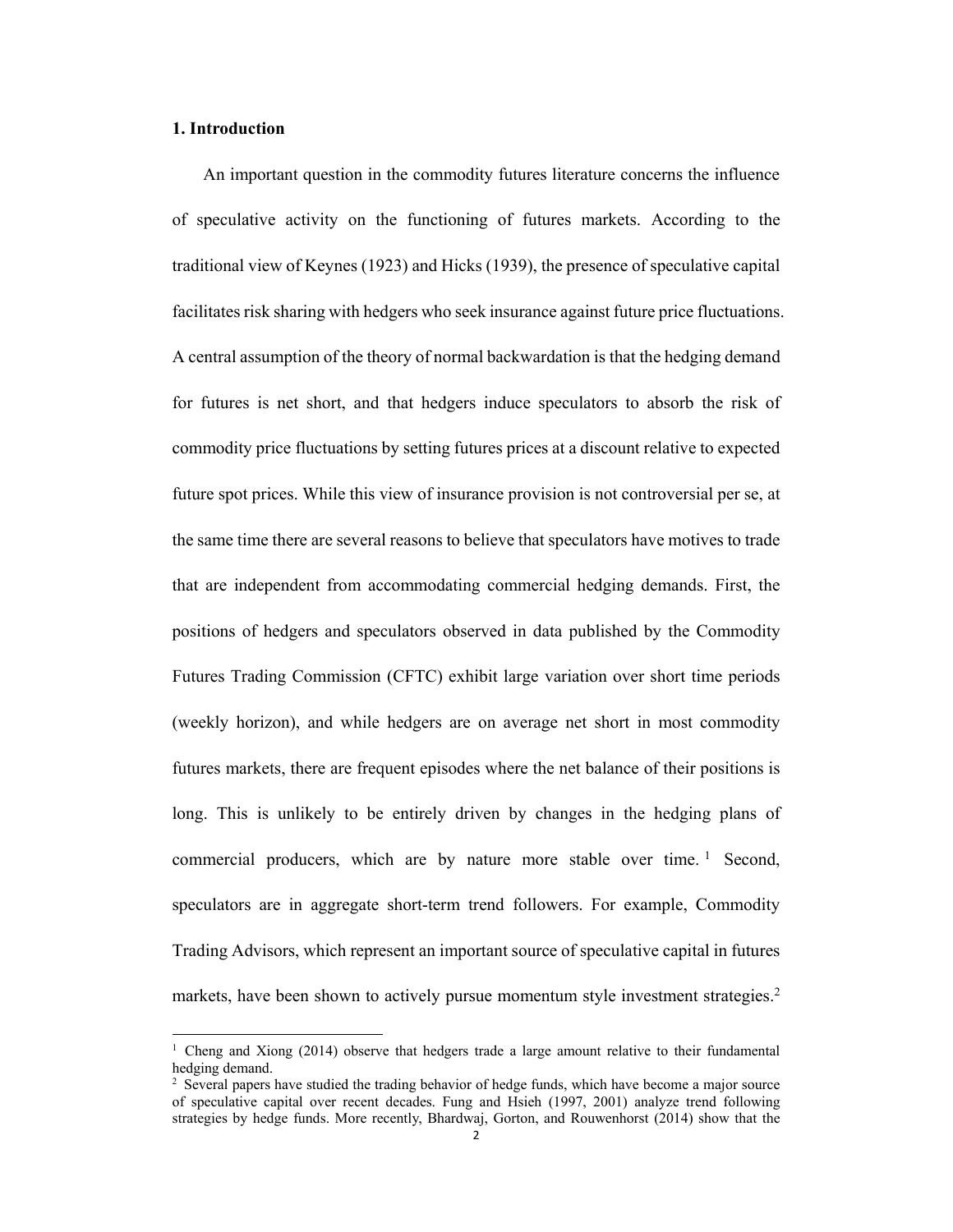It seems unlikely that these investment styles simply originate from passively meeting hedging demands by commercial market participants. Third, the empirical support for the relation between hedging pressure and the expected futures risk premium as predicted by the theory of normal backwardation is mixed (see Rouwenhorst and Tang (2012)).

In this study, we examine futures returns around the weekly position changes reported by the CFTC, and provide evidence that active trading decisions by speculators influence the price setting in commodity futures markets independently from the demand for insurance by hedgers. Our empirical strategy follows Kaniel, Saar, and Titman (2008) by testing for the predictability of short-term returns following position changes of traders, and uses the direction of this return predictability to infer who provides and who consumes liquidity in futures markets.<sup>3</sup> We find that during the weeks following a position change, commodities that are most heavily bought by speculators earn significantly lower returns than commodities that are sold by them. And commodities that are most heavily purchased by hedgers subsequently outperform those that are sold by them. These findings parallel the prediction from the microstructure theory literature on liquidity provision (e.g., Grossman and Miller (1988)

returns of Commodity Trading Advisors correlate with simple momentum and carry strategies in stocks, currencies, and commodities. Rouwenhorst and Tang (2012) document that changes in speculative positions are positively correlated with relative returns in commodity futures markets. Moskowitz, Ooi and Pedersen (2012) find that speculators follow time-series momentum strategies in many futures markets.

<sup>&</sup>lt;sup>3</sup> Kaniel, Saar, and Titman (2008) study the dynamic relation between net individual investor trading and short-horizon returns for a large cross-section of NYSE stocks, and show how the demand of immediacy for trade execution by institutions leads to the liquidity provision by individual investors and predictable returns following their trades. In our context of commodity futures markets, we test for the predictability of short-term returns following position changes by commercial hedgers and noncommercial speculators, and use such return predictability to make inferences about who provides liquidity in these markets.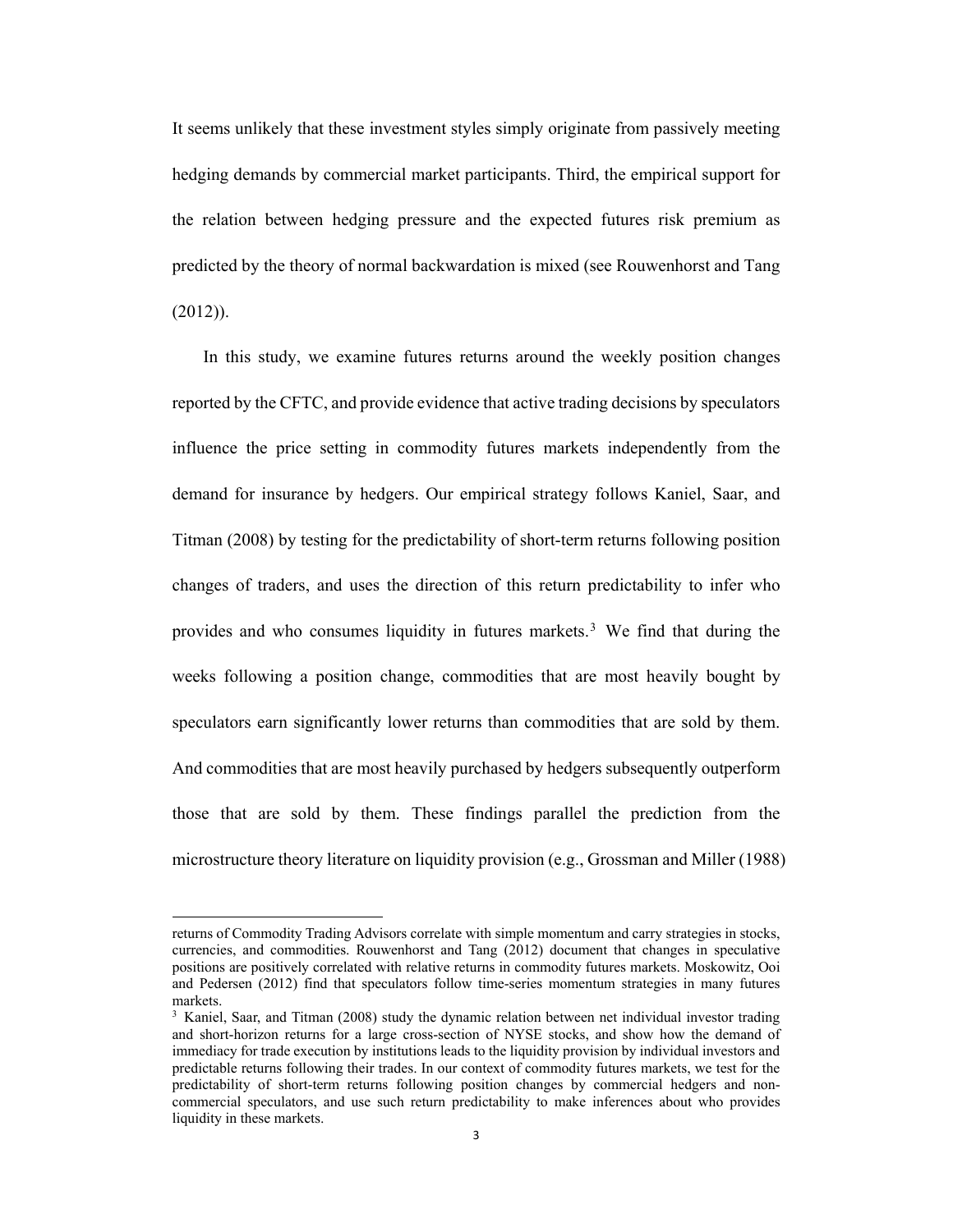and Campbell, Grossman, and Wang (1993)). According to these models, liquidity providers (or market makers) tend to trade against the market trend as contrarians, while impatient traders (e.g., momentum followers) consume liquidity and need to offer a price concession to encourage risk-averse market makers taking the other side of their trades. Put into the context of commodity futures markets, hedgers trade as contrarians and earn a compensation for liquidity provision by accepting a price concession offered by impatient momentum traders (i.e., speculators) who demand immediacy.

The short-term underperformance of commodity futures sold by hedgers is opposite to the prediction of Keynes' theory of normal backwardation, which associates an increase in hedging pressure with higher expected risk premiums. We conjecture that variation in hedging pressure has two components: short-term variation that is primarily driven by the liquidity demands of speculators, and longer-term component that is driven by changes in hedging demands of commercial market participants. We hypothesize that the latter is relatively stable over short horizons due to the slow evolution of underlying production decisions in physical markets. We provide empirical evidence to support these conjectures. A main finding of our paper is that the expected excess return to a commodity futures contract embeds two return premiums related to position changes: one premium paid by hedgers to speculators for obtaining price insurance associated with, and one premium paid by speculators to hedgers for accommodating their short-term liquidity needs. The opposite sign of these two premiums implies that cost of short-term liquidity consumption paid by speculators partially erodes the insurance premium they receive from hedgers for providing price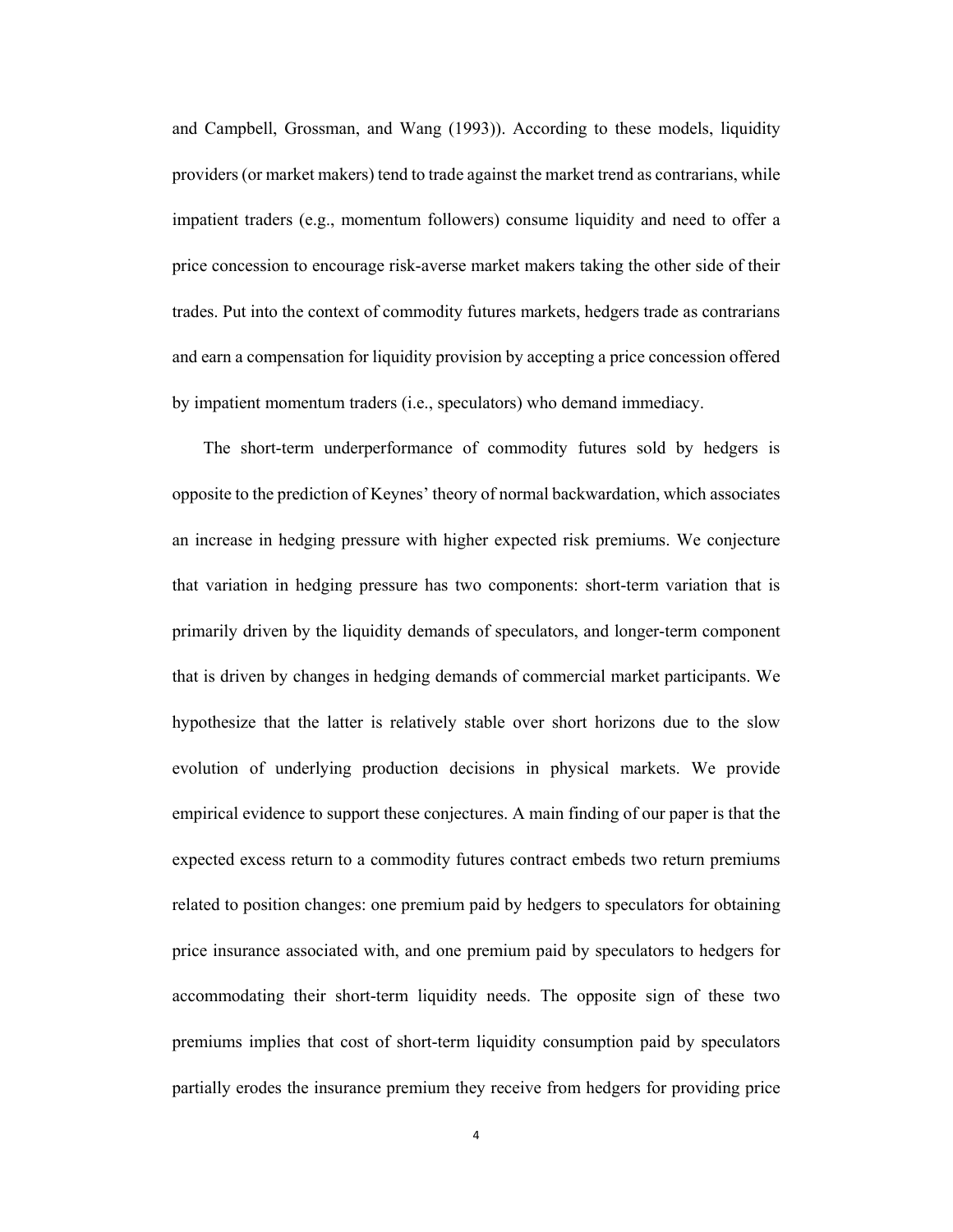insurance. Our analysis suggests that a large portion of the premium that speculators earn from providing price insurance is returned to hedgers by demanding liquidity.

Our findings contribute to the literature on commodity futures in the following ways. First, the notion that short-term speculative traders are consuming liquidity runs counter to the traditional view of speculators as providers of liquidity in futures markets.<sup>4</sup> Second, the relative impatience of speculative trading provides a new explanation for the question of why hedgers appear to trade so much (Cheng and Xiong (2014)): they are induced by speculators and are compensated for providing short-term liquidity to them. Third, our findings explain why regression tests of Keynes' theory of normal backwardation often fail to find a strong link between hedging pressure and expected futures returns (see Rouwenhorst and Tang  $(2012)$ ).<sup>5</sup> Variation in hedging pressure embeds two components that predict futures returns with opposite signs. Failure to control for liquidity provision introduces a bias that attenuates the estimated influence of insurance demand on future excess returns. Finally, the presence of two premiums can explain why empirical estimates of speculative profits in commodity future markets have been low:  $6$  the profits earned by speculators for providing insurance are diminished by the compensation paid for their desire to obtain short-term liquidity.

<sup>4</sup> See for example Keynes (1930), Blau (1944) and Gray (1967). There is a large literature on the effect of speculators on the level and volatility of prices reviewed in Gray and Rutledge (1971).

<sup>5</sup> Gray and Rutledge (1971) also review the early literature on the ability of speculators to forecast prices. Chang (1985) and Bessembinder (1992) observe that positions of traders can predict futures returns to some extent. Rouwenhorst and Tang (2012) find that these findings become weaker in a more recent data sample. See also Basu and Miffre (2013) and Szymanowska et al. (2014) for recent studies on hedging pressure.

<sup>6</sup> See for example Working (1931), Rockwell (1967), and Hartzmark (1987) who do not detect profits to speculators in commodity futures markets. See also Keim (2003) who reports similar findings in US equity markets.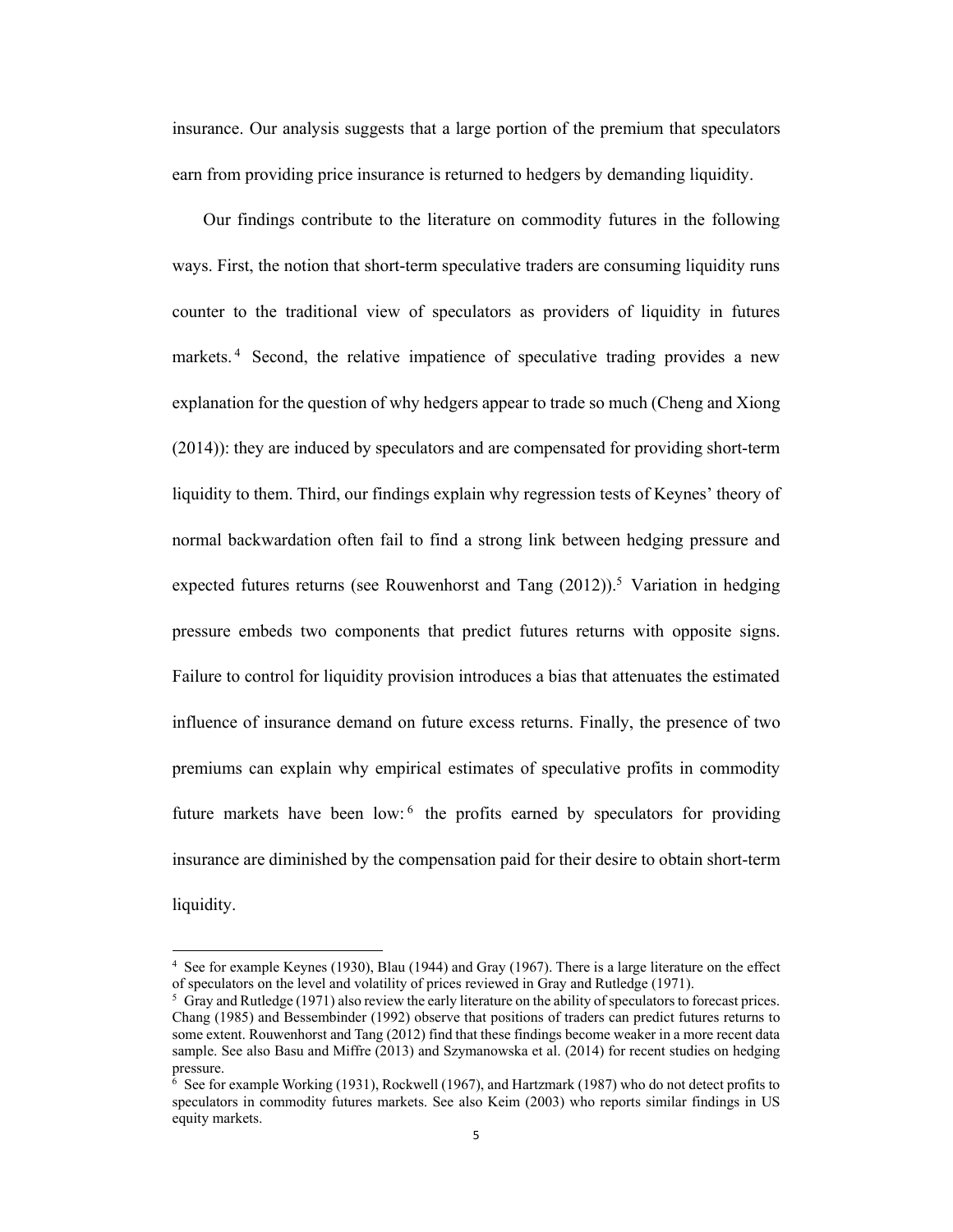Our study also contributes to the broader literature on demand-based asset pricing, which argues that the changes in demand for an asset can have a significant impact on its expected return. In option markets, recent studies find that fluctuations in implied volatility reflect buying pressure (see Bollen and Whaley (2004), Garleanu, Pedersen, and Poteshman (2009)). In the stock market, Shleifer (1986) shows that the price increase of stocks added to the S&P500 index is related to the demand for index funds, and Frazzini and Pedersen (2013) suggest that investors' demand for leverage increases the relative price of high-beta stocks, thereby lowering their expected returns. Our study links variation in long-term hedging pressure – net selling by commercial hedgers – to variation in excess futures returns.

The outline of the paper is as follows. Section 2 summarizes our data and presents some stylized facts about the CFTC positions reports, trading behaviour, and futures returns. Section 3 presents our empirical findings on short-term liquidity provision. Section 4 re-examines the theory of normal backwardation and tests the predictive power of long-term hedging pressure for expected returns after controlling for shortterm fluctuations in hedging pressure that are related to liquidity provision. We conduct a variety of robustness checks on our results in Section 5. Section 6 concludes our paper.

#### **2. Data and Summary Statistics**

We use publicly available data provided by the Commodity Futures Trading Commission (CFTC) to study the trading behavior of various types of investors in commodity futures markets. The weekly Commitment of Trader (COT) Report details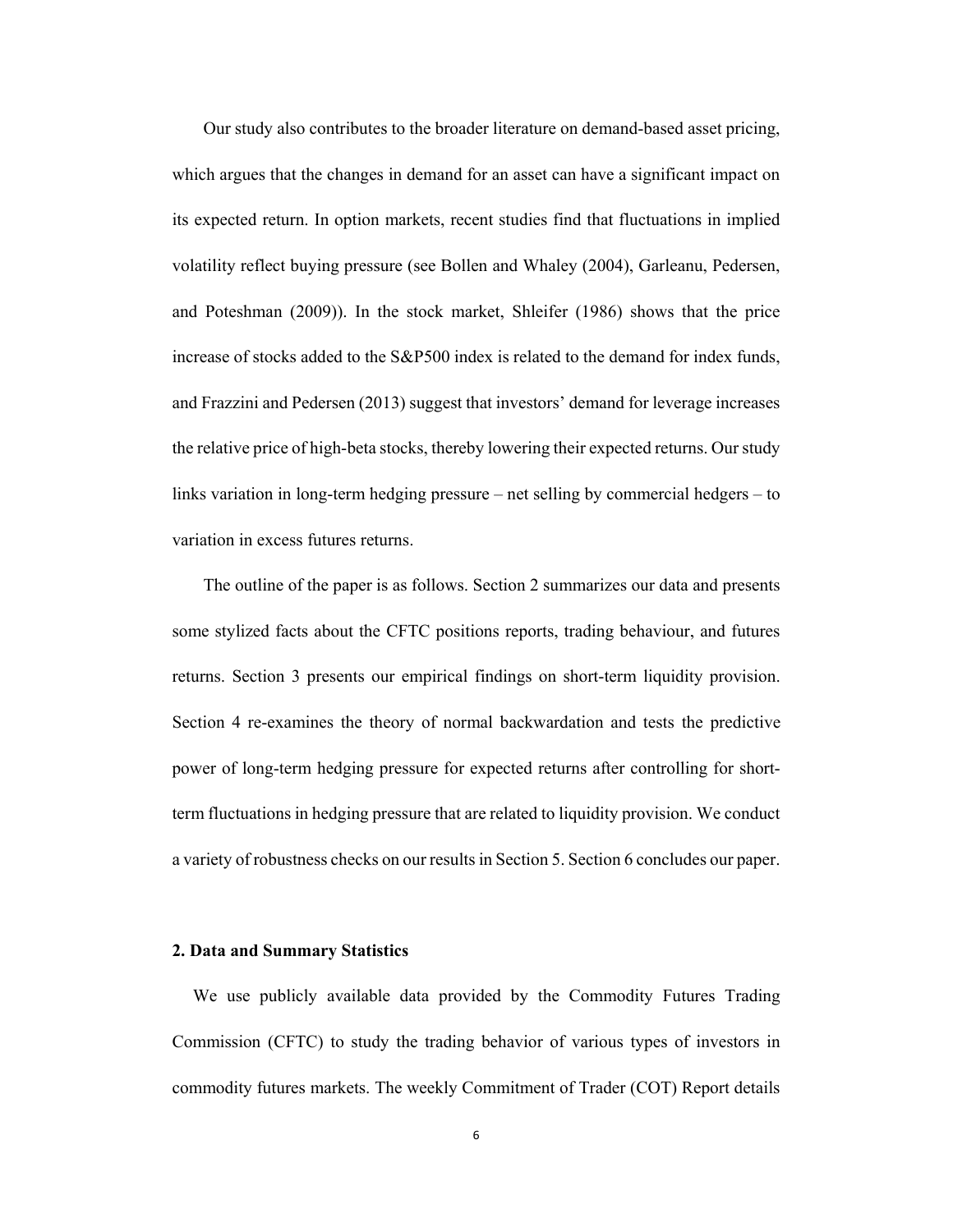the aggregate long and short positions of commodity futures market participants by trader type: commercials, non-commercials, and non-reportables. Positions are measured every week on Tuesday, and publicly released three days later, after the market close on Friday. Our data sample covers 26 commodities that are traded on four North American exchanges (NYMEX, NYBOT, CBOT, and CME) from 1994/01/02 to 2014/11/01. The CFTC classifies a trader as "commercial" if she uses futures contracts for hedging purposes as defined in CFTC Regulation 1.3(z), 17 CFR 1.3(z). There is a long tradition in the literature to view commercials as hedgers, and noncommercials as speculators.<sup>7</sup> While our classification of hedgers and speculators follows the tradition of the literature, we acknowledge the imperfection of this classification method. In Section 5, we conduct a robustness check based on the Disaggregated COT (DCOT) data published by the CFTC since 2006, which uses a finer breakdown of the speculative traders and excludes swap dealers from commercials traders<sup>8</sup>

Based on the CTFC data we construct three variables to characterize the position and trading behaviour of futures markets participants: hedging pressure (*HP*), net trading (*Q*), and the propensity to trade (*PT*). Hedging pressure (*HP*) is defined as the number of contracts that hedgers are short (*HS*) minus the number of contracts that they are long (*HL*), divided by open interest (*OI*), which is defined as the total number of contracts outstanding for commodity *i* in week *t*:

<sup>7</sup> For example, see Houthakker (1957), Rockwell (1967), Chang (1985), Bessembinder (1992), DeRoon et al. (2000).

<sup>8</sup> Cheng et al. (2014) find that for the purpose of their study the finer classifications using CFTC internal data yield the same conclusions as those based on the DCOT data.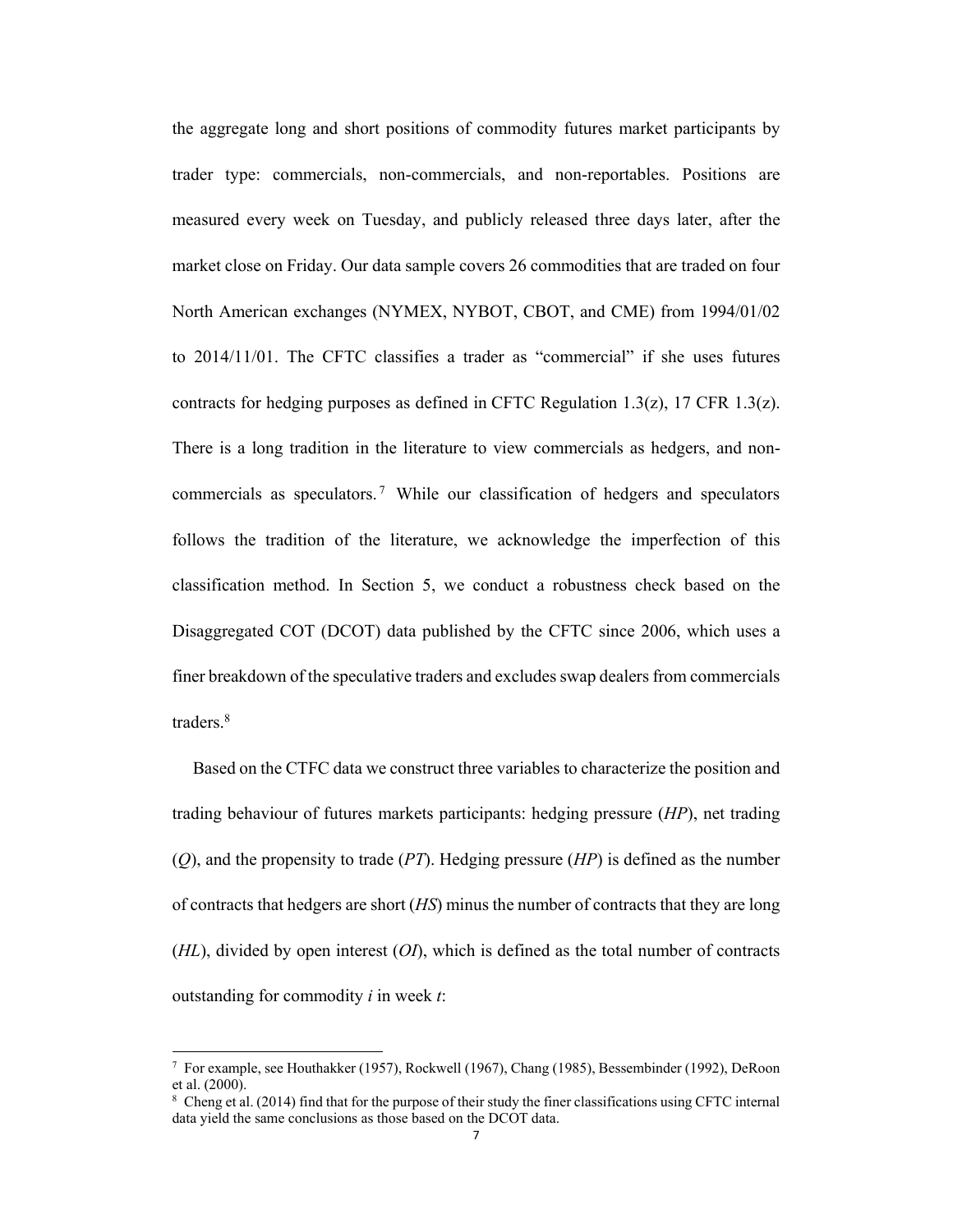$$
HP_{i,t} = \frac{HS_{i,t} - HL_{i,t}}{O_{i,t}} = -\frac{hedges\text{ }netlong\text{ }position_{i,t}}{O_{i,t}}
$$
(1)

Our net trading measure  $(O)$  is defined as the net purchase of futures contracts, calculated as the change in the net long position for commodity *i* from week *t-*1 to week *t*, normalized by the open interest at the beginning of week:

$$
Q_{i,t} = \frac{netlong position_{i,t} - netlong position_{i,t-1}}{OI_{i,t-1}}.
$$
 (2)

Assuming constant open interest, the trading measure for hedgers in commodity *i* is the decrease in hedging pressure between weeks *t-*1 and *t.*

Finally we define the propensity to trade as the sum of the absolute changes of the aggregate long and the aggregate short positions of each trader category, scaled by their total gross positions at the beginning of the week.<sup>9</sup> For example, the propensity to trade for hedgers is calculated as:

$$
PT_{i,t} = \frac{abs(H_{i,t} - HL_{i,t-1}) + abs(HS_{i,t} - HS_{i,t-1})}{HL_{i,t-1} + HS_{i,t-1}}
$$
(3)

Futures price data are obtained from Pinnacle Corp. We construct weekly excess returns (Tuesday-Tuesday) to match the measurement of the positions by the CFTC. We compute excess returns using the front-month (nearest-to-maturity) contract and roll positions on the  $7<sup>th</sup>$  calendar day of the maturity month into the next-to-maturity contract.<sup>10</sup> The excess return  $R_{i,t}$  on commodity *i* in week *t* is calculated as:

$$
R_{i,t} = \frac{F_i(t,T) - F_i(t-1,T)}{F_i(t-1,T)}
$$
\n(4)

<sup>9</sup> This propensity to trade can be understood as an analog to the portfolio turnover rate for stock market investors. Unlike the trading measures which sum to zero, the propensities can be quite different across traders and can vary over time.

 $10$  If the 7<sup>th</sup> is not a business day we use the next business day as our roll date. Our contract selection strategy generally takes positions in the most liquid portion of the futures curve. Popular commodity indexes follow similar strategy to ensure sufficient liquidity for each component contract in the index. For example, contracts in the SP-GSCI index are rolled from the fifth to ninth business day of each maturity month with 20% rolled during each day of the five-day roll period.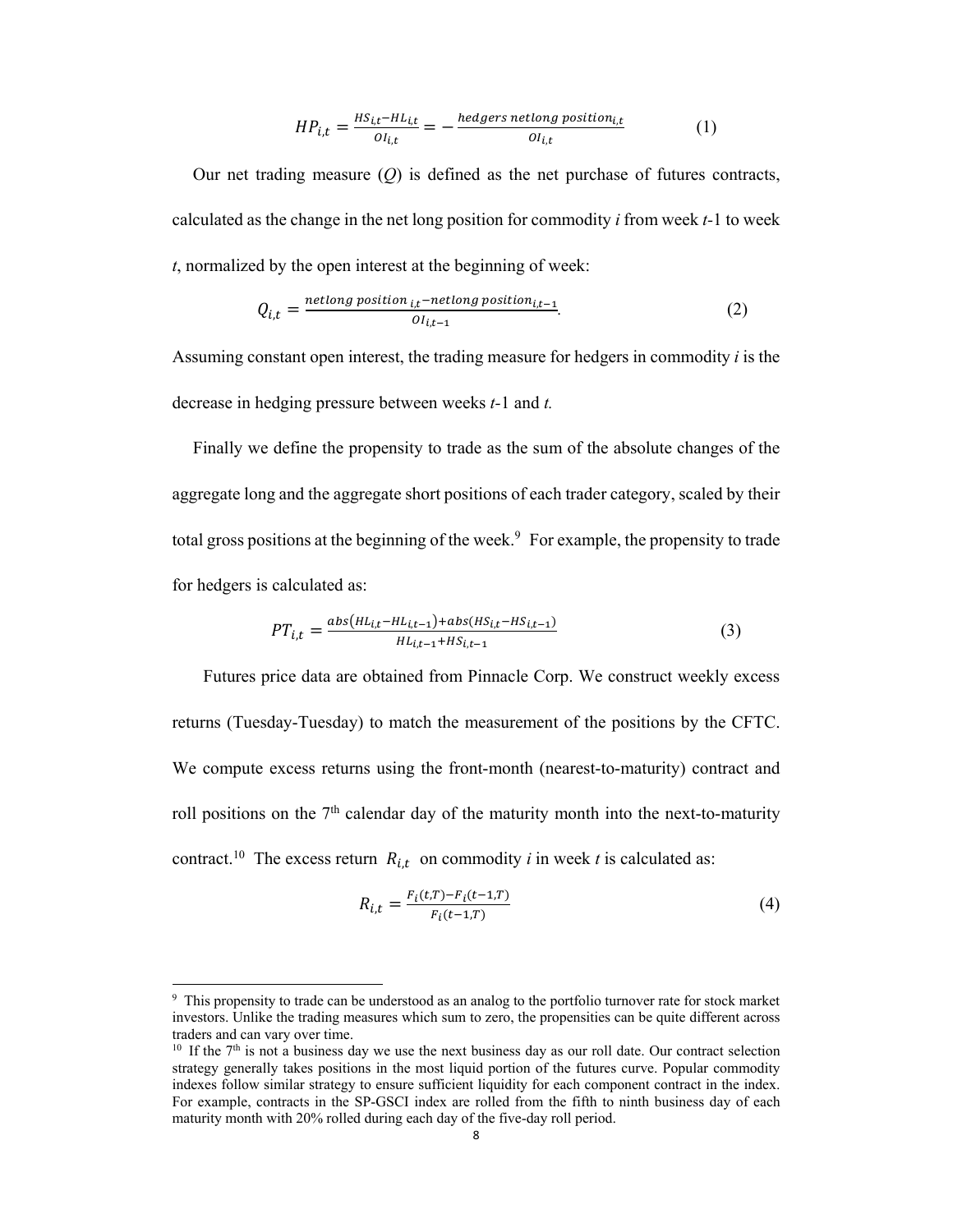where  $F_i(t, T)$  is the futures price at the end of week *t* for a futures contract maturing on date *T*.

Table 1 provides summary statistics for our data and trading measures for each of the 26 commodities listed in column 1. Columns 2 to 3 show that the average excess return has been positive in 18 out of 26 markets, and has averaged 4.0% per annum across commodities, with an average annualized standard deviation of 28.1%. Column 4 shows that average hedging pressure was positive for all commodities, except feeder cattle. The large average standard deviation of 17.1% across commodities implies that the balance of hedging demands is not always on the short side of the market. The average frequency of hedgers being net short was 71.3% across markets, indicating that net long positions by hedgers are not uncommon. The volatility of hedging pressure is further illustrated in Figure 1 which provides time series plots of hedging pressure for oil, copper, coffee, and wheat. Weekly changes in hedging pressure are closely linked to the absolute values of net position changes (*Q*) of hedgers and speculators, which average about  $3\%$  of the total open interest.<sup>11</sup> The final three columns of Table 1 depict the propensity to trade for both speculators and hedgers, which is analogous to the portfolio turnover rate in the stock market. Columns 9 and 10 show that the propensity to trade is almost twice as high for speculators (9.38% per week) as it is for hedgers (5.40% per week). Column 11 shows that this difference is statistically significant.

These summary statistics motivate the following empirical observations. First, the average net short positions of hedgers and the positive average risk premium to long

<sup>11</sup> Changes in positions (our trading measure *Q*) differs between hedgers (commercials) and speculators (non-commercials) by the change in the net non-reportable positions.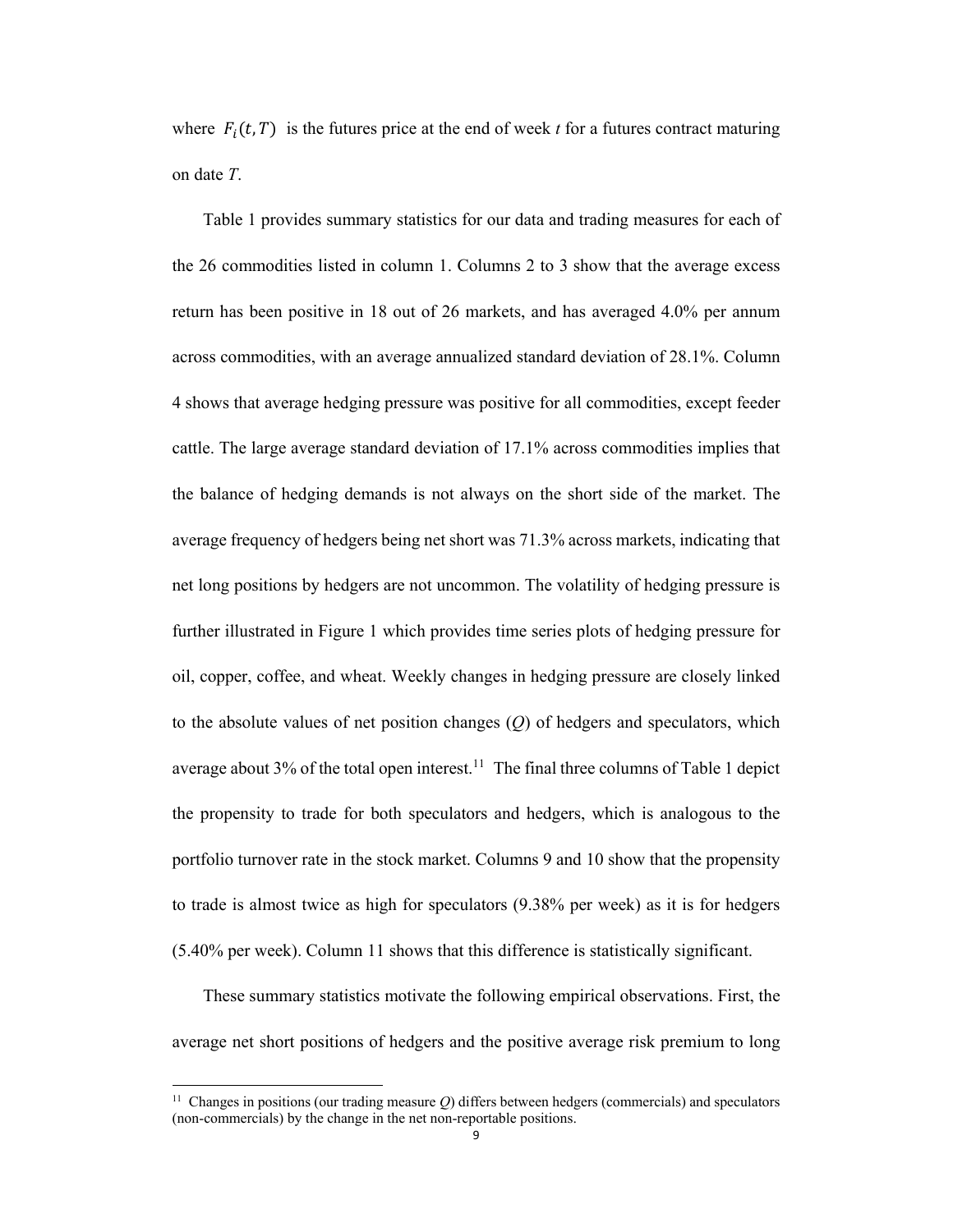futures positions are consistent with Keynes' theory of normal backwardation. Figure 2 shows that the slope coefficient of cross-sectional regression of the average risk premium on the average hedging pressure is significantly positive, with a *t*-statistic of 2.53. Second, there is large weekly variation in hedging pressure. Cheng and Xiong (2014) have questioned whether the variation in net short positions of commercial participants in agricultural futures markets can be explained by their attempts to hedge price and output risk. Moreover, there is little predictability of futures excess returns using hedging pressure at short-term horizons. The average slope coefficient of a weekly Fama-MacBeth cross-sectional regression of weekly excess futures returns on prior week hedging pressure in the previous week is insignificantly different from zero with a *t*-statistic of -0.43.<sup>12</sup> Thus, while there is a long-term correlation between average hedging pressure and average returns, there is no short-term predictability. Third, the high propensity to trade by speculators opens the possibility that much of the speculative trading is not motivated by accommodating commercial hedging demands. Since hedgers have to absorb the net short-term trading demands of speculators, changes in hedging pressure will not only reflect their demands for price insurance but also the demand for immediacy by speculators to the extent that they follow investment styles that are independent from these hedging plans.

# **3. Liquidity Provision in Commodity Futures Markets**

In this section we characterize the trading behaviour of various commodity market

<sup>&</sup>lt;sup>12</sup> Table 6 contains the details of these cross-sectional estimates. See also Gorton, Hayashi, and Rouwenhorst (2013) who show that the monthly correlation between returns and hedging pressure is contemporaneous, but not predictive.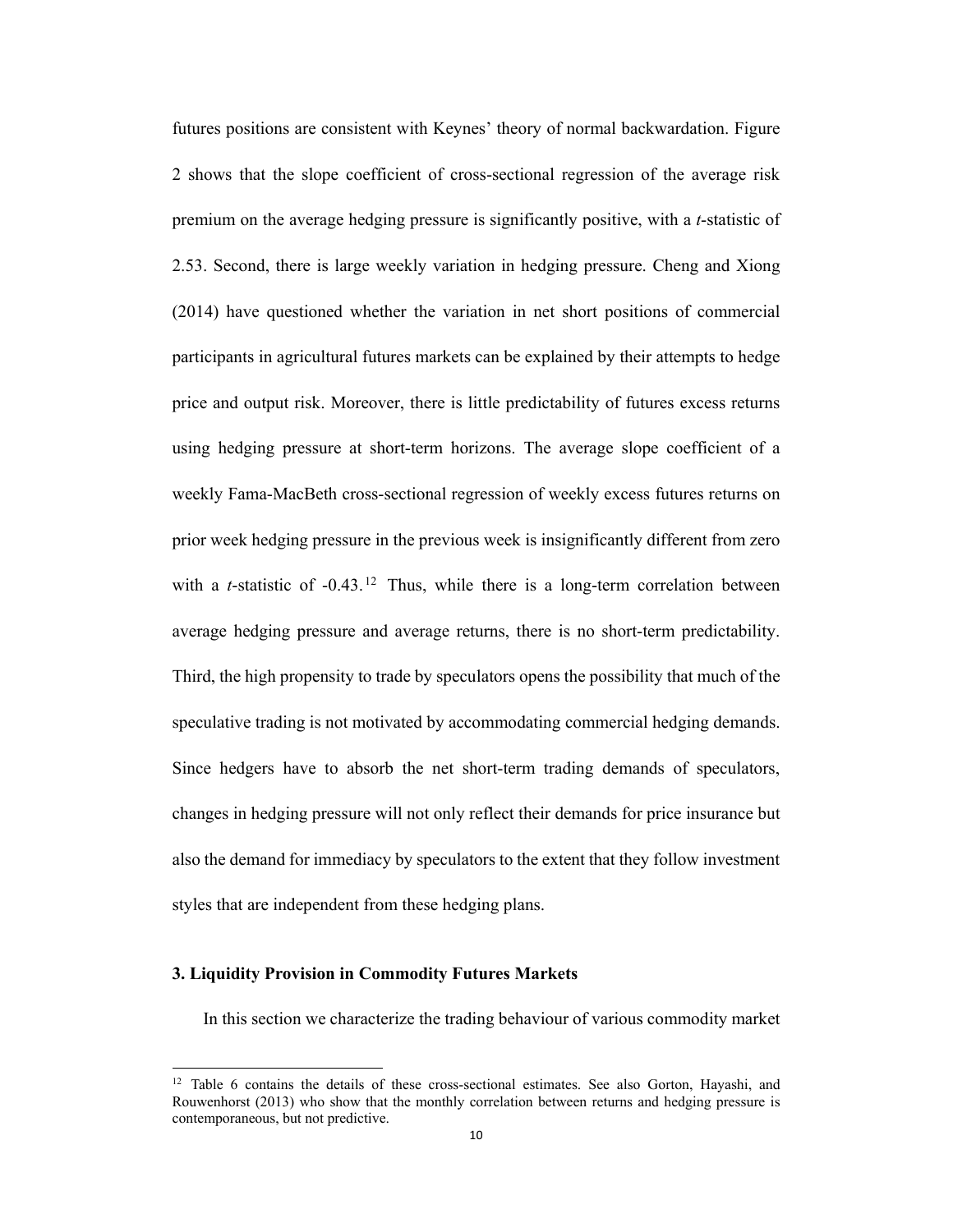participants, and infer the direction of liquidity provision from the predictable component of futures prices following their trades.

# *3.1 How do Hedgers and Speculators Trade?*

For each of the three trader categories identified by the CFTC, we run weekly Fama-MacBeth cross-sectional regressions of their trading measure *Q* on contemporaneous futures excess returns, or on past excess returns and lagged position changes. Table 2 reports the time series average of the slope coefficients and the corresponding *t*-statistics of the means. We find that the changes of both speculative and hedging positions are significantly related to contemporaneous and lagged commodity futures returns, but their correlations with returns have opposite signs: speculators increase positions in commodities that exhibit relative price strength, whereas hedgers buy commodity futures that experience price declines or for which prices have fallen in the prior week. In other words, speculators are *momentum traders* and hedgers are *contrarians*. The smaller traders in the non-reportable category act like speculators. These cross-sectional results are consistent with early studies in the literature such as Houthakker (1957), as well as the more recent time-series findings of Rouwenhorst and Tang (2012).

## *3.2 Regression Test of Return Predictability and Liquidity Provision*

The strong correlation between positions changes and returns does not identify which group of traders initiates these trades. We infer the direction of liquidity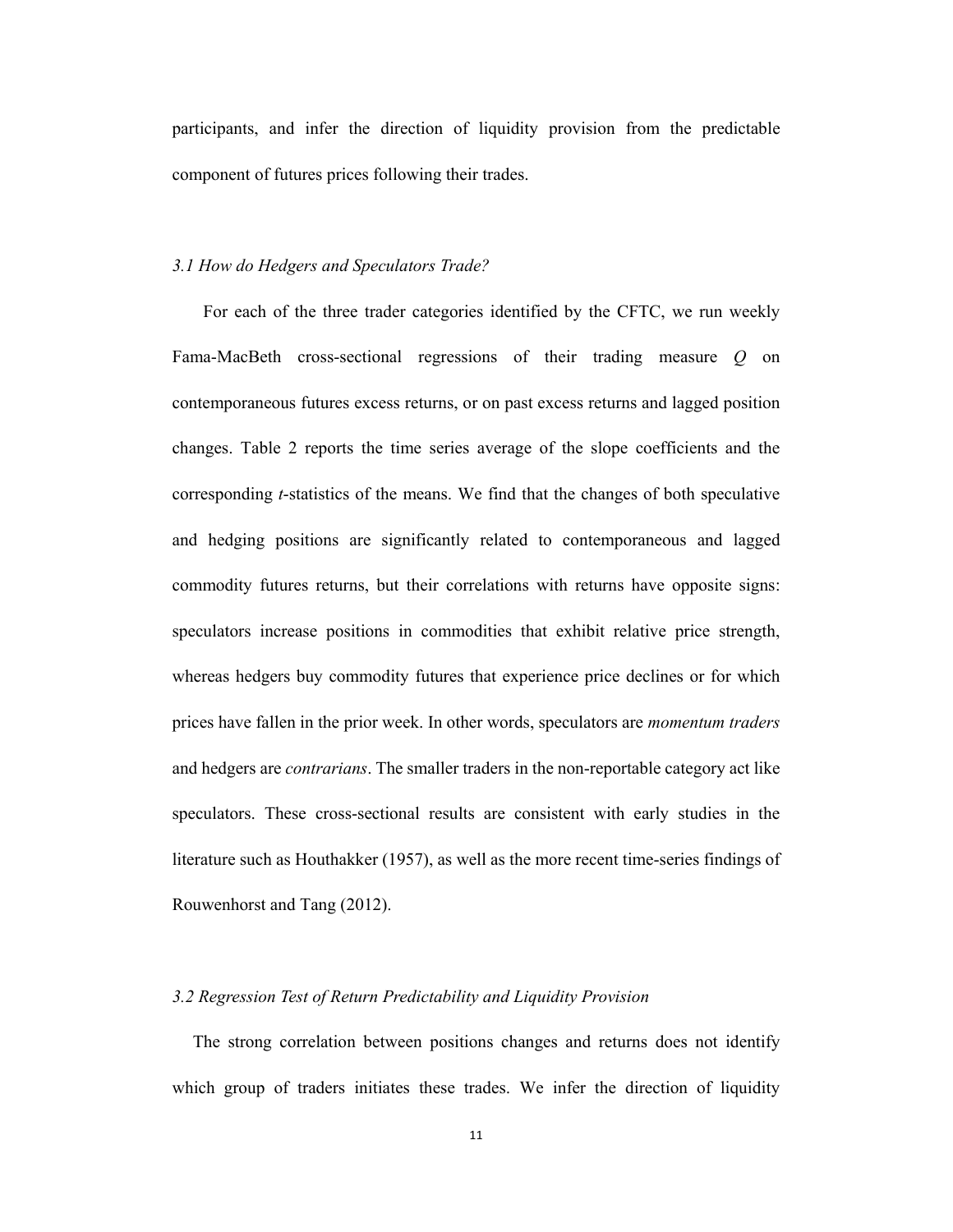provision by studying the impact of position changes on subsequent futures returns. This approach is inspired by microstructure models as in Grossman and Miller (1988) and Campbell, Grossman, and Wang (1993), which predict that market makers typically trade against price trends and are compensated for providing liquidity through subsequent price reversals.<sup>13</sup> We run both univariate Fama-MacBeth regressions of commodity futures excess returns in week *t*+1 on position changes in week *t*, as well as multivariate regressions that include a set of controls that have been suggested in the literature to capture variation in expected futures returns:<sup>14</sup>

$$
R_{i,t+1} = b_0 + b_1 Q_{i,t} + b_2 B_{i,t} + b_3 S_{i,t} \hat{v}_{i,t} + b_4 R_{i,t} + \varepsilon_{i,t+1},
$$
\n(5)

where  $B_{i,t}$  is the log basis<sup>15</sup>, at the end of week *t*,  $\hat{v}_{i,t}$  is the annualized standard deviation of the residuals from the regression of commodity futures returns on S&P500 returns (calculated using a 52-week rolling window);  $S_{i,t}$  is a sign variable that is equal to 1 when speculators are net long and -1 when speculators are net short.

Table 3 shows that commodities that are bought by hedgers in week *t* deliver significantly higher returns in week  $t+1$  than commodities sold by them (*t*-statistic = 4.84). The estimated return impact becomes larger if we include controls for expected

<sup>&</sup>lt;sup>13</sup> This prediction is supported by empirical studies in equity markets (e.g., Conrad, Hameed, and Niden (1994), Avramov, Chordia, and Goyal (2006), Kaniel, Saar, and Titman (2008)). Our empirical strategy parallels this approach for commodity futures markets.

<sup>&</sup>lt;sup>14</sup> The (log) basis is motivated by the theory of storage (Working (1949) and Brennan (1958)) and the empirical evidence that links the basis to inventories and the commodity futures risk premium. For example, Fama and French (1987) find that futures basis can forecast the risk premium of commodity futures in time-series regressions. Gorton and Rouwenhorst (2006) and Erb and Harvey (2006) show that sorting commodity futures into portfolios on the basis spreads the returns, and Gorton, Hayashi and Rouwenhorst (2013) empirically link variation of the basis and risk premiums to inventories. The interactive term  $S_{i,t} \hat{v}_{i,t}$  is motivated by Bessembinder (1992) as a proxy for priced idiosyncratic risk in commodity futures, based on the work by Hirshleifer (1988). Our lagged return variable captures shortterm momentum, as documented by Pirrong (2005), Erb and Harvey (2006), and Miffre and Rallis (2007). <sup>15</sup>  $B_{i,t}$  is defined as  $\frac{\ln(F_i(t,T_1)) - \ln(F_i(t,T_2))}{T_i - T_i}$ , where  $F_i(t,T_1)$  and  $F_i(t,T_2)$  are the prices of the closest  $T_2 - T_1$ and next closest to maturity contracts for commodity *i*.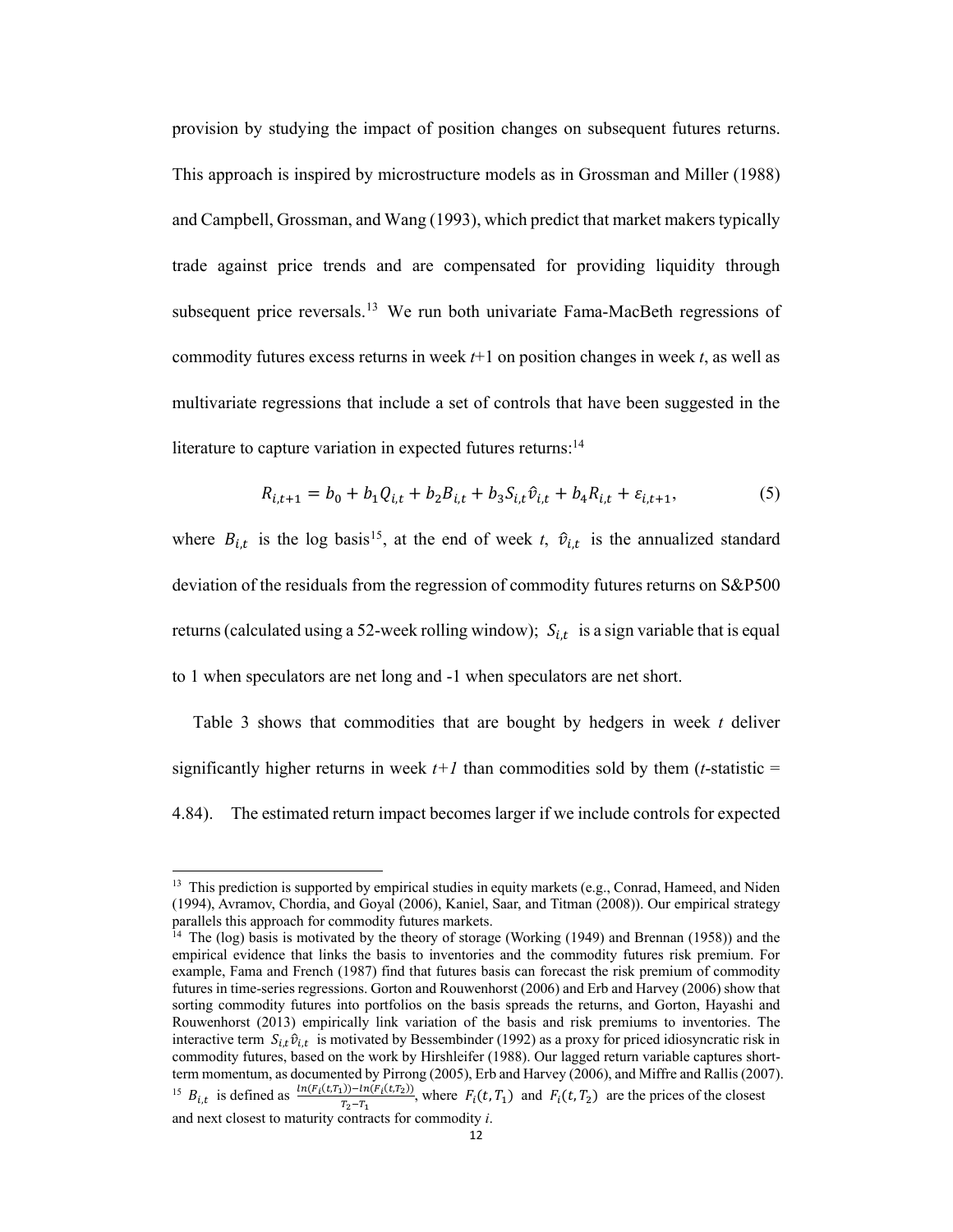returns in our regression ( $t$ -statistic =  $6.55$ ). On the other hand, commodities that are bought by speculators witness a significant predictable price decline in the week subsequent to trading.

To gauge the economic significance of the effect of investors' position changes on subsequent futures returns, consider the return impact of an average position change by hedgers, which is equal to 3.5% of total open interest (reported in Table 1). The crosssectional slope of 4.77% indicates that this changes the expected return in the subsequent week by  $4.77\%*3.5\% = 0.168\%$ , or by  $9.1\%$  annualized. A parallel calculation for a typical speculative position change gives a similar return impact of 5.56%\*3.0%=0.167% in the subsequent week. Position changes by small traders as a group do not seem to significantly impact subsequent returns, which suggests that the return predictability is a transfer among the reportable (large) players in commodity futures markets. For this reason, we will suppress the results for non-reportables in the remainder of our paper. Also, for sake of brevity we will report results for one side of the market (i.e, hedgers or speculators), as the results closely mirror each other.

## *3.3 Portfolio Sorts on Hedgers' Position Changes*

As an alternative non-parametric test, we construct portfolios by sorting commodities according to past position changes, and compare their post-ranking returns. More precisely, at the end of Tuesday of each week, the measurement day of the CFTC positions report, we rank the 26 commodity futures in ascending order based on the prior week change in commercial positions (i.e., hedgers' *Q*). We form five equally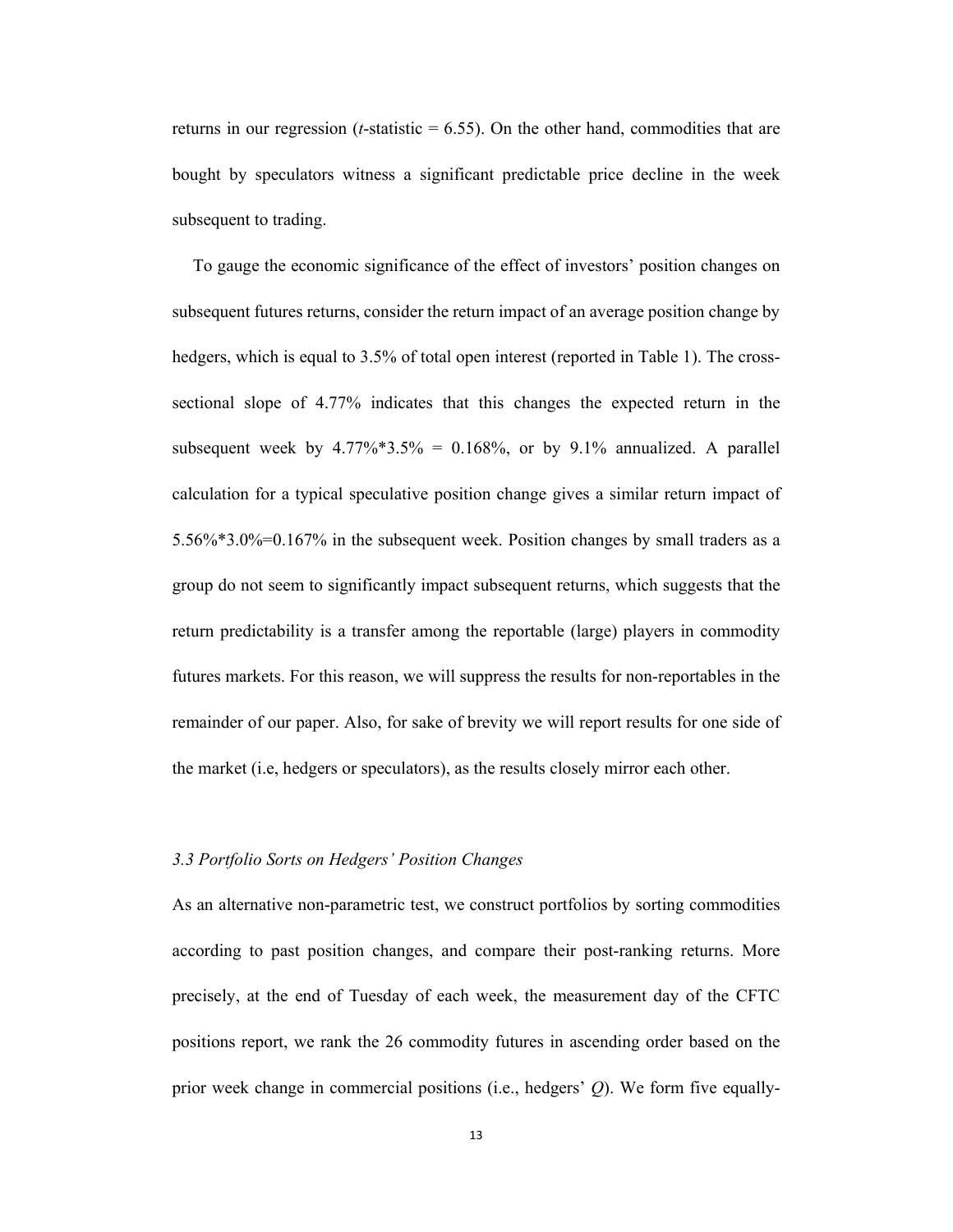weighted "quintile" portfolios, containing 5, 5, 6, 5, and 5 commodity futures respectively, and calculate the excess returns of these five portfolios during the 40 trading-day period following the portfolio construction. Because the CFTC report is released after the market close on the Friday following the Tuesday measurement of positions, we separately report the excess returns during days 1-4 when the report is not yet released and days 5-40 when the information contained in the report is in the public domain.

Panel A of Table 4 summarizes the average excess returns for the sorted portfolios. The second column illustrates the contrarian nature of the trading by hedgers, who most intensively buy commodities that have fallen in price during the prior two weeks (prior return of -3.09%), and most intensively sell winners (prior return of 3.68%). The third column shows that during the 4 days after portfolio formation, commodities in the top quintile (largest  $Q$ ) earn on average 0.20% compared to -0.01 % for commodities in the bottom quintile portfolio (smallest *Q*). The return difference of 0.21% is significant, with a *t*-statistic of 3.04.<sup>16</sup> The next columns shows that a positive excess return spread persists during days 5-20 following the release of the CFTC report: 0.30% during days 5-10  $(t = 3.62)$  and 0.15%  $(t = 1.23)$  during days 11-20. These numbers are economically large: a spread of 67 basis points during the four weeks (1-20 days) following a position change translates to an annualized excess return of about 9% per year. This is about twice the unconditional risk premium earned on an equally-weighted

<sup>16</sup> When estimating the *t*-statistics for the return difference between the commodity futures portfolios with the highest and lowest past hedgers trading measure *Q*, we use the Newey-West adjustment with four lags to adjust heteroskedasticity and serial correlation.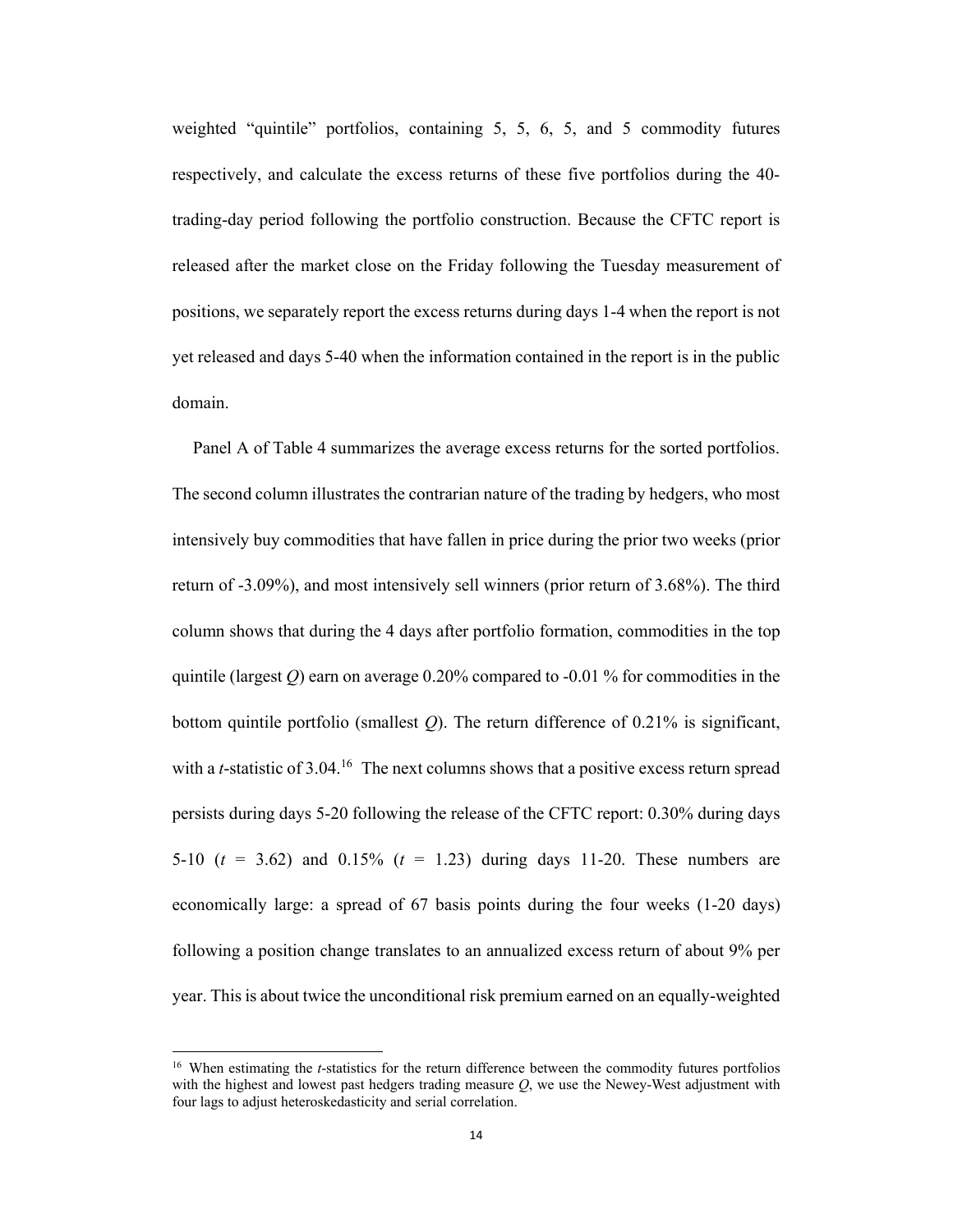portfolio across all commodities reported in Table 1. By this measure the liquidity cost of rebalancing the extreme quintile portfolios exceeds the premium earned by taking a passive long position in an equally-weighted commodity futures market portfolio.

Panel B tracks the position changes by hedgers in the quintile portfolios during the weeks following portfolio formation. Induced by the momentum trading of speculators, hedgers sell the winners during the first two weeks after the portfolio construction. A similar short-term persistence is present in the buying of losers. However, by week 3 hedgers begin to buy back the commodities they sold before, and sell out of the positions that they bought before. The last column of panel B shows that over the 8 week period following portfolio ranking hedgers partially reverse the previous transactions during the week of the ranking.

Combining our empirical results regarding the short-term interaction between trading behavior and returns, a clearer picture starts to emerge about liquidity provision in commodity markets. Hedgers follow contrarian strategies to accommodate the pressure from speculators' momentum trading. They take long (short) positions when the selling (buying) pressure from speculators pushes commodity futures price down (up). Microstructure models suggest that traders who demand immediacy (e.g., speculators) need to offer price concession to attract liquidity-supplying orders from other risk-averse investors (e.g., hedgers). The price concession offered by speculators to hedgers explains why we observe that commodity futures prices increase after speculators sell and hedgers buy, and decline after speculators buy and hedgers sell.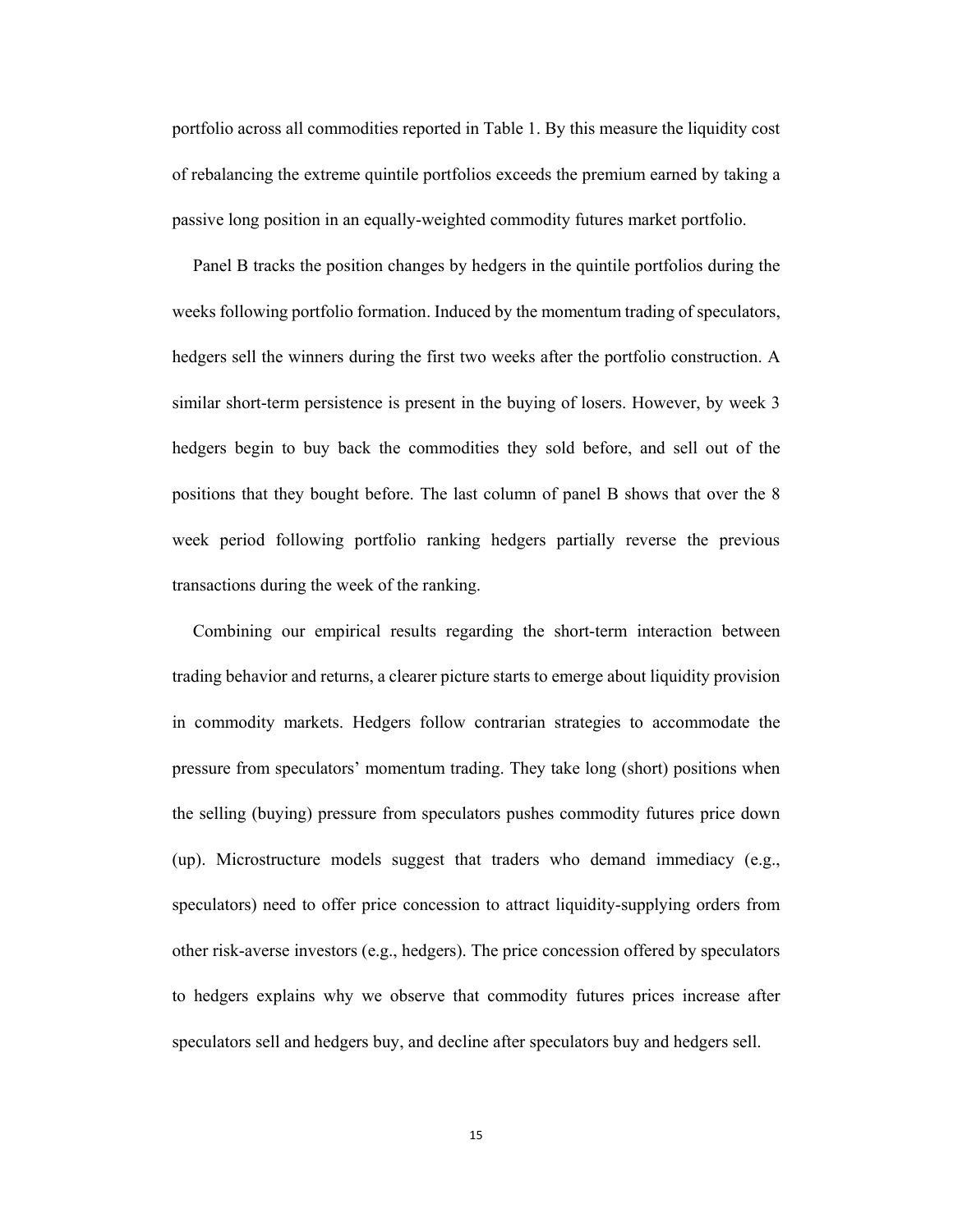Our empirical finding suggests that speculators in commodity markets consume liquidity and their short-term loss can be understood as the cost of demanding immediacy. We show in Table 1 that speculators have a higher propensity to trade than hedgers, partly because their momentum strategies require more frequent trading compared to the implementation of hedging plans by hedgers that are by nature more stable over time. Following short-term price trends consumes liquidity, and speculators have to pay a cost to hedgers so that they can accommodate the trading demands from speculators.

# *3.4 Liquidity versus Private Information*

An alternative explanation for our finding that position changes predict futures returns is that hedgers exploit private information about the fundamentals of commodity markets. This informational advantage could be the by-product of their activities in the underlying physical commodities markets, which allows hedgers access to information about fundamentals that is not easily observed by non-commercial investors. In this section we present several pieces of empirical evidence that favours our interpretation of liquidity provision.

The first is the direction of trading by hedgers in the week prior to the positions report. In the quintile sorts of Table 4 we document that the prices of commodities in the quintile that are bought most heavily by hedgers on average underperform the quintile that are sold most heavily by hedgers by 6.77% during the two weeks prior to the positions report, followed by a partial reversal of 0.61% during the next 40 trading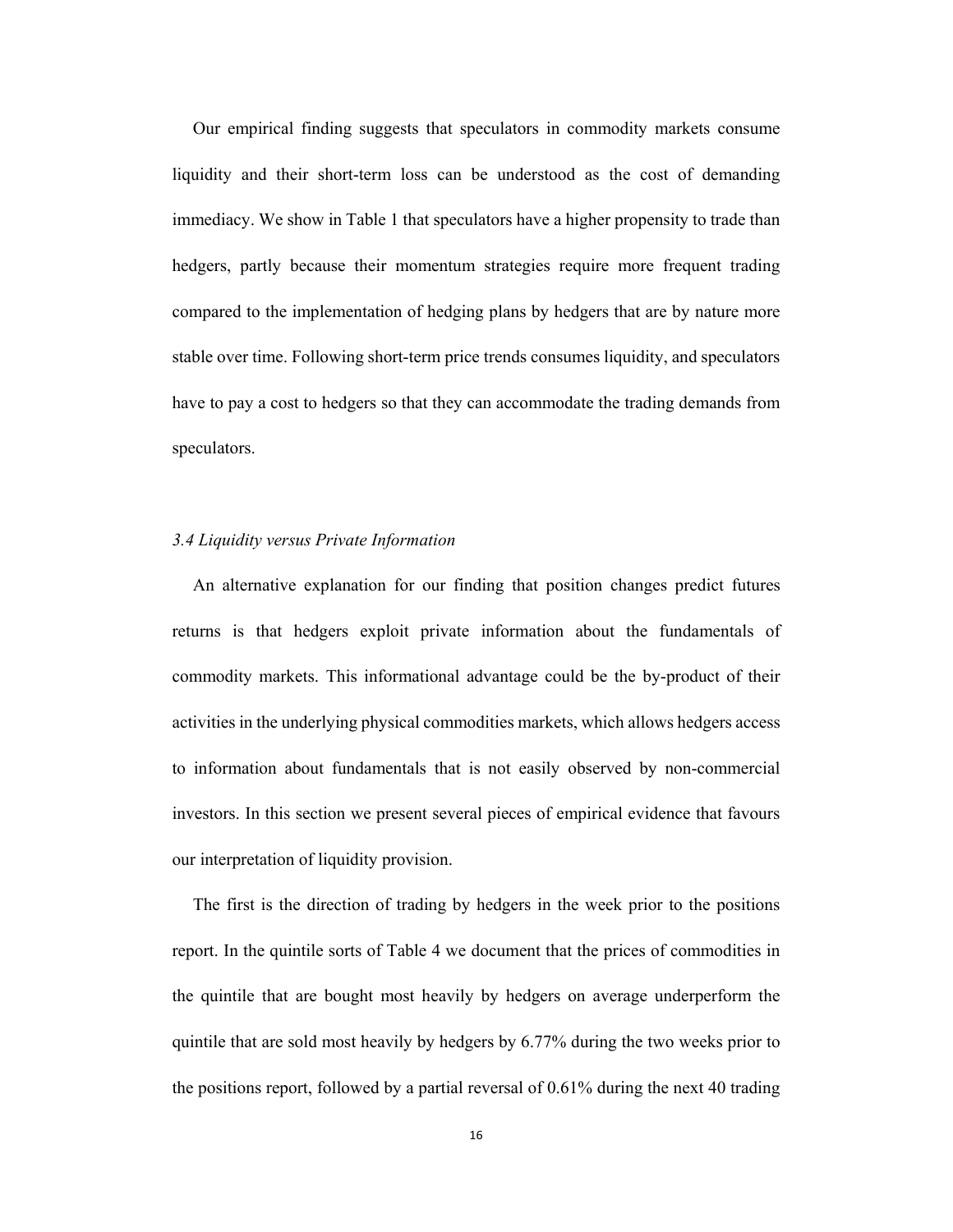days, leaving (on net) a permanent component to the price change of 6.16%. If hedgers possess private information about the diverging fundamental values of these commodities, we expect the commodity price to change in the same direction as their trading: the price of commodities purchased by hedgers (quintile 5) should simultaneously increase, and the commodities sold by hedgers (quintile 1) should witness a contemporaneous price drop. Instead we find that hedgers are selling winners and buying losers during the week prior to the report, which is hard to reconcile with private information, but consistent with liquidity provision.<sup>17</sup> Vayanos and Wang (2012) argue that if an investor's position change co-moves negatively (positively) with prices changes, he provides (consumes) liquidity. As we showed in Tables 2 and 4, the negative (positive) contemporaneous relationship between the position change of hedgers (speculators) and the contemporaneous futures returns indicates that hedgers (speculators) are liquidity providers (consumers).

Next we ask under what circumstances is the cost of liquidity expected to be relatively high? We borrow several tests from the market microstructure literature, and adapt them to our context. We label these tests loosely as the presence of a capital loss, order imbalance, and Amihud illiquidity.

*Capital Loss*: Recent theoretical models suggest that a deterioration of the wealth or the collateral base of market makers can hinder their liquidity provision.<sup>18</sup> By analogy, when hedgers have suffered a severe loss on their futures positions, they have to finance

<sup>17</sup> Kaniel, Saar, and Titman (2008) find similar trading pattern for individual investors in U.S. stock market: the stock price decreases (increases) when individual investors buy (sell). They argue that this observation is opposite to what the private information hypothesis would imply and consistent with the hypothesis that individual investors provide liquidity to the stock market (see their page 298).

<sup>&</sup>lt;sup>18</sup> See Xiong (2001), Kyle and Xiong (2001), Vayanos (2004), and Brunnermeier and Pedersen (2009).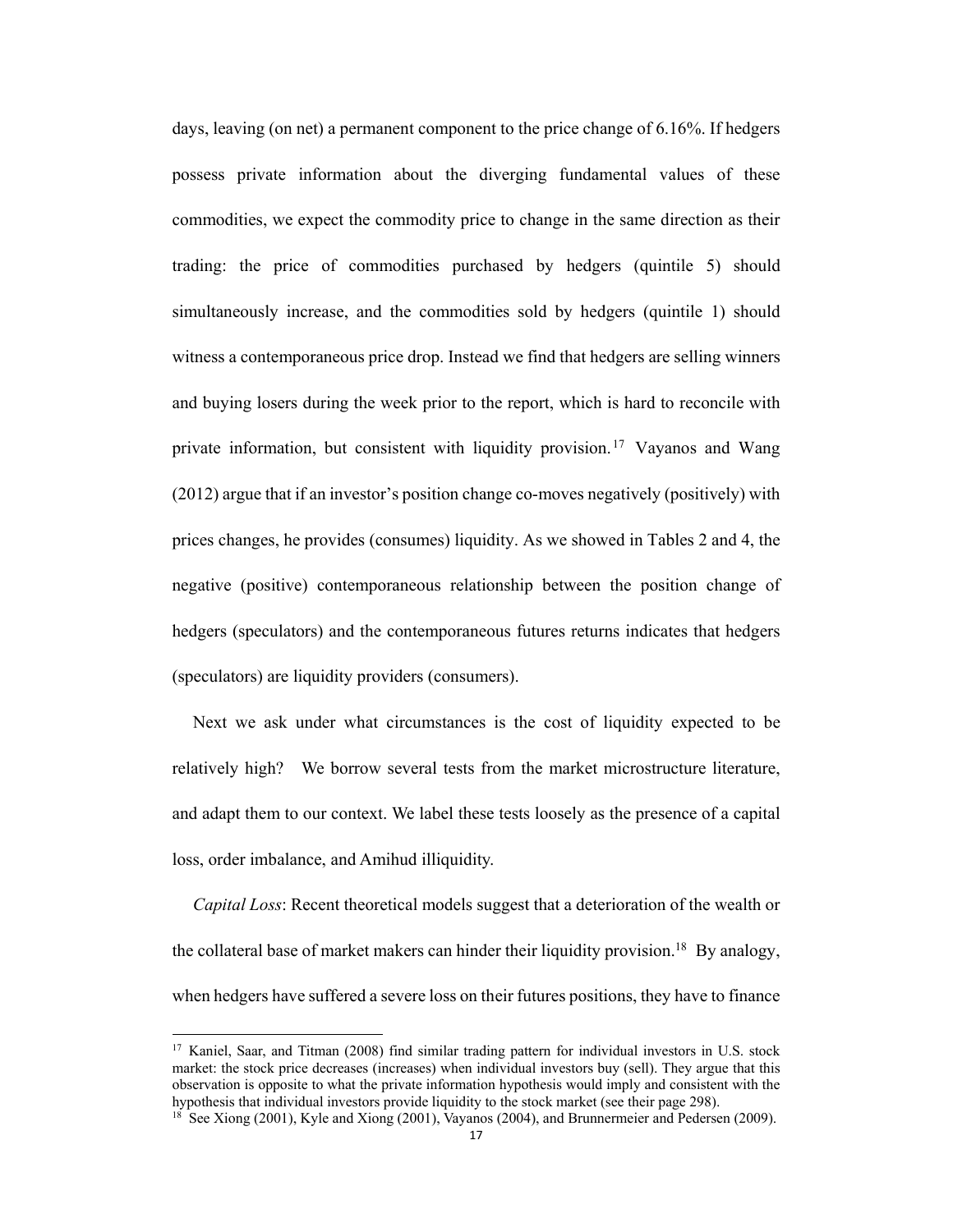this loss by posting additional collateral. As a result, their willingness to provide liquidity could be negatively impacted after suffering a loss on their hedges, and therefore speculators need to offer a larger price concession to attract the reluctant hedgers to absorb their immediacy demand.<sup>19</sup>

*Order imbalance*: Excess order imbalance can increase the market maker's inventory concern and reduce liquidity in the stock market (e.g., Chordia, Roll, and Subrahmanyam (2002)). In the context of our study, when speculators trade in the same direction over several consecutive weeks, hedgers will be pushed further away from their desired hedging positions. As a consequence, hedgers will become less willing to absorb additional trades in that direction going forward, and speculators have to pay a higher cost for their liquidity consumption.

*Amihud illiquidity*: Our final piece of empirical evidence is to compare the compensation for liquidity provision across commodities with different levels of illiquidity. Naturally, we expect such compensation to be larger for the less liquid commodities. To proxy for commodity market liquidity, we follow Marshall, Nguyen, and Visaltanachoti (2012) and use Amihud's (2002) illiquidity measure.20

Our hypothesis here is that the futures return predictability based on position changes

<sup>&</sup>lt;sup>19</sup> Hedgers face a more binding funding constraint in this scenario even if the loss on their futures hedging positions can be matched by a gain on the value of their physical output. This is because there is a cash flow mismatch – hedgers need to provide additional capital in a timely manner to meet the marginal calls once they suffer large loss on their futures positions, while the corresponding gains on their physical commodity positions are usually unrealized at this moment.

<sup>&</sup>lt;sup>20</sup> For each commodity in a given week, we compute its Amihud illiquidity measure as the average of the daily ratio of the absolute value of its daily return divided by its dollar trading volume in the same day for all the trading days in the week. Then we take a past 52-week average of the weekly Amihud measure estimated above from week *t*-51 to *t*, and define a dummy variable Dm(Illiquidity), which equals to one for those commodities whose past 52-week average Amihud ratio is in the highest (most illiquid) quartile in a given week *t*.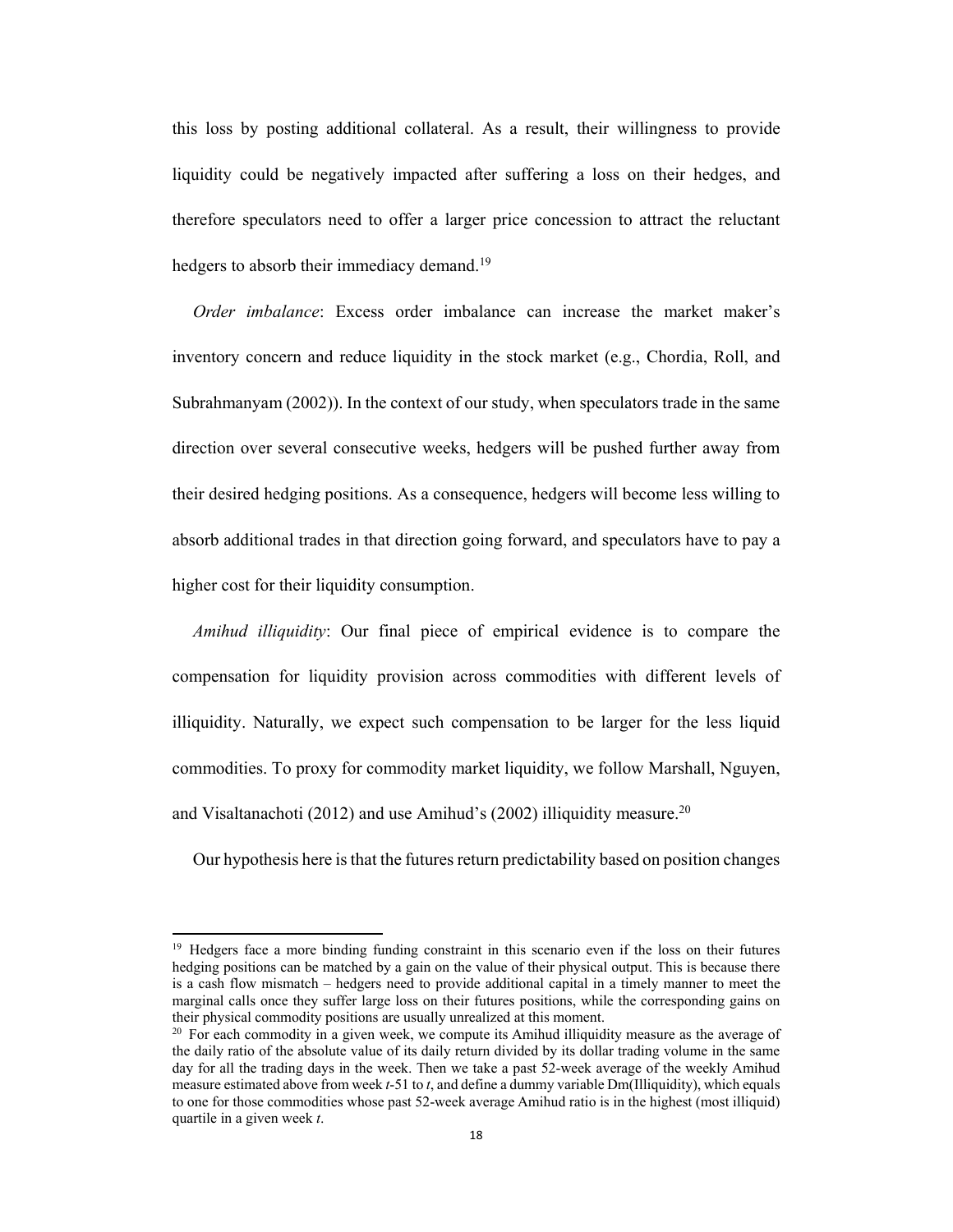should be stronger following a capital loss for hedgers, following weeks during which speculators repeatedly trade in the same direction, and in commodity futures markets that are more illiquid. We test for these hypothesis by conducting the following panel regression:

$$
R_{i,t+1} = b_0 + b_1 Q_{i,t} + b_2 D(\cdot)_{i,t} Q_{i,t} + \text{controls} + \varepsilon_{i,t+1} \tag{6}
$$

*D* is a dummy that takes on the value of 1 when we predict the cost of liquidity to be high: following large losses by hedgers, when hedgers' positions have changed in the same directions in the prior 4 weeks, or when a commodity is illiquid. The other variables are defined in a same way as equation (5).

The panel estimation results in Table 5 show that, consistent with our predictions, the coefficients on the dummy variables are significantly positive in each of the three scenarios. The first specification shows that following large losses of hedgers, the cost of liquidity consumption for speculators significantly increases. The regression coefficients indicate a net purchase by hedgers equal to 3.5% of the open interest would result in an expected price increase of 8.9 basis points in the next week. But in weeks following a large capital loss of hedgers, the return impact of this same position change more than doubles to 21.2 basis points. This finding is consistent with liquidity provision but harder to reconcile with private information. A large loss suggests that the quality of private information signals received by hedgers is low, and it is unclear why hedgers would earn higher returns when their information becomes less precise.

The second specification shows that coefficients for  $b_1$  and  $b_2$  are similar in magnitude, which suggests that the return impact of a speculative position adjustment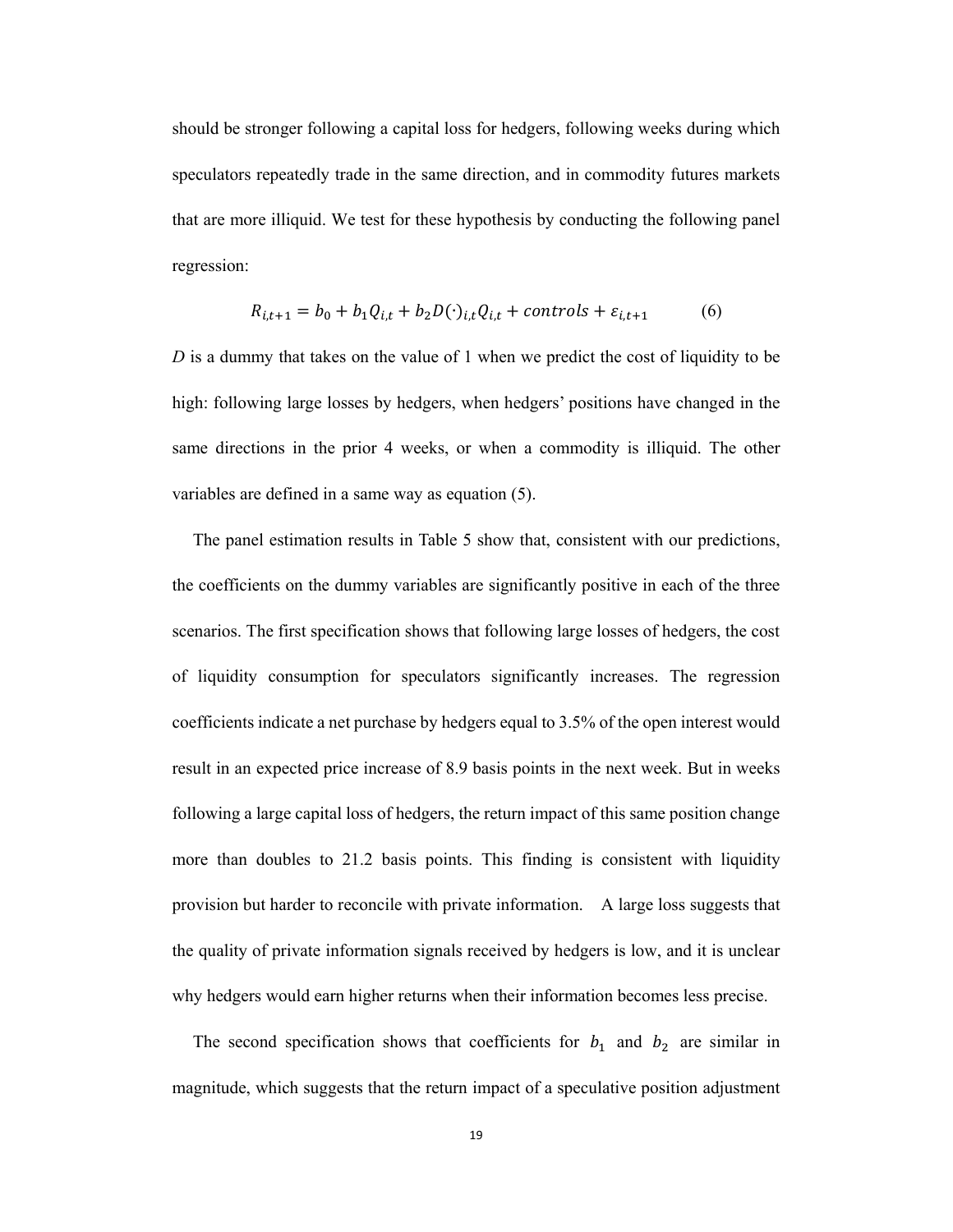is about twice as large when net positions of hedgers have changed in the same direction in each of the prior 4 weeks.

The coefficient estimate of the dummy variable in the third regression specification is significantly positive for hedgers. It suggests that there is a larger return impact associated with position changes for illiquid commodity futures than for liquid commodity futures. Consistent with our hypothesis of liquidity provision, our findings here imply that the cost of liquidity is indeed higher in less liquid commodity futures markets.

In brief, our analysis here indicates that hedgers demand a higher liquidity premium from speculators in the presence of more binding capital constraints, larger concerns about order imbalances, and in more illiquid futures markets. These observations are consistent with our liquidity provision story and more difficult to reconcile with the private information hypothesis.

# **4. The Theory of Normal Backwardation Revisited**

The conclusion from the previous section is that short-term fluctuations in hedging pressure are primarily driven by the liquidity demands of speculators, and represent a factor in the determination of futures prices that is separate from commercial hedging demands. This factor has not been considered in regression tests of the theory of normal backwardation, which has interpreted movements in hedging pressure as being motivated by the demand for price insurance by hedgers. Our hypothesis is that increases in hedging pressure can either have a positive or a negative influence on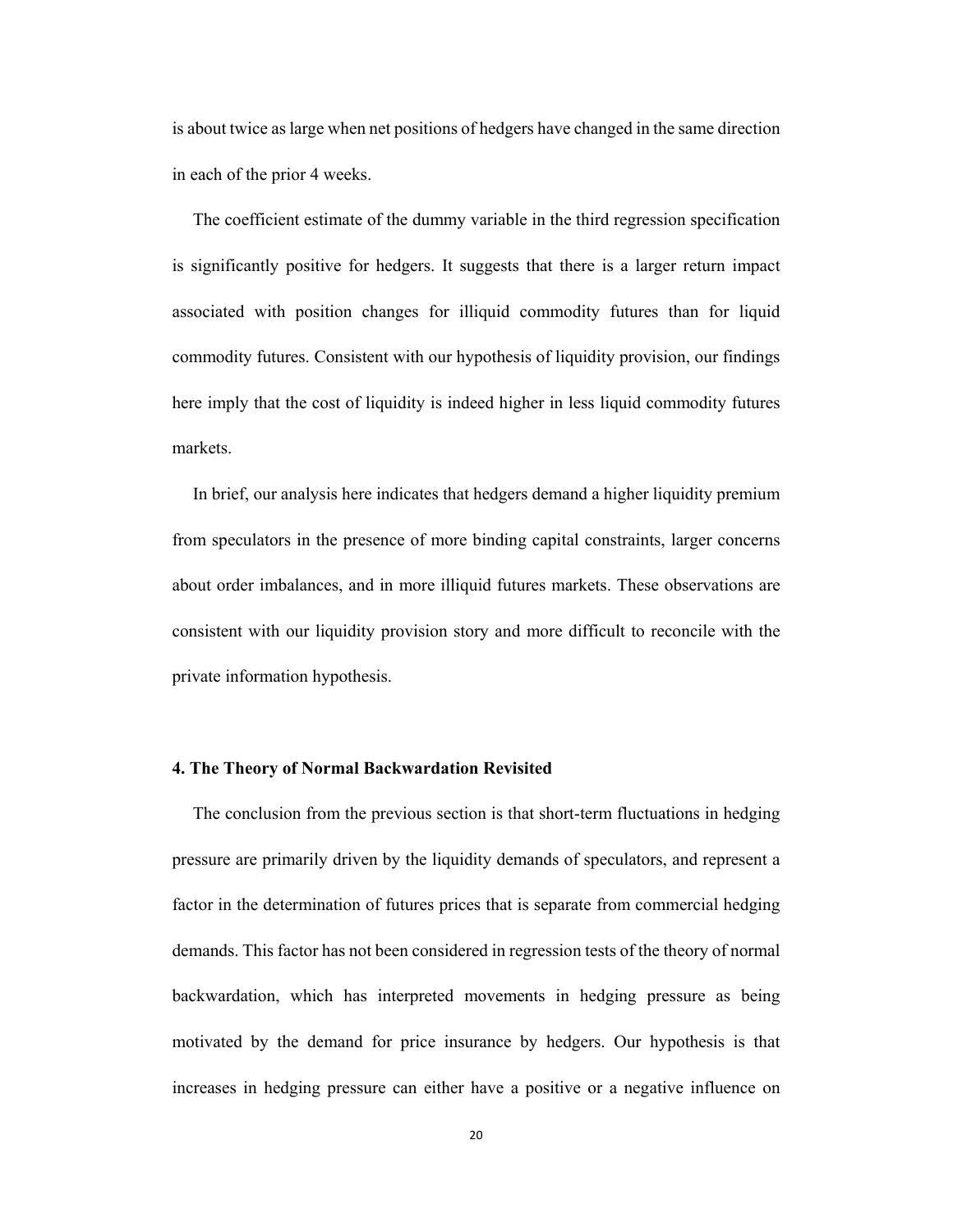expected futures returns depending on whether it stems from demand for price insurance by hedgers or from demand for liquidity by speculators. In this section we attempt to separate these two effects.

While the demand for immediacy by speculators influences futures prices at shortterm horizons (i.e., weekly frequency), we hypothesize that the demand for insurance by hedgers is likely to be relatively stable from week to week, and is expected to change slowly over time as output decisions of producers and merchants adjust. Our empirical strategy is to distinguish between slow moving components of hedging pressure that can be used as a proxy for changes in hedging demand and higher frequency movements that are more likely to be associated with liquidity provision. We propose a simple empirical approach in which we calculate a trailing moving average of hedging pressure to remove these short-term fluctuations.

# *4.1 Fama-MacBeth Regression Results for Smoothed Hedging Pressure*

Table 6 revisits our basic Fama-MacBeth regression framework for excess return predictability including measures of hedging pressure and short-term trading, while controlling for other sources of variation in risk premiums as in Table 3. The first specification can be viewed as a traditional regression test of the theory of normal backwardation linking hedging pressure to risk premiums. We find that the average slope coefficient on the key independent variable, lagged hedging pressure (*HP*), is not significantly different from zero  $(t = -0.43)$ .

Next, we replace *HP* by  $\overline{HP}$ , which is calculated as a trailing 52-week moving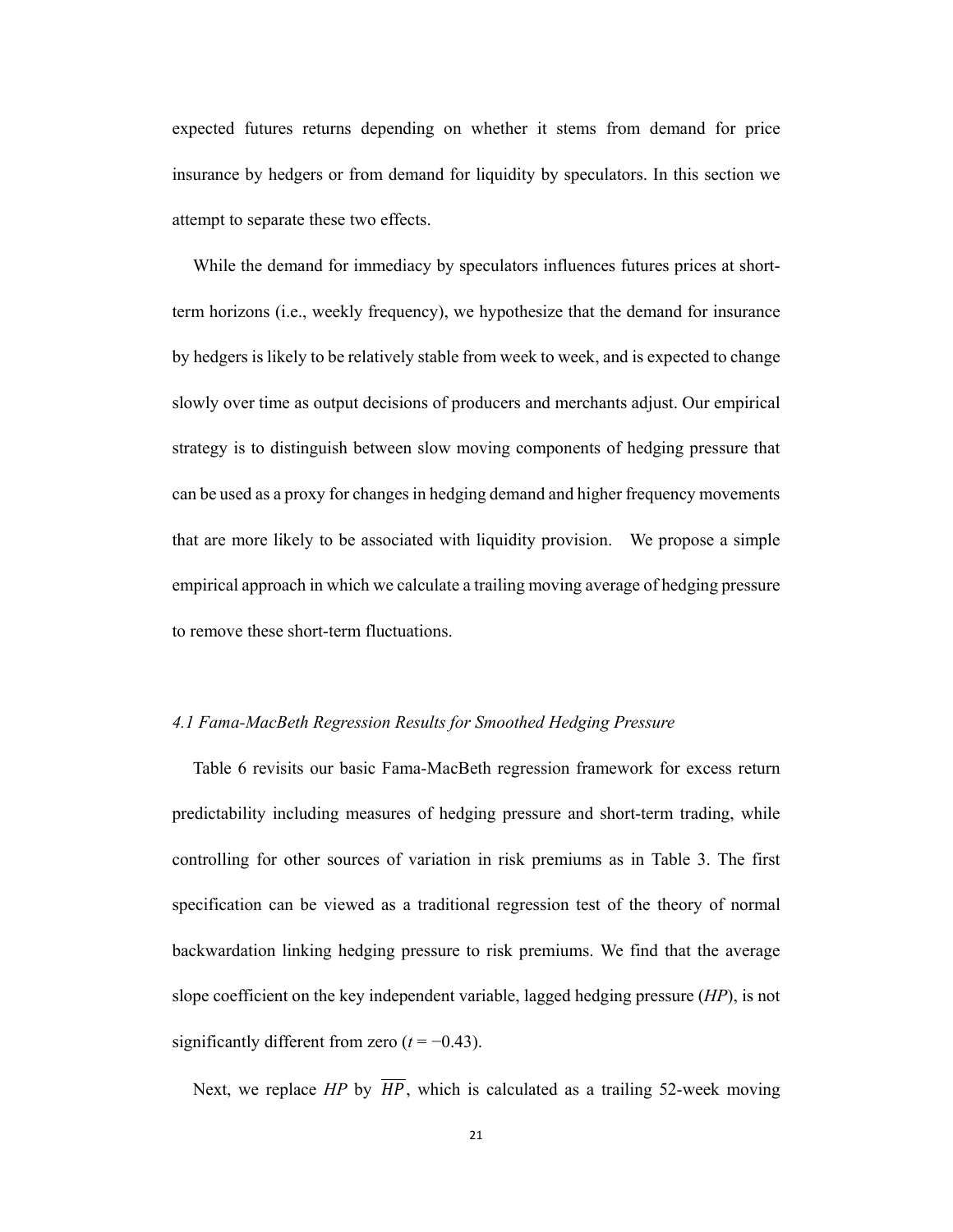average of hedging pressure.<sup>21</sup> This filters out short-term fluctuations in hedging pressure and we will refer to  $\overline{HP}$  as *smoothed* hedging pressure. The second regression specification in Table 6 shows that the average slope coefficient on smoothed hedging pressure is positive and statistically significant  $(t = 3.35)$ , which is consistent with the prediction of the theory of normal backwardation.

The third specification shows that both short-term position changes *Q* and smoothed hedging pressure  $\overline{HP}$  significantly predict risk premiums in a multivariate regression. The coefficient for smoothed hedging pressure is virtually unaffected by the inclusion of *Q* in the regression, which indicates that these two variables capture independent sources of variation in risk premiums. Since we have controlled for the futures basis and past returns in our cross-sectional regressions, our liquidity and hedging pressure factors capture variation in risk premiums that is different from previously documented factors such as carry and momentum.

Our decomposition of variation in hedging pressure helps to explain why simple predictive regressions of excess returns on lagged hedging pressure fail to detect a significant influence (Rouwenhorst and Tang, 2012). Depending on the source of variation in hedging pressure, there are opposite effects on the risk premium. If an increase in hedging pressure is driven by demand for insurance of hedgers, it increases the risk premium, and if it is driven by liquidity demands of speculators it lowers the risk premium.

<sup>&</sup>lt;sup>21</sup> We have experimented with a variety of methods to smooth hedging pressure, including the application of a Hodrick-Prescott filter. Unreported results show that our findings are robust across methods, and not sensitive to the choice of the length of the moving average window.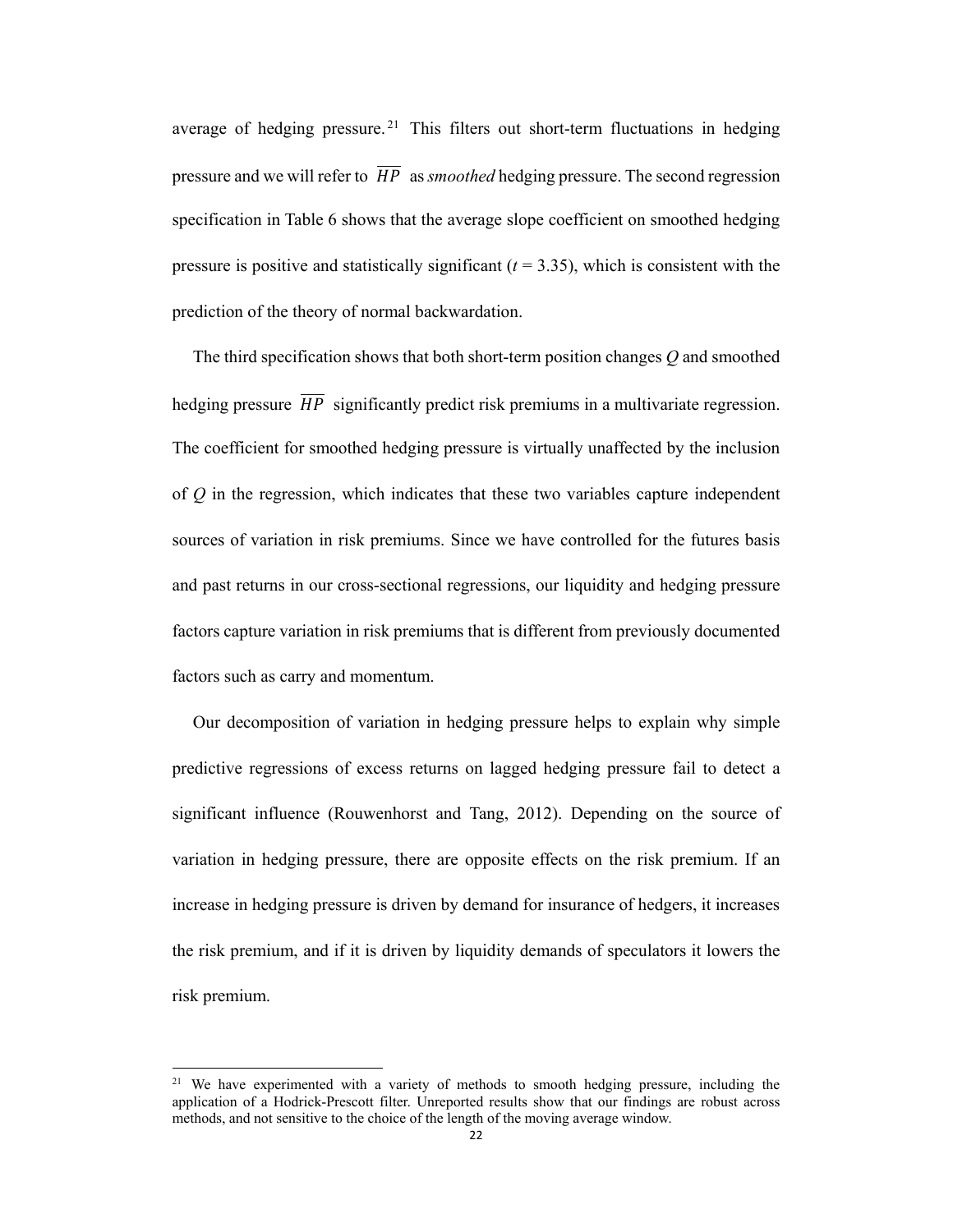#### *4.2 Portfolio Sorting Results for Smoothed Hedging Pressure*

Panel A of Table 7 summarizes the performance of two-way sorted portfolios, constructed by first ranking commodities on smoothed hedging pressure  $\overline{HP}$ , and then according to prior week net hedger buying activity, *Q*.

During the first four trading days following the portfolio formation, high *Q* commodities significantly outperform low *Q* commodities regardless of the level of hedging pressure. For the next 16 days (days 5-20), the outperformance of high *Q* commodities is concentrated in the commodities experiencing higher hedging pressure. Overall the return impact of short-term trading is higher for commodities with high hedging pressure. Our conjecture for this observation is that a higher hedging pressure is the result of stronger hedging demand for futures, and therefore hedgers may be more reluctant to deviate from their hedging positions to accommodate the short-term trading needs of speculators. After 20 trading days, there is no significant difference between the returns of the commodities high and low *Q* portfolios, which illustrates the temporary nature of the premium for liquidity provision.

We find that the high  $\overline{HP}$  portfolios outperform the low  $\overline{HP}$  portfolios at all horizons. The spread between the two portfolios increases with the length of the investment horizon, which reflects the persistent nature of smoothed hedging pressure. The return difference between high and low  $\overline{HP}$  portfolios are statistically significant and economically important. For example, during the first twenty days following portfolio formation when the CFTC positions information is in the public domain, high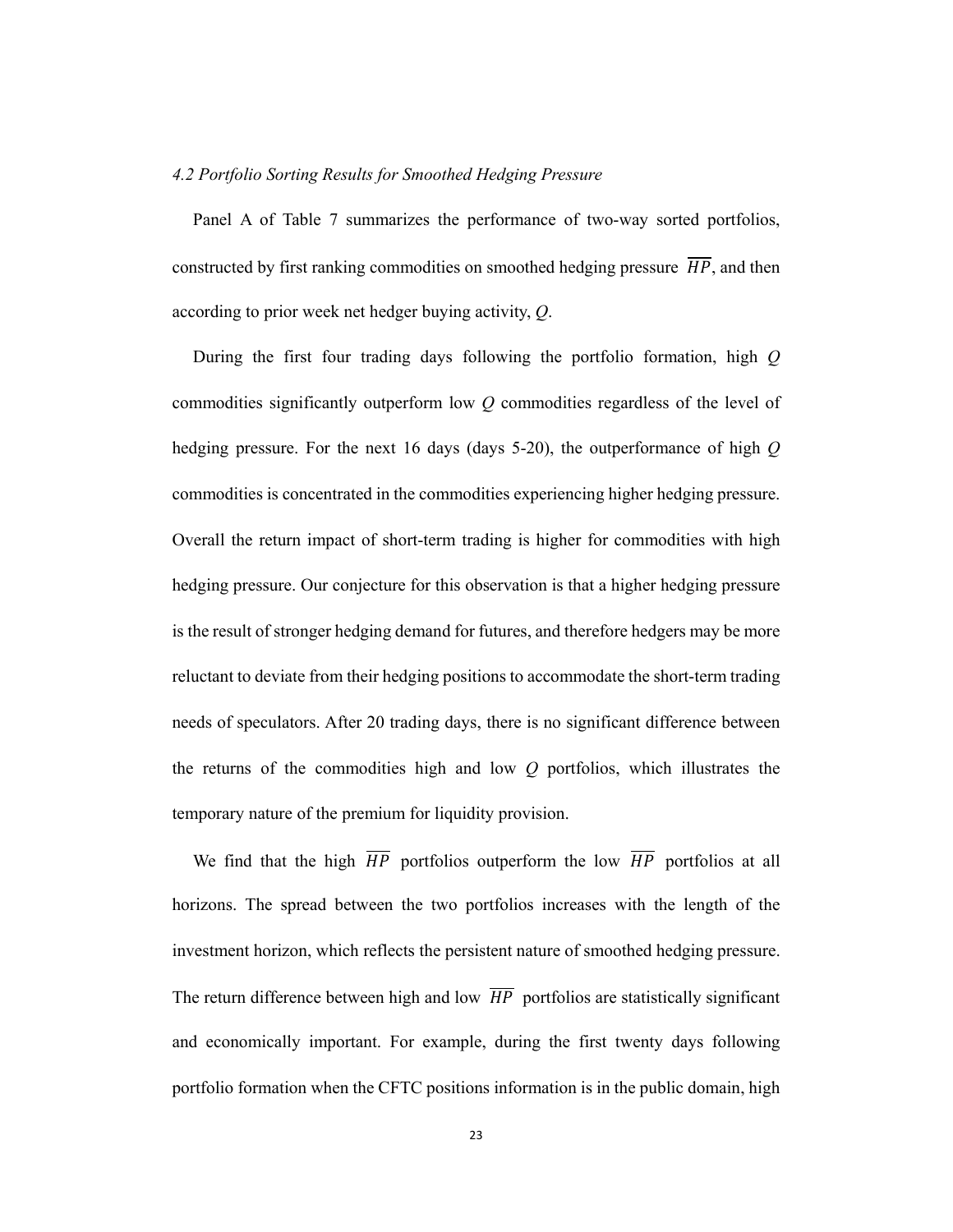$\overline{HP}$  portfolios that experience high hedger buying (High *O*) outperform low  $\overline{HP}$ portfolios that experience high hedger buying by on average 105 bp, or more than 12% annualized.

Panel B of Table 7 shows the associated trading measures for the double sorted portfolios. The high *Q* portfolios experience a brief net buying following the portfolio ranking, but witness net selling subsequently. The reverse is true for low *Q* portfolios, which initially experience continuation of selling followed by subsequent buybacks.

Overall the documented return and trading patterns are consistent with mean reversion of temporary deviations of hedging positions from target levels, induced by liquidity provision to speculative traders. Commodities that have poor returns are subsequently sold by speculators and bought by hedgers, thereby reducing its hedging pressure. The reduction of hedging pressure has a temporary component that is reversed in subsequent weeks. During the weeks of reduced hedging pressure, these commodities temporarily earn higher risk premiums to compensate hedgers for their liquidity provision. Similarly, commodities that have good returns are subsequently bought by speculators and sold by hedgers. This temporarily increases observed hedging pressure of these commodities, and lowers their returns.

In the broader context of the literature on commodity futures markets, our findings make an important contribution to the empirical design of tests of the theory of normal backwardation. We show that is important to distinguish between variation in the net position of hedgers (often called "hedging pressure") that is driven by the insurance demands of hedgers, and variation in the net position that reflects short-term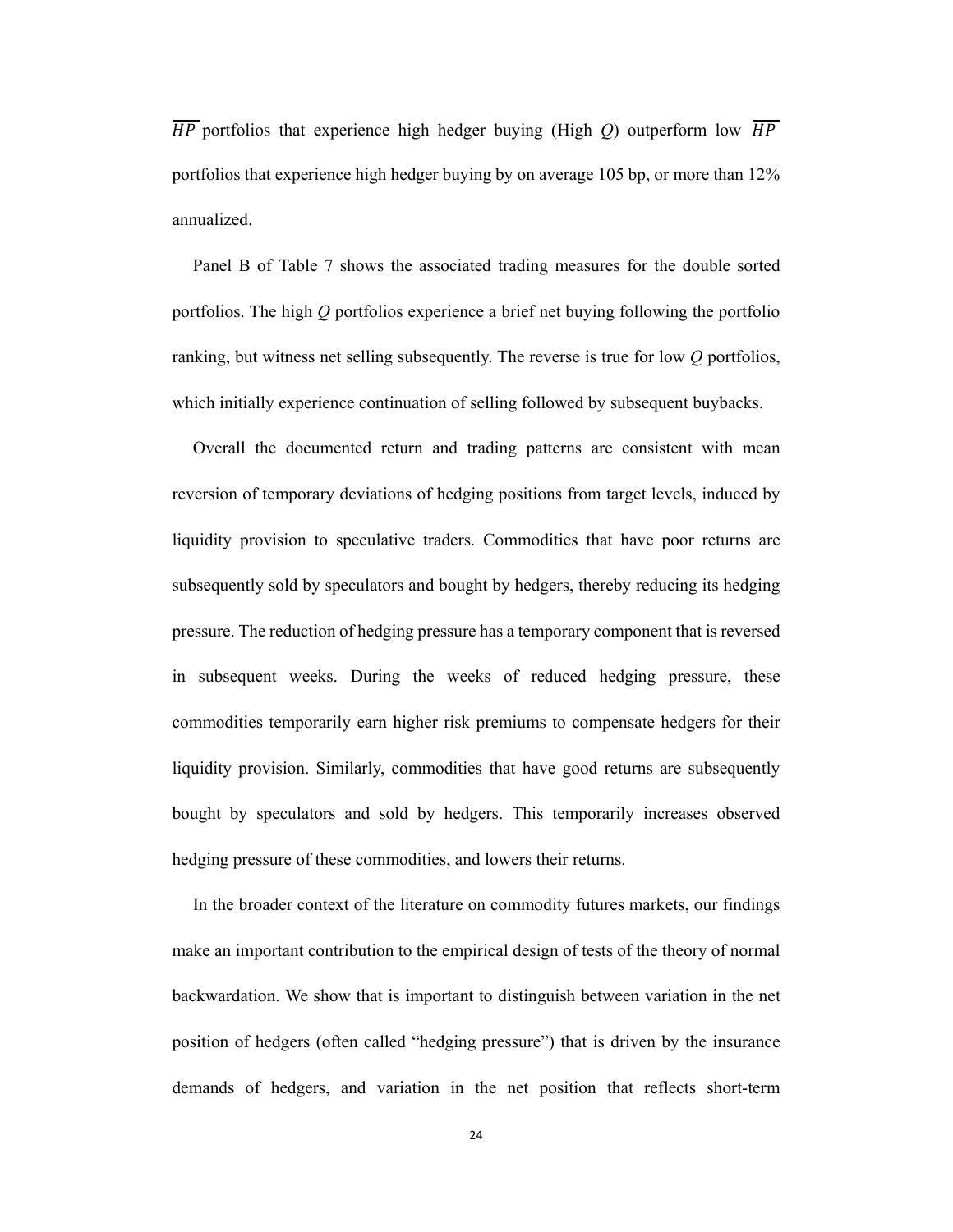"speculative pressure" induced by buying and selling of non-commercial market participants that is independent of these hedging demands. We propose a simple way to disentangle these two sources of variation, and show that both significantly predict risk premiums. Failing to distinguish between these two separate sources of variation renders the predictive power of hedging pressure for risk premiums to become insignificant.

#### **5. Robustness tests**

#### *5.1 Liquidity Provision and Convective Risk Flows*

In a recent study, Cheng, Kirilenko, and Xiong (2015) (CKX hereafter) examine the response of commodity futures prices to shocks to the risk-absorbing capacity of financial traders during the recent financial crisis. With an increase in overall risk during a crisis, speculators experience a reduction in risk appetite. This causes speculators to cut down their risky positions in commodity futures, and hedgers facilitate this by reducing their net short positions accordingly. In their empirical work they document a contemporaneous correlation between changes in the VIX (proxy for risk appetite of financial traders), trader positions, and commodity futures returns. The CKX study of the financial crises shares resemblance to our paper in that it studies the price impact of speculator-induced trading that is absorbed by hedgers. To assess whether our study identifies a channel whereby speculative trading impacts prices that is different from the CKX paper, we conduct the following additional empirical tests.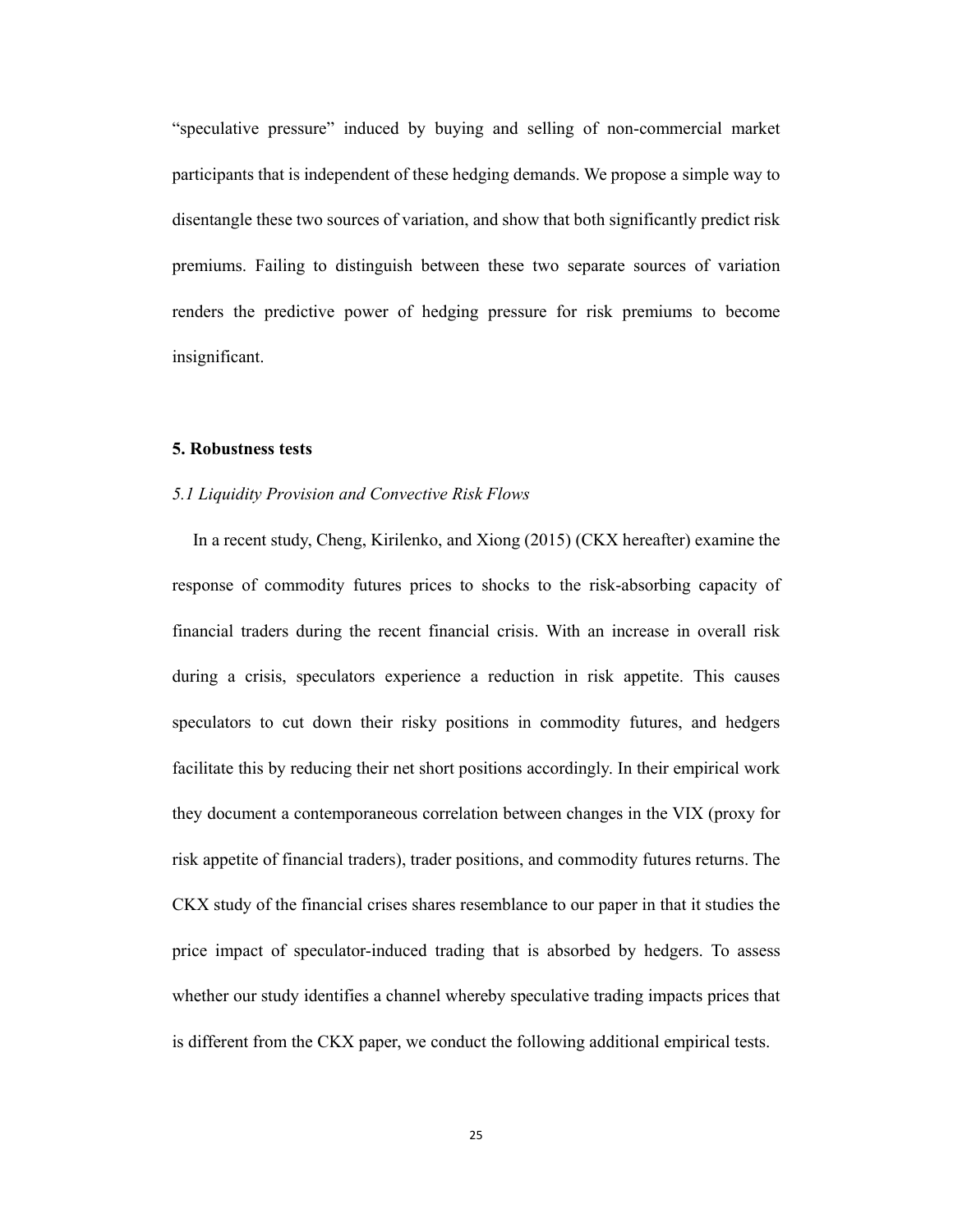First, we examine whether our results survive when we control for changes in the VIX in our regressions. More specifically, we estimate the following panel regression:

$$
R_{i,t+1} = b_1 Q_{i,t} + b_2 \Delta \overline{HP}_{i,t} + b_3 \Delta VIX_{t+1} + b_4 \Delta VIX_t + controls + u_i + \varepsilon_{i,t+1} \quad (7)
$$

The first specification in Table 8 excludes the VIX terms to show that our estimated coefficients in the panel regression qualitatively match our Fama-MacBeth estimates in Table 5. In the next regression we show that the coefficient on contemporaneous changes in the VIX is negative and statistically significant. This mirrors the findings of CKX. The final regression shows that the coefficient of lagged changes in the VIX is small and not significantly different from zero. Most importantly, we highlight that the inclusion of changes in the VIX does not alter the coefficients of either short-term trading *Q* or smoothed hedging pressure  $\overline{HP}$ . Hence, we conclude that the impact of short-term liquidity provision and the role of long-term hedging pressure found in our study are separate from the influence of the shocks to intermediary risk-taking capacity as reported by CKX.

Second, CKX find that a sudden increase of the VIX during the financial crisis was *contemporaneously* accompanied by a decrease of speculative long positions and a drop of commodity futures prices. They do not examine the effect of an increase of the VIX on expected risk premiums. We document that the position change of hedgers or speculators can *predict* the return of commodity futures, controlling for contemporaneous or lagged change of VIX.

Third, CKX report that the negative correlation between commodity returns and the change in the VIX is only present during the post-crisis period, whereas it is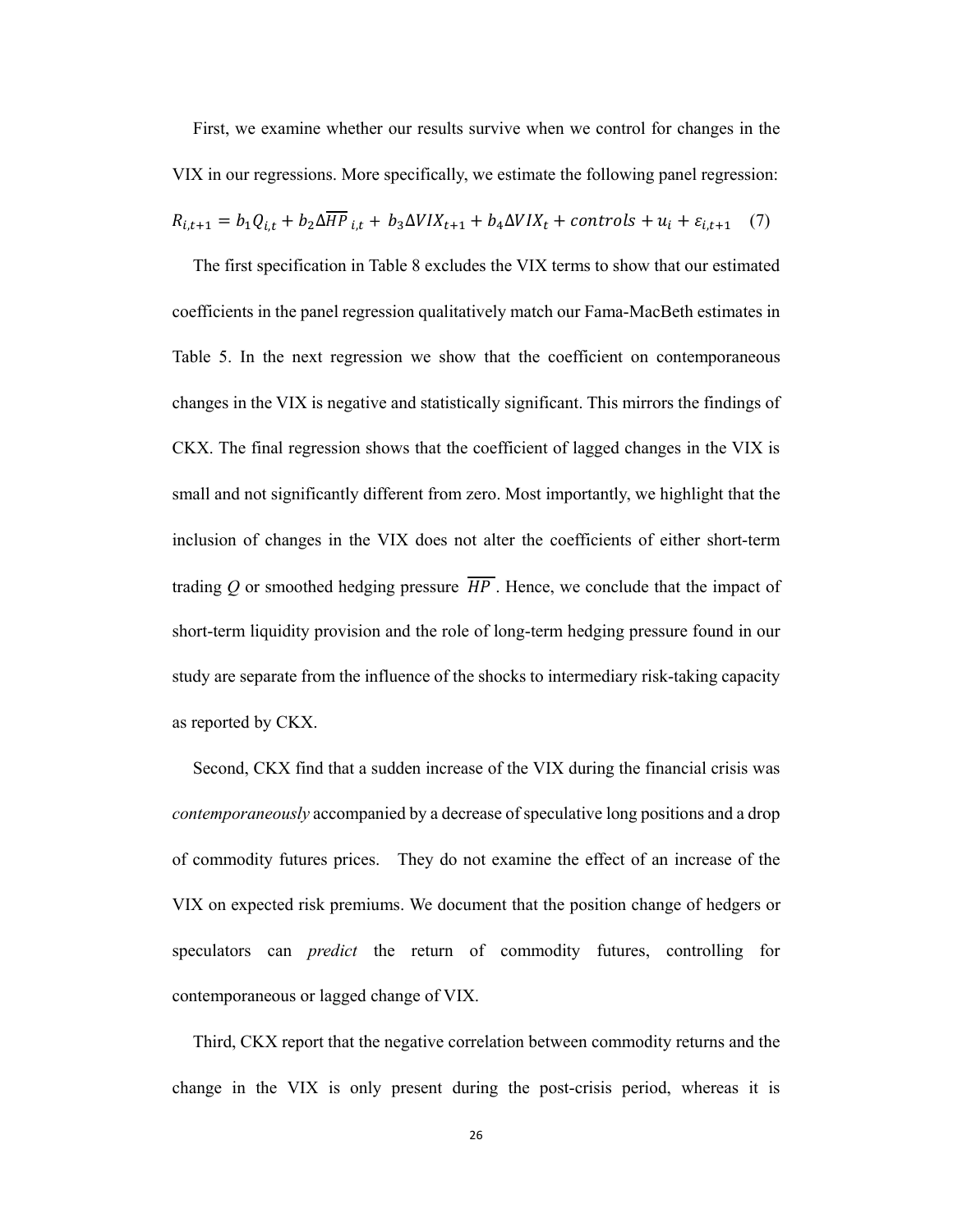insignificant in the pre-crisis period. By contrast, a sub-period analysis of Table 3 shows that our predictability results are present and significant in both halves of our sample, albeit some slightly stronger in the more recent part (see the Appendix Table A1). Therefore, our findings are not confined to the recent post-crisis period and can be attributed to a more general aspect of price formation in futures markets.

Overall, these three findings indicate that our results capture a channel through which speculative positions affect futures prices in a way that is fundamentally different from Cheng, Kirilenko, and Xiong (2015).

# *5.2 DCOT data*

In our analysis thus far, we have followed a convention that has been widely used in the literature, which designates the commercial traders (as defined by the COT reports) as hedgers and non-commercial traders as speculators.<sup>22</sup> There are valid concerns about the accuracy of this classification. For example, a long futures positions by a financial intermediary to hedge an over-the-counter commodity index swap with an institutional investor would normally be classified as a commercial position, although the underlying position of the end investor is speculative in nature.<sup>23</sup> In this section, we briefly discuss some recent empirical studies based on the COT data, and conclude that despite its shortcomings, the data are informative and therefore useful for our analysis. Our conclusion is supported by the results of additional tests using the DCOT

<sup>22</sup> See Houthakker (1957), Rockwell (1967), Chang (1985), Bessembinder (1992), DeRoon et al. (2000), etc.

 $^{23}$  Cheng, Kirilenko and Xiong (2014) contains a detailed discussion of trader misclassification based on a comparison of CTFT reports to the LTRS database of trader positions that is maintained internally by the CFTC.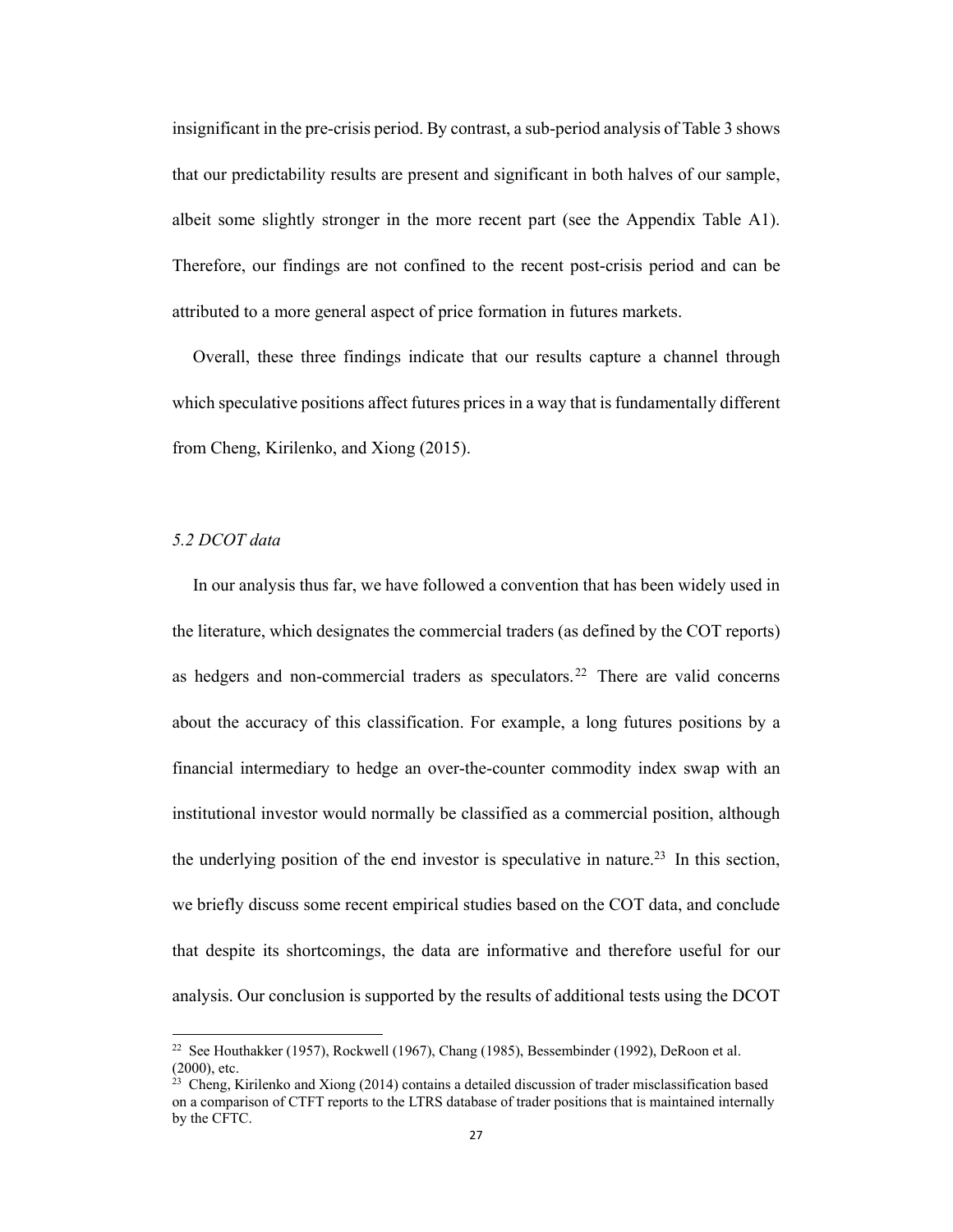dataset which employs finer breakdown of the speculator category.

First, although it may be a somewhat coarse method to associate COT commercial traders with hedgers, this classification scheme remains effective in general, both in our study as well as elsewhere in the literature. The premise of the Keynesian theory of normal backwardation is that the aggregate hedging demand for futures is net short, and the prediction that hedgers are expected to pay a premium to speculators as a compensation for their insurance service is broadly supported by the data. In Table 1 we documented that the commercials have short positions in commodity futures market more than 70% of the time, and that their net short position is on average, across time and commodities, 14% of the total open interest. Moreover, our study shows that noncommercials earn a risk premium that varies with low frequency movements in hedging pressure as measured by the net short positions by commercials. In light of concerns about misclassification, these results are surprisingly robust. This finding mirrors CKX (2015) who report that their conclusions using the DCOT positions are qualitatively similar to those based a more detailed, proprietary dataset of trader positions that is maintained internally by the CFTC. Furthermore, Hong and Yogo (2012) find that higher aggregate market-wide hedging demand, measured as the average imbalance between the short and long positions of COT commercial traders, can marginally predict higher commodity futures market returns. Acharya, Lochstoer, and Ramadorai (2013) find that, consistent with their model predictions, COT commercials in energy futures increase their net short positions when listed energy firms face an increased risk of default. Therefore, the observation that all these empirical findings are consistent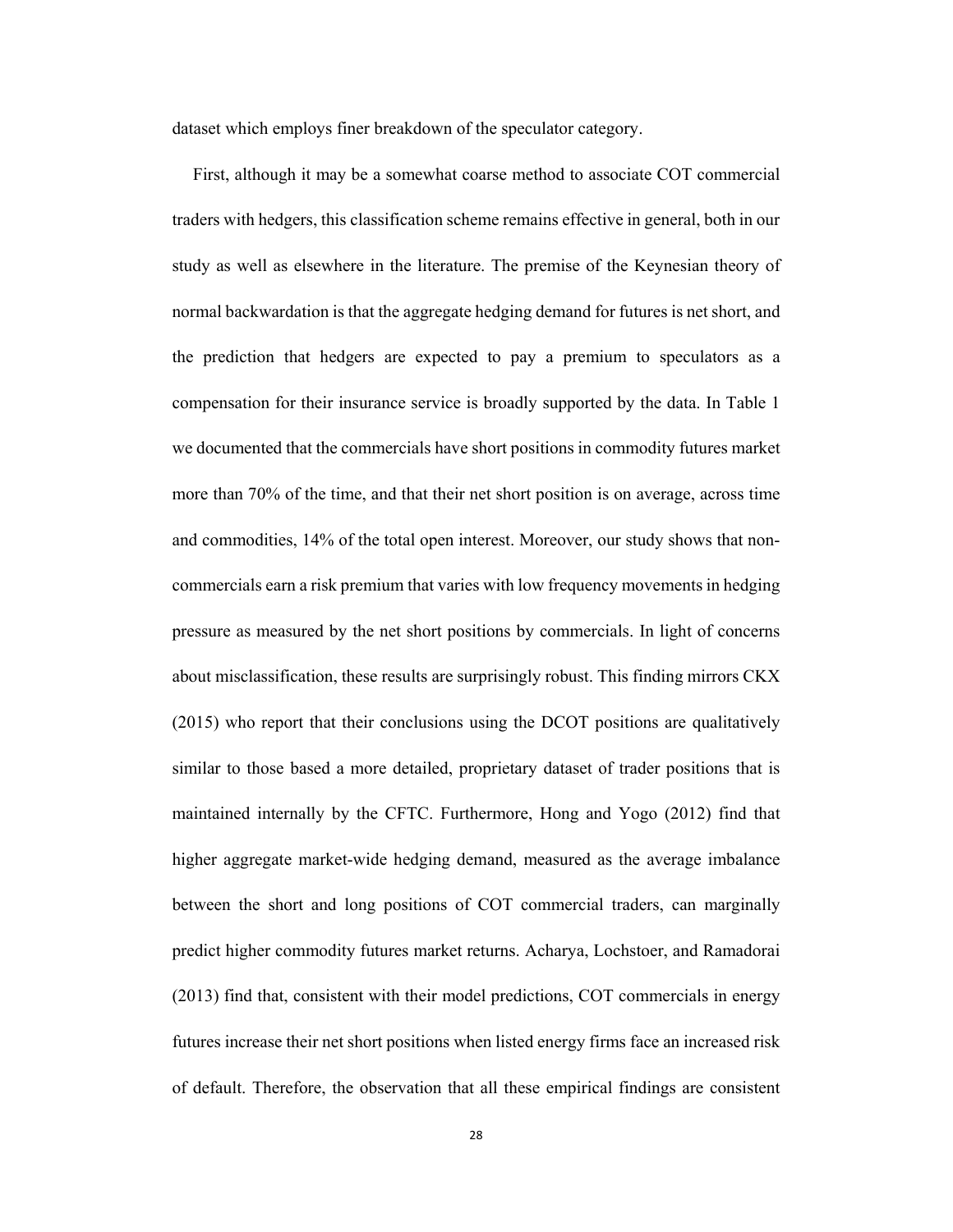with the corresponding theory predictions implies that despite the misclassification concern, the COT data still provides a reasonable measure for the hedgers' hedging demand.

Second, we check the robustness of our results using the Disaggregate Commitment of Trader (DCOT) data, which is published by CFTC since January 2006. The weekly DCOT data classifies commodity futures traders into five groups: producers/merchant/ processor/user, money managers, swap dealers, other reportable, and non-reportable (or small investors). The first group, which for brevity we will refer to as producers, consists of market participants that are thought to have a clear hedging motive, whereas money managers are generally considered to be speculators. Swap dealers are separately reported in the DCOT reports, unlike the COT reports where dealers with a hedging exemption would be included in the commercial category.

Using the producers category in the DCOT reports as our alternative proxy for hedgers, we compute the net trading by hedgers (*Q*), and smoothed hedging pressure  $(\overline{HP})$  as before. Table 9 report the results of re-estimating equation (5) using the DCOT classifications. We obtain results that closely resemble our findings using the COT data (Table 6), when we established the presence of two premiums associated with position changes. The commodity futures that are heavily bought (sold) by producers, on average earn higher (lower) returns in the following week. And smoothed hedging pressure is positively related to future expected returns, as predicted by the theory of normal backwardation.

These findings confirm that producers (hedgers) are short-term liquidity providers.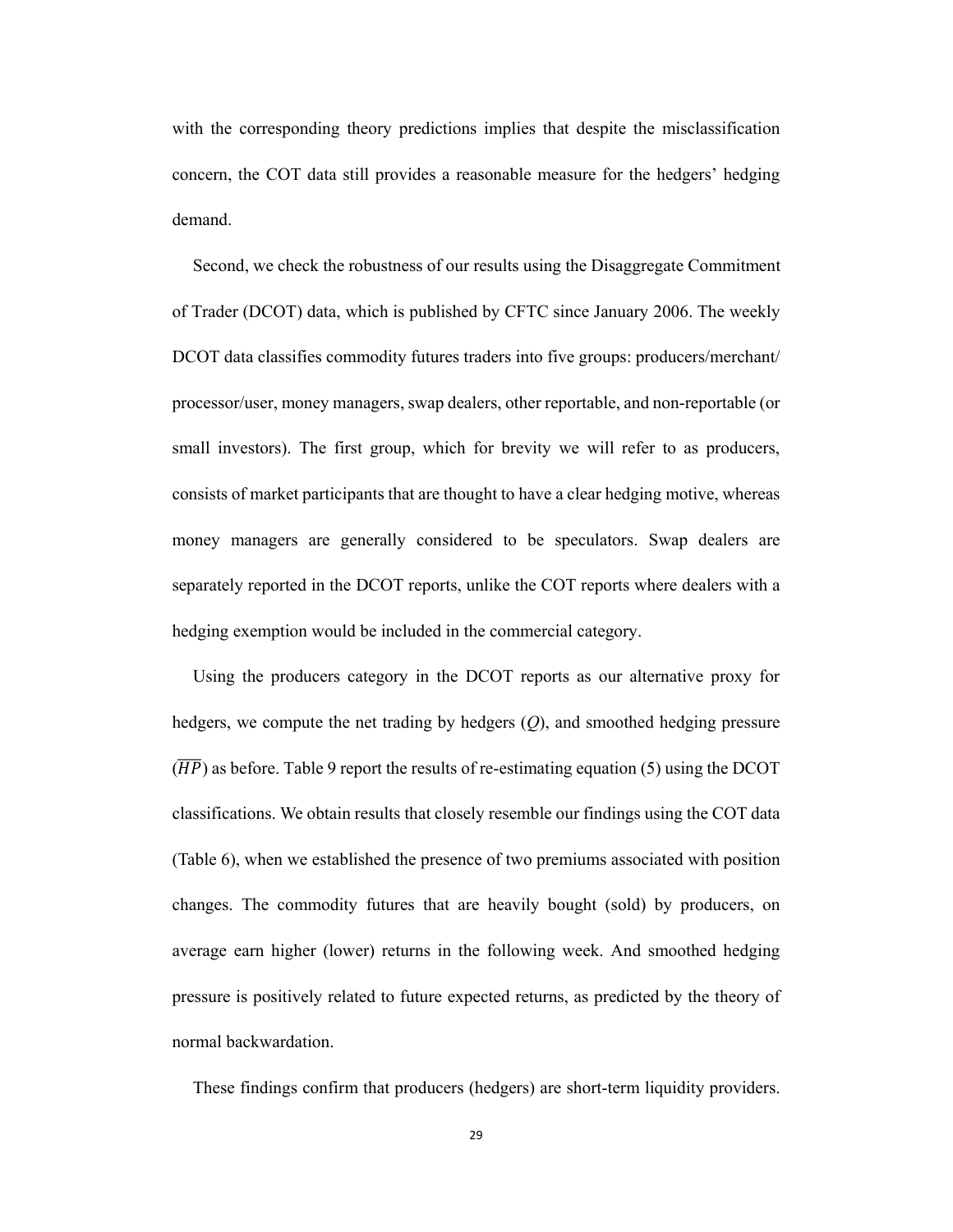Which traders do producers provide liquidity to? Because the DCOT reports provide a more detailed breakdown of the speculative category, it allows us to more narrowly isolate the demand for liquidity. We estimate a Fama-MacBeth regression as described by equation (5) for each trader category. The regression coefficient estimates are provided in the Appendix Table A2, and can be compared to the estimates based on the courser classifications reported in Table 3. Inspecting the average slope coefficients for *Q* across various trader categories, we find that producers are the only category with a positive sign. All other trader categories have negative point estimates, which indicates that they are all short-term consumers of liquidity. The category of money managers, which includes CTAs and hedge funds, stands out. Based on the size and statistical significance of its coefficient on *Q* it appears to be the major liquidity consumer, and not the swap dealers which would include financial intermediaries that provide institutional investors with commodity index exposure through swaps. $24$ 

Overall, we find that our empirical results obtained from the DCOT data closely resemble those based on the COT data. It suggests that our empirical finding are robust to concerns about potential COT data misclassification.

#### **6. A Concise Model**

We construct a concise model to better illustrate the economic intuition of our main empirical findings. In this model we show that the futures price change can be positively

<sup>&</sup>lt;sup>24</sup> We also conducted our analysis for the smaller set of commodities reported in the Commitment of Index Traders (CIT) report of the CFTC. Our previous finding that hedgers (speculators) are providers (consumers) of liquidity remains robust in the CIT data, and there is no significant evidence about whether that index traders are provider or consumers of liquidity on the commodity futures market. Our finding regarding the impact of CIT index traders is consistent with Sanders and Irwin (2016).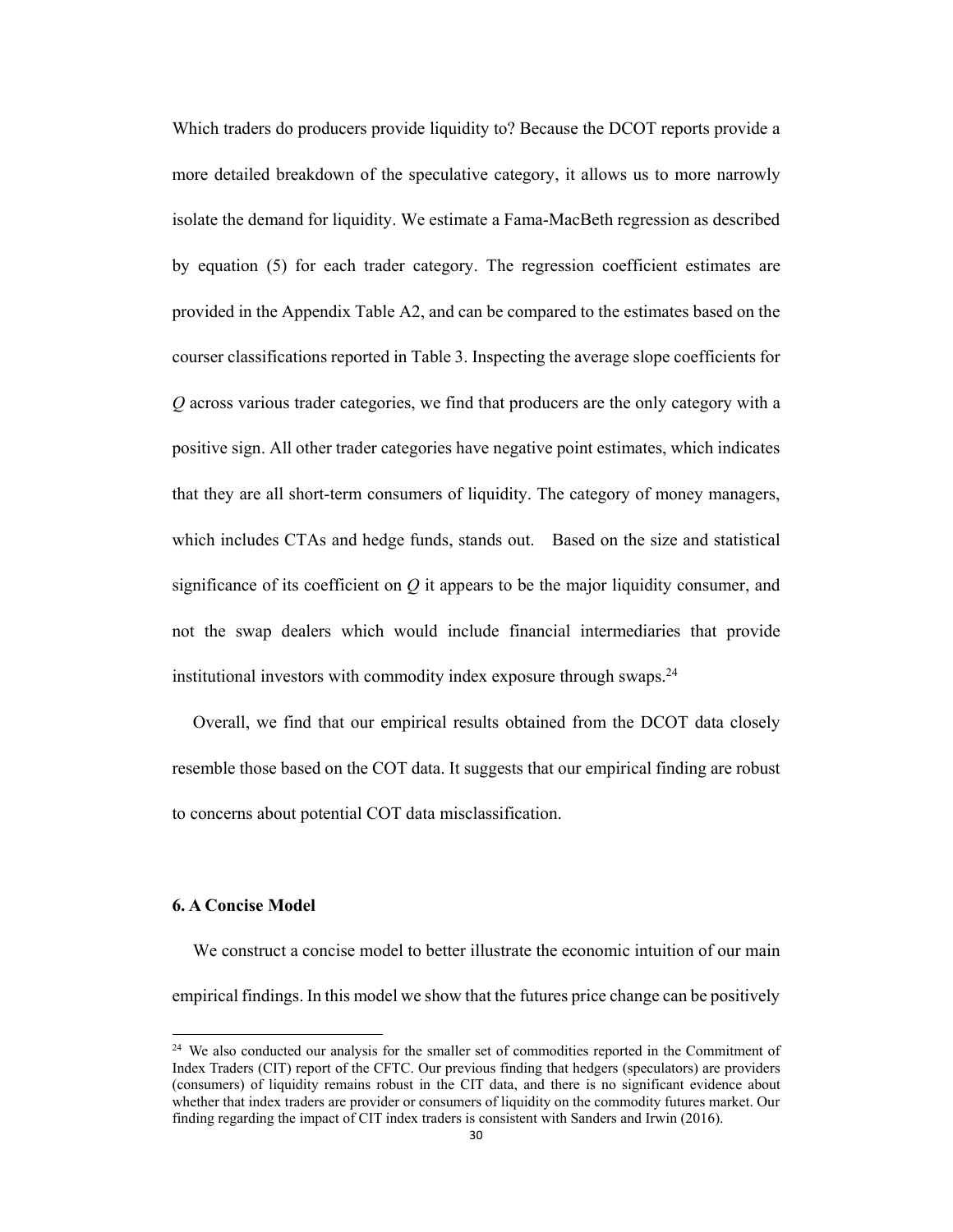(negatively) predicted by the short-term trading of the hedger (the speculator), and the insurance premium predicted by the normal backwardation theory can be more precisely measured by controlling for the short-term fluctuation in the hedger's position. The implication of the model is consistent with empirical results in this paper. For the brevity of the paper, the model and its proof are included in the Appendixes B and C respectively.

#### **7. Conclusion**

In this paper, we show that the traditional view of commodity futures markets, which emphasizes how speculative capital provides "liquidity" to hedgers, is incomplete because it abstracts from speculative motives to trade that are independent of meeting the demand for price insurance of hedgers. Speculators are short-term momentum traders and have a higher propensity to trade than hedgers. In this process, hedgers provide liquidity to speculators, and earn a compensation by benefiting from a reversal in prices following their trading activity. These findings parallel the results of Kaniel, Saar, and Titman (2008) for US equity markets, where individuals provide liquidity to institutions that demand immediacy in their trade execution. We further show that the cost to speculators for demanding liquidity from hedgers increases when hedgers face more binding capital constraints or when the positions of hedgers become more skewed.

Commodity futures prices embed two premiums related to position (changes): one for providing price insurance to hedgers, and one for providing liquidity to speculators. The opposite nature of these premiums can explain why previous regression tests of the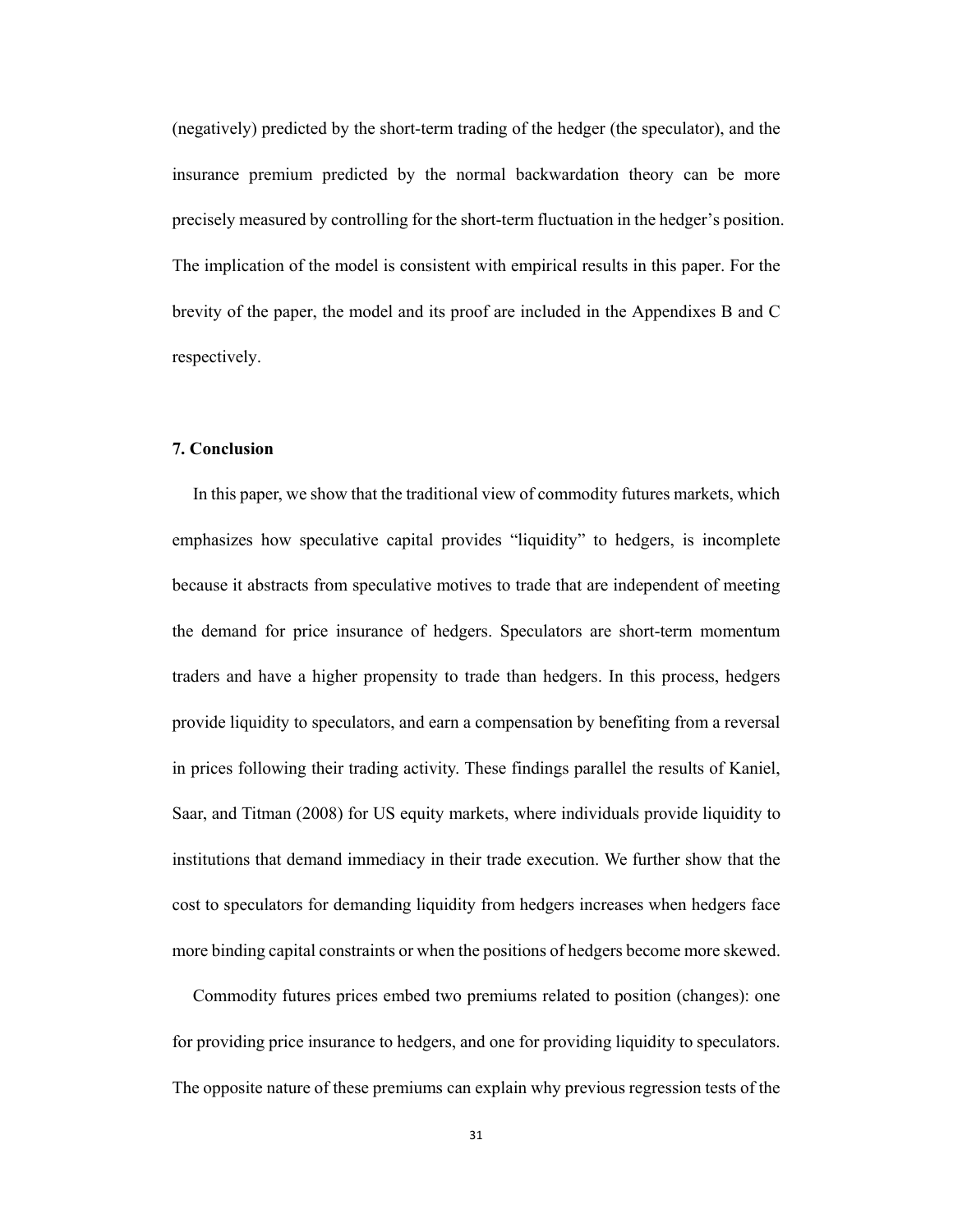theory of normal backwardation fail to find an influence of hedging pressure on risk premiums without controlling for liquidity provision. It can also potentially explain why prior research has documented that the profits to speculative activity has been low.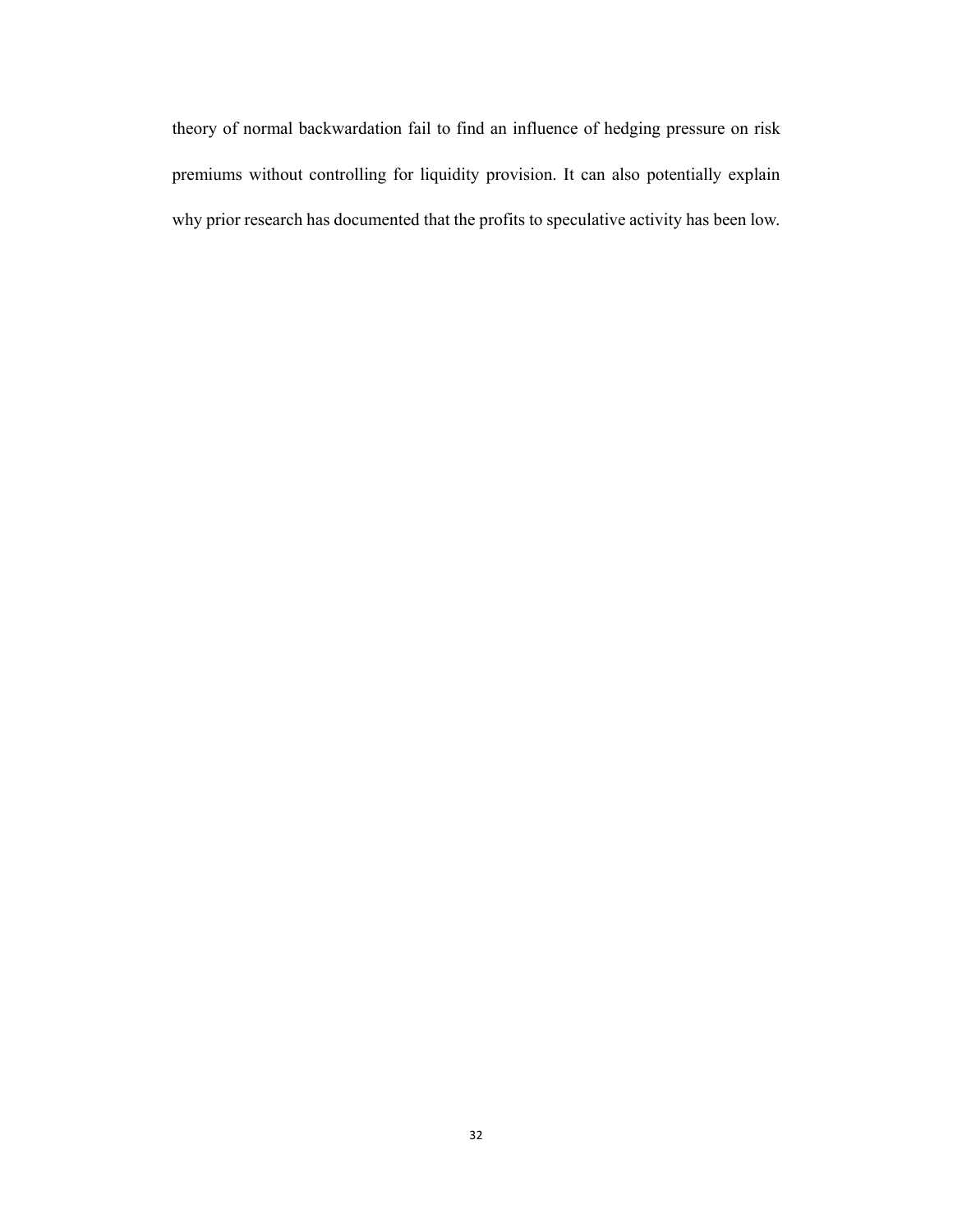# **References**

- Acharya, Viral, Lars Lochstoer and Tarun Ramadorai, 2013, Limits to arbitrage and hedging: Evidence from commodity markets, *Journal of Financial Economics*, 109,  $441 - 465$ .
- Amihud, Yakov, 2002, Illiquidity and stock returns: Cross-section and time-series effects, *Journal of Financial Markets* 5, 31-56.
- Avramov, Doron, Tarun Chordia, and Amit Goyal, 2006, Liquidity and autocorrelation of individual stock returns, *Journal of Finance* 61, 2365–2394.
- Basu, Devraj, and Joëlle Miffre, 2013, Capturing the risk premium of commodity futures: The Role of Hedging Pressure, *Journal of Banking and Finance* 37, 2652– 2664.
- Bessembinder, Hank, 1992, Systematic risk, hedging pressure, and risk premiums in futures markets. *Review of Financial Studies*, 4, 637–667.
- Bhardwaj, Geetesh, Gary Gorton, and K Geert Rouwenhorst, 2014, Fooling some of the people all of the time: the inefficient performance of commodity trading advisors, *Review of Financial Studies* 27, 3099-3112
- Blau, Gerda, 1944, Some aspects of the theory of futures trading, *Review of Economic Studies*, 7, 1-30
- Bodie, Zvi and Victor Rosanski, 1980, Risk and return in commodity futures. *Financial Analysts Journal*, 36, 27-39.
- Bollen, Nicolas and Robert Whaley, 2004, Does net buying pressure affect the shape of implied volatility functions, *Journal of Finance*, 59, 711-753
- Brennan, Michael, 1958, The supply of storage, *American Economics Review*, 48, 50– 72
- Brunnermeier, Markus, and Lasse Pedersen, 2009, Market liquidity and funding liquidity, *Review of Financial Studies* 22, 2201–2238.
- Buyuksahin, Bahattin and Jeffrey H. Harris, 2011, Do speculators drive crude oil futures prices? *The Energy Journal*, 32, 167-202.
- Campbell, John Y., Sanford J. Grossman, and Jiang Wang, 1993, Trading volume and serial correlation in stock returns, *Quarterly Journal of Economics* 108, 905–939.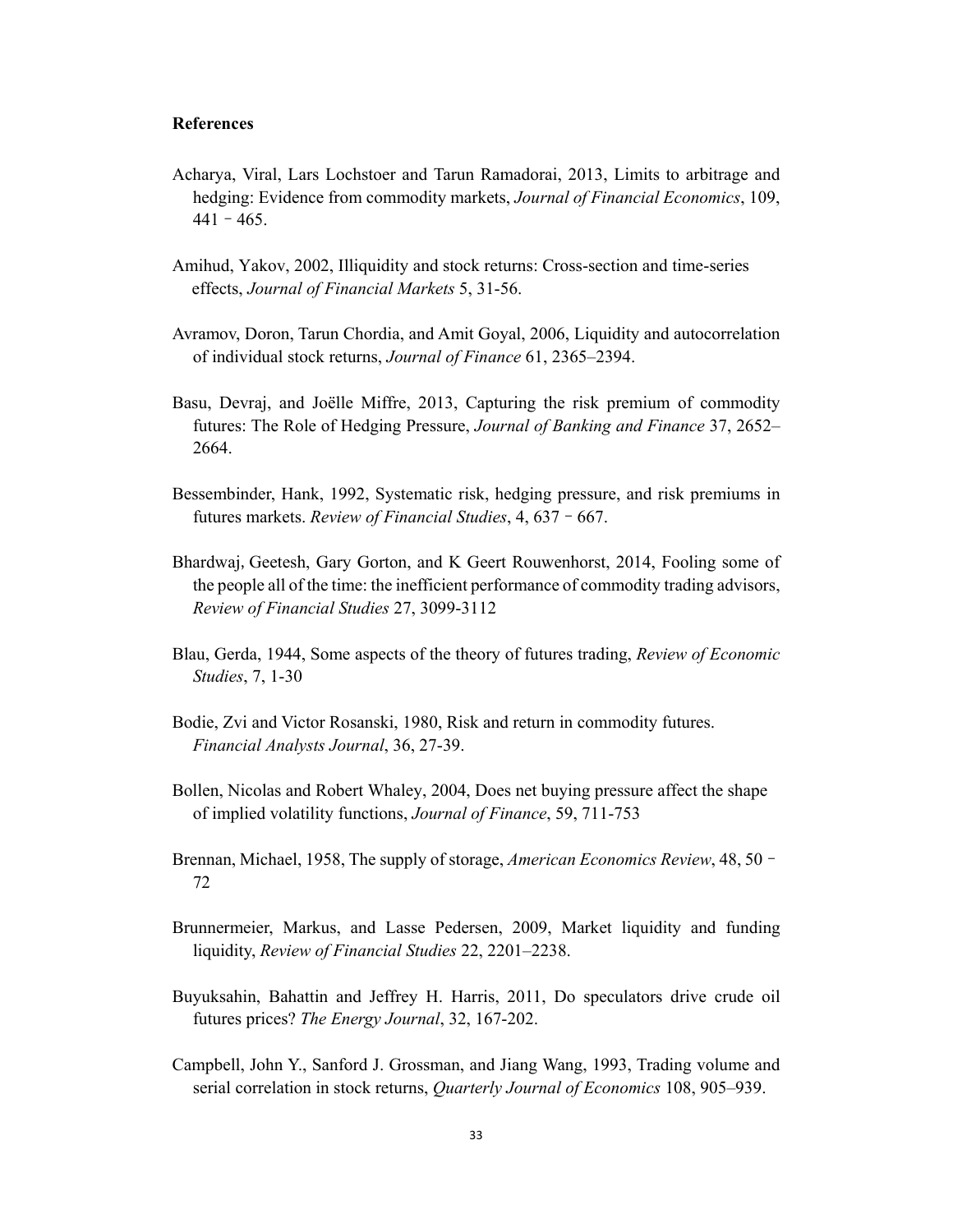- Chang, Eric C. 1985. Returns to speculators and the theory of normal backwardation. *Journal of Finance* 40, 193-208.
- Cheng, Ing-Haw, Andrei Kirilenko, and Wei Xiong, 2015, Convective risk flows in commodity futures markets, *Review of Finance*, 19:1733–81.
- Cheng, Ing-Haw and Wei Xiong, 2014, Why do hedgers trade so much, *Journal of Legal Studies* 43, S183-S207.
- Chordia, Tarun, Richard Roll, and Avanidhar Subrahmanyam, 2002, Order imbalance, liquidity and market returns, *Journal of Financial Economics* 65, 111- 130.
- Conrad, Jennifer, Allaudeen Hameed, and Cathy Niden, 1994, Volume and autocovariances in short-horizon individual security returns, *Journal of Finance* 49, 1305–1329.
- De Roon Frans, Theo E. Nijman, and Chris Veld, 2000, Hedging pressure effects in futures markets. *Journal of Finance* 55, 1437–1456.
- Erb, Claude and Campbell Harvey, 2006, The strategic and tactical value of commodity futures. *Financial Analyst Journal*, 62, 69–97.
- Fama, Eugene and Kenneth French, 1987, Commodity futures prices: some evidence on forecast power, premiums, and the theory of storage. *Journal of Business*, 60,  $55 - 73.$
- Frazzini, Andrea, and Lasse Heje Pedersen, 2014, Betting against beta, *Journal of Financial Economics*, 111, 1–25.
- Fung, William, and David Hsieh, 1997, The information content of performance track records: Investment style and survivorship bias in the historical returns of commodity trading advisors, *Journal of Portfolio Managemen*t, 24, 30-41.
- Fung, William and David Hsieh, 2001, The risk in hedge fund strategies: Theory and evidence from trend followers, *Review of Financial Studies*, 14, 313-341.
- Garleanu, Nicolae, Lasse Heje Pedersen and Allen M. Poteshman, Demand-based option pricing, *Review of Financial Studies*, 2009, 4260-4299.
- Gorton Gary and K Geert Rouwenhorst 2006. Facts and fantasies about commodity futures. *Financial Analyst Journal* 62, 47-68.

Gorton Gary, Fumio Hayashi and K. Geert Rouwenhorst 2013. The fundamentals of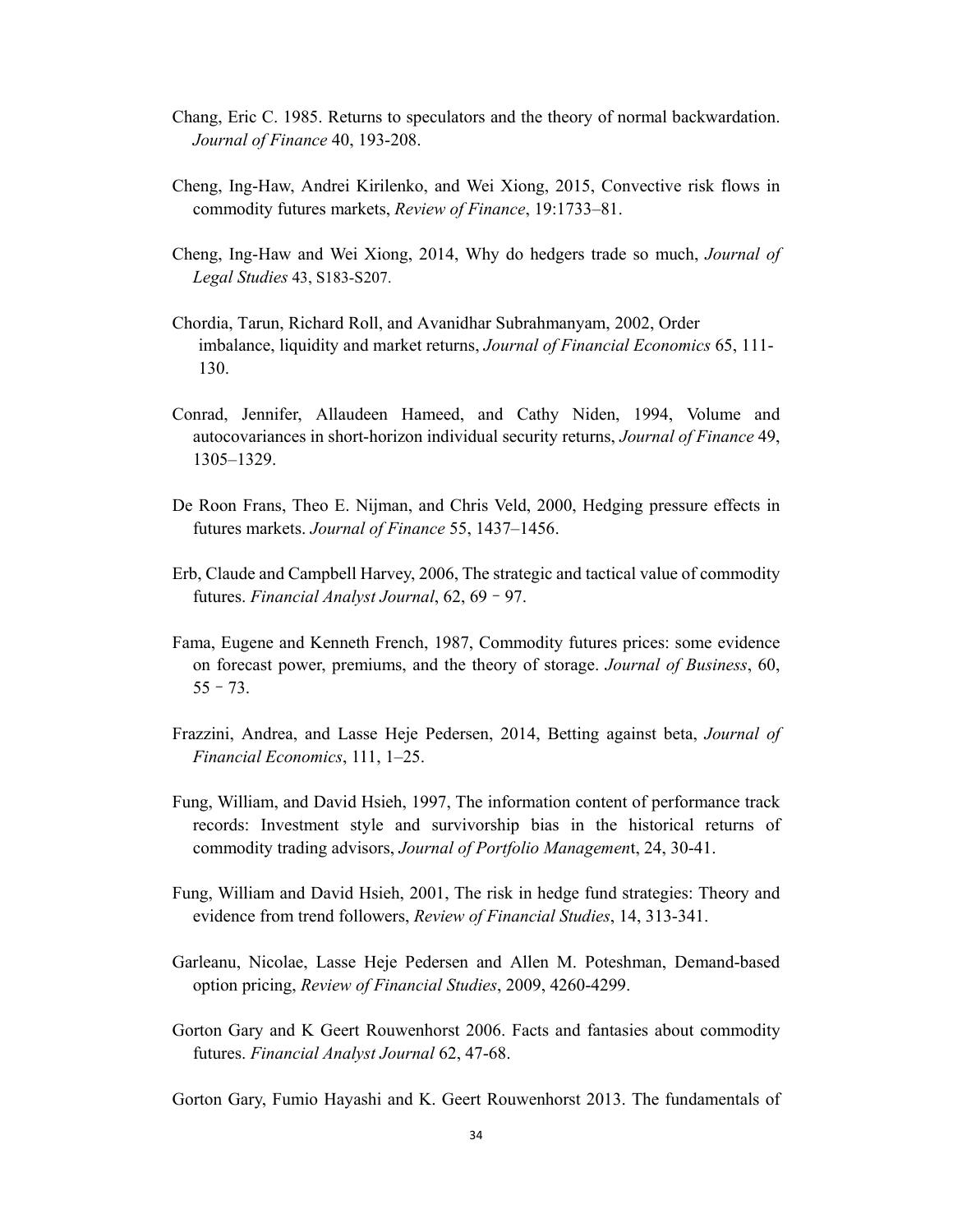commodity futures returns. *Review of Finance* 17, 35-105.

- Gray, Roger W., 1967, Price effects of a lack of speculation*, Food research Institute Studies*, 7, 177-194.
- Gray, Roger W and David J. Rutledge, 1971. The economics of commodity futures markets: a survey, *Review of Marketing & Agricultural Economics*, *39, 57 - 108*
- Grossman, Sanford, and Merton Miller, 1988, Liquidity and market structure, *Journal of Finance* 43, 617–633.
- Hamilton, James, 2009, Causes and consequences of the oil shock of 2007-2008. *Brookings Papers on Economic Activity*, 03, 215-283.
- Hartzmark, Michael, 1987, Returns to individual traders of futures: Aggregate results*. Journal of Political Economy*, 95: 1292-1306.
- Hicks, John Richard, 1939, Value and Capital: An inquiry into some fundamental principles of economic theory. Oxford, UK: Clarendon Press.
- Hirshleifer, David, 1988, Residual risk, trading costs and commodity futures risk premia, *Review of Financial Studies* 1, 173–193.
- Hong, Harrison, and Motohiro Yogo, 2012, What does futures market interest tell us about the macroeconomy and asset prices? *Journal of Financial Economics*, 105, 473-490.
- Houthakker H.S., 1957, Can speculators forecast prices? *Review of Economics Statistics* 39, 143–151.
- Kaniel, Ron, Gideon Saar, and Sheridan Titman, 2008, Individual investor trading and stock returns, *Journal of Finance* 63, 273–310.
- Keim, Donald B. 2003, The cost of trend chasing and the illusion of momentum profits, working paper, The Wharton School.
- Keynes, John, 1923, Some aspects of commodity markets. *Manchester Guardian Commercial*, 13, 784–786.
- Keynes, John Maynard, 1930, A treatise on money, Vol 2, New York, Harcourt
- Kyle, Pete, and Wei Xiong, 2001, Contagion as a wealth effect, *Journal of Finance*, 1401–1440.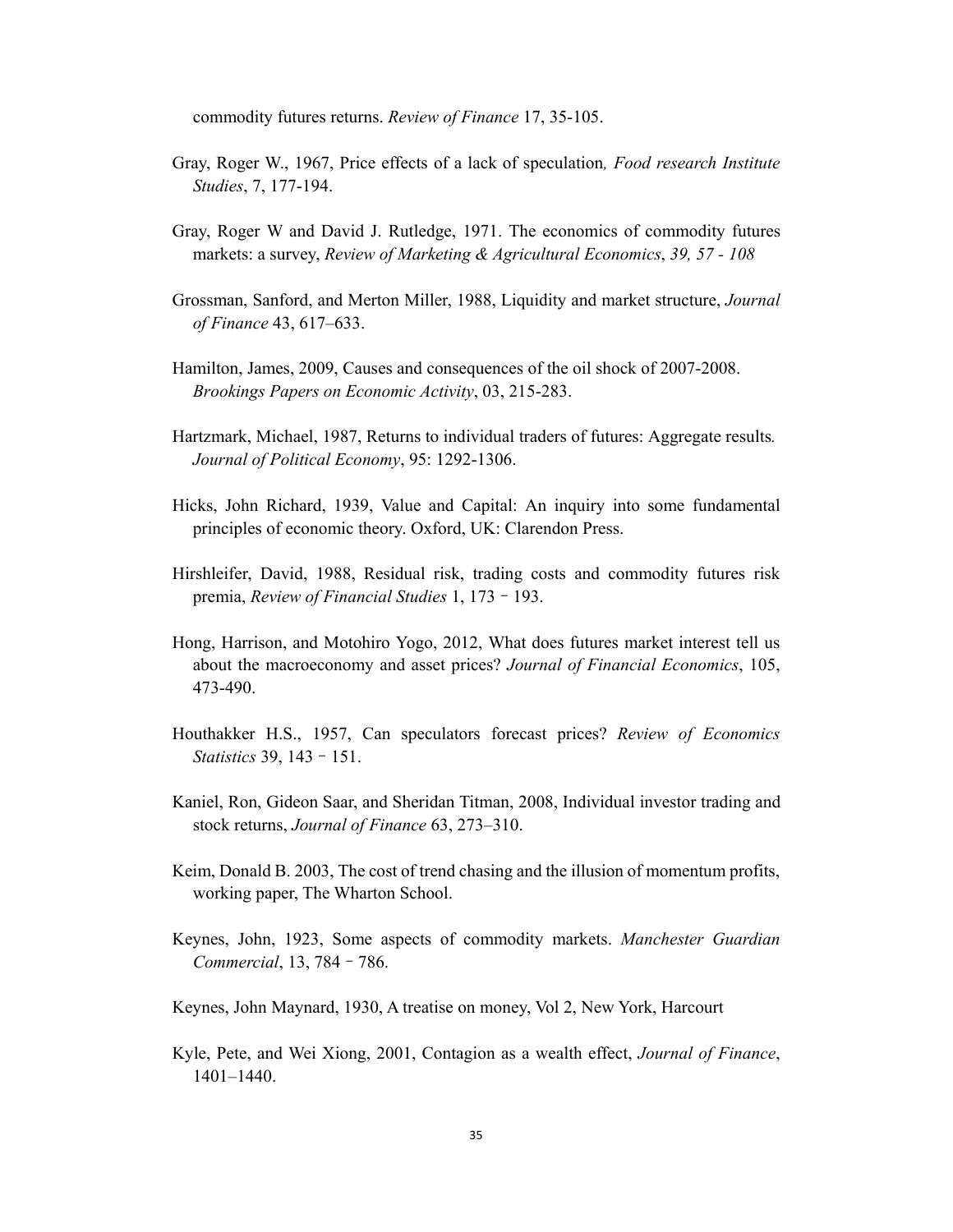- Marshall, Ben, Nhut H. Nguyen and Nuttawat Visaltanachoti, 2012, Commodity liquidity measurement and transaction costs, *Review of Financial Studies*, 25, 599- 638.
- Miffre, Joelle and Georgios Rallis, 2007, Momentum in commodity futures markets. *Journal of Banking and Finance* 31, 1863–1886
- Moskowitz, Tobias J., Yao Hua Ooi, Lasse H. Pedersen, 2012, Time series momentum, *Journal of Financial Economics* 104, 228-250.
- Pirrong, Craig, 2005, Momentum in futures markets. Working Paper, University of Houston.
- Pirrong, Craig, 2010, No theory? No evidence? No problem! *Cato Journal*, summer, 38-44.
- Rockwell, Charles S., 1967, Normal backwardation, forecasting and the returns to commodity futures traders. *Food Research Institute Studies* 7, 107–130.
- Rouwenhorst, K. Geert, and Ke Tang, 2012, Commodity investing, *Annual Review of Finance and Economics*, 447-467.
- Sanders, Dwight R. and Scott H. Irwin, 2016, Bubbles, Froth and Facts: Another look at the Masters Hypothesis in Commodity Futures Markets, *Journal of Agricultural Economics, forthcoming*.
- Shleifer, Andrei, 1986, Do demand curves for stocks slope down? *Journal of Finance*, 41, 579-590.
- Singleton, Kenneth J., 2014, Investor flows and the 2008 boom/bust in oil prices, *Management Sciences*, 60, 300-318.
- Szymanowska, Marta, Frans de Roon, Theo Nijman and Rob van den Goorbergh, An anatomy of commodity futures risk premia, 2014, *Journal of Finance*, 69, 453-482.
- Tang, Ke, and Wei Xiong, 2012, Index investment and financialization of commodities. *Financial Analyst Journal*, 68, 54-74.
- Xiong, Wei, 2001, Convergence trading with wealth effects: An amplification mechanism in financial markets, *Journal of Financial Economics* 62, 247–292.
- Working, Holbrook, 1931, Financial results of speculative holding of wheat, *Wheat Studies of the Food Research Institute*, 7 (81)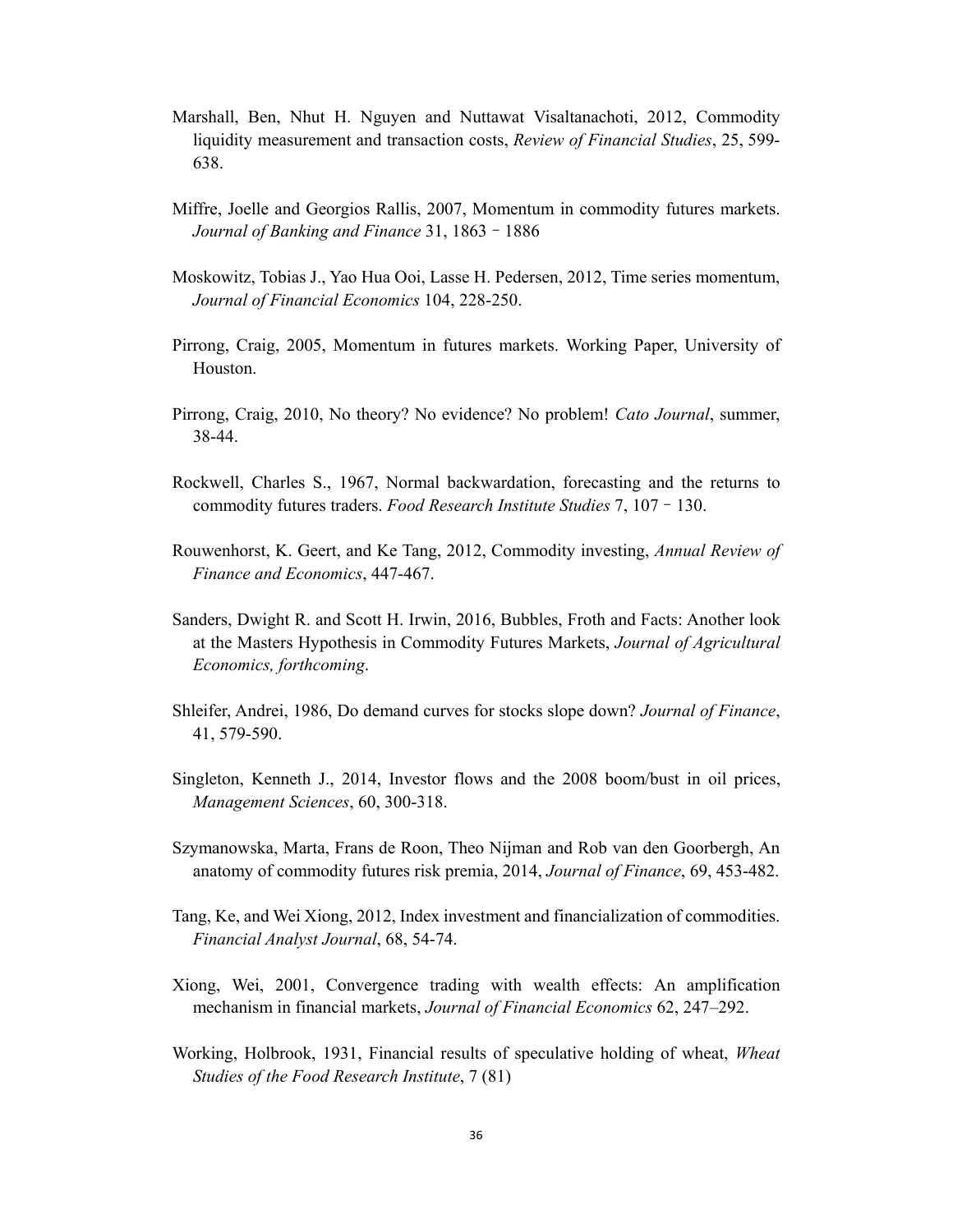- Working, Holbrook 1949. The theory of the price of storage. *American Economic Review*, 39, 1254–1262.
- Vayanos, Dimitri, 2004, Flight to quality, flight to liquidity and the pricing of risk, NBER working paper.
- Vayanos, D. and Jiang Wang 2012, Liquidity and asset prices under asymmetric information and imperfect competition, *Review of Financial Studies*, 25, 1339-1365.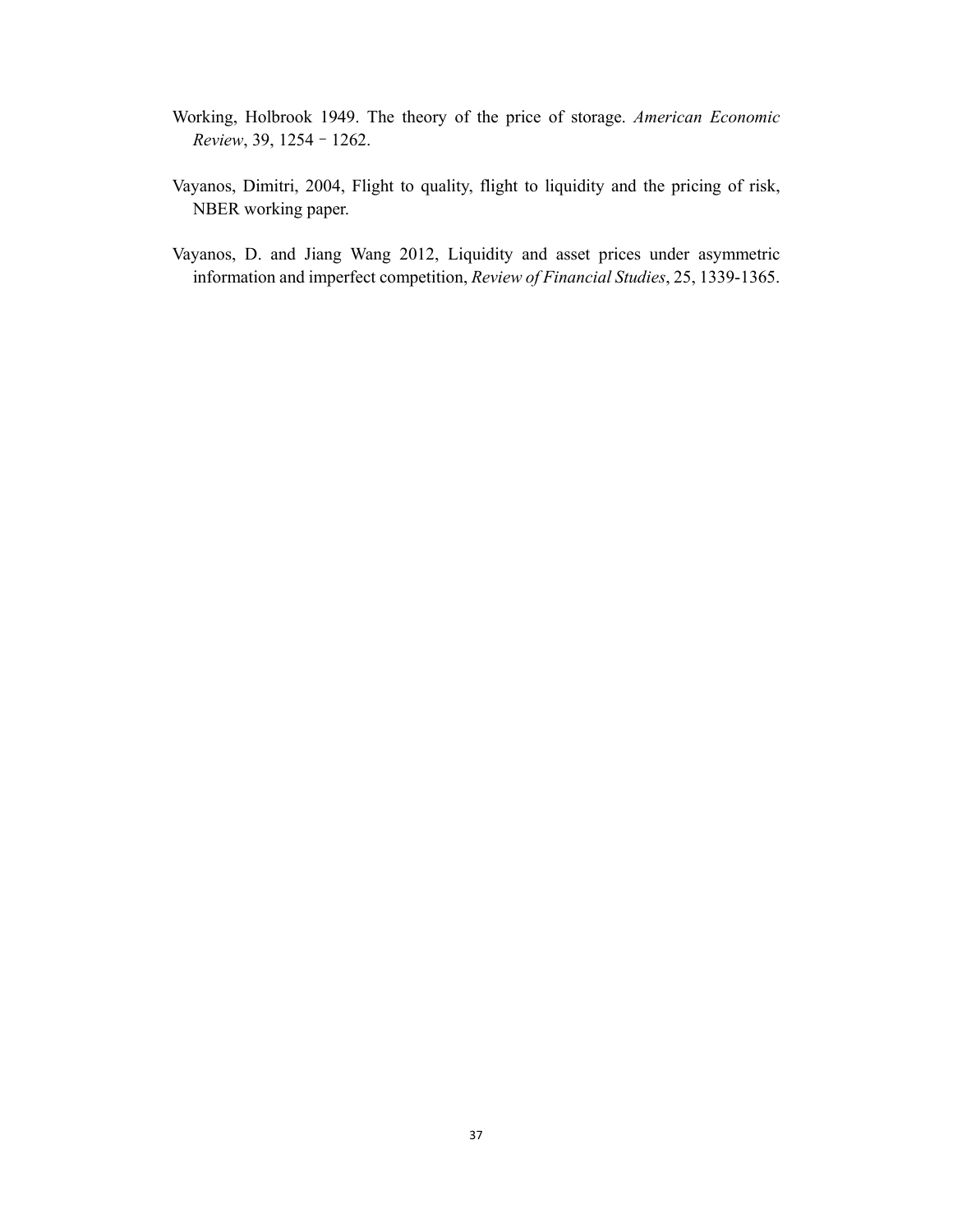

Figure 1: Hedging Pressures of Four Commodities

The figure shows the time series of hedging pressure for oil, copper, coffee, and wheat over the period from 1994/01/02 to 2014/11/01. The hedging pressure is defined as the hedgers' net short position (short minus long position) divided by the total open interest.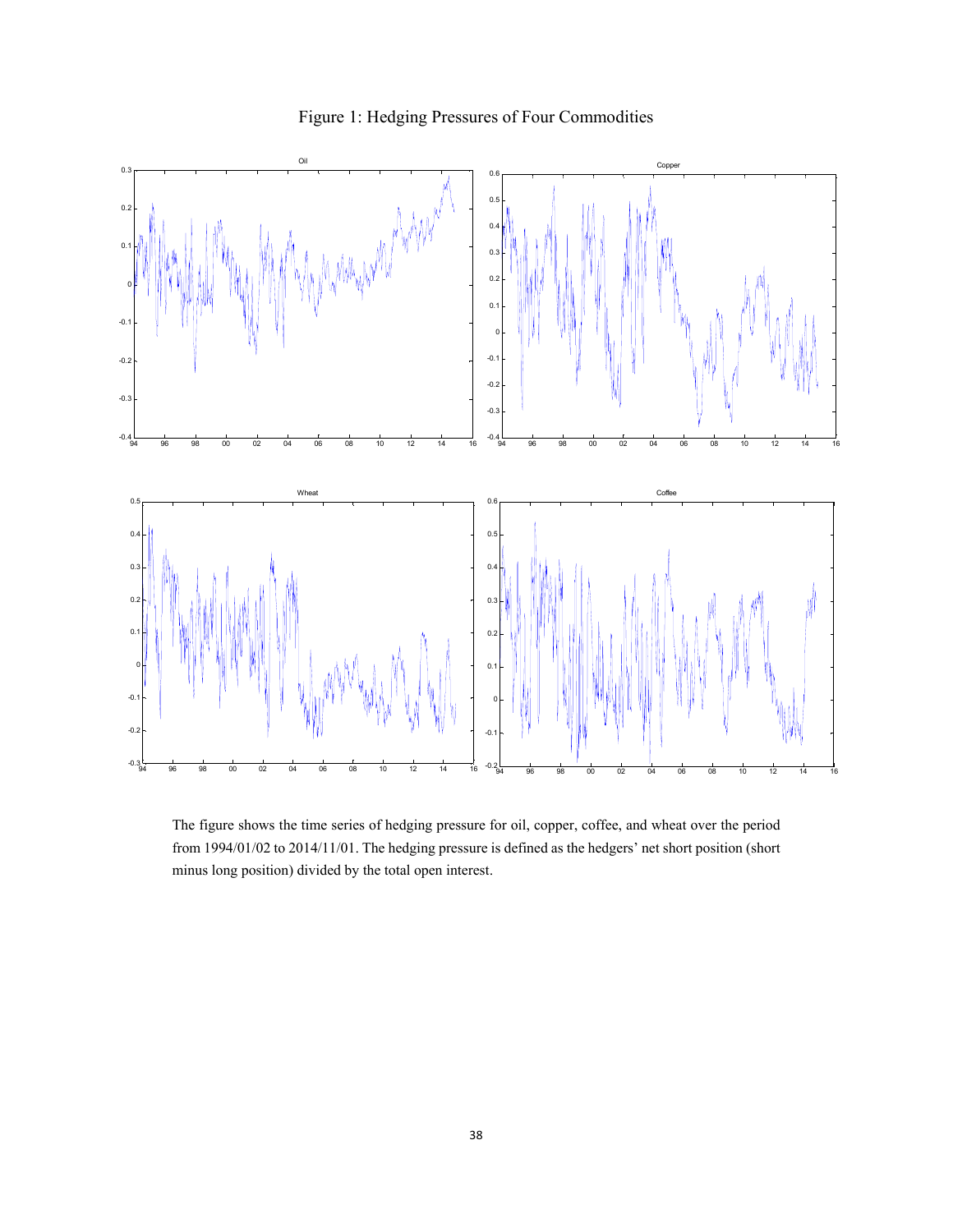



The figure provides a scatter plot of the average excess futures return and average hedging pressure for the 26 sample commodities between 1994 and 2014. The cross-sectional regression line has a slope coefficient of  $0.50$  with *t*-statistic of 2.53 and an  $\mathbb{R}^2$  of 21%.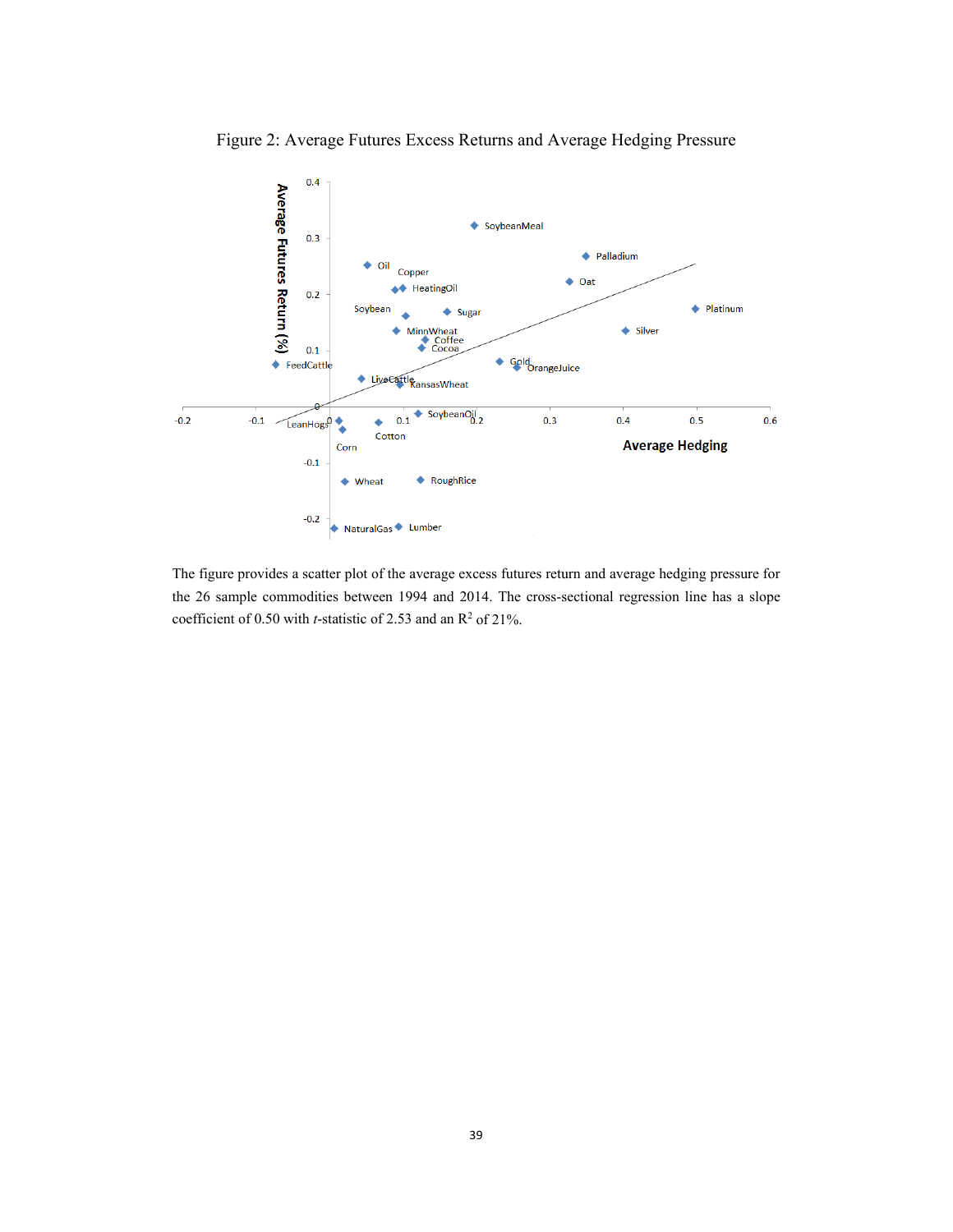#### Table 1: Summary Statistics

The table provides summary statistics of the commodity futures price data and positions data obtained from weekly CFTC Commitment of Traders (COT) report between January 1994 and October 2014. The excess return in week *t* is defined as:  $R_{i,t} = (F_i(t, T) - F_i(t - 1, T))/F_i(t - 1, T)$ , where *T* denotes the maturity of the front-month futures contract for commodity *i*. The front-month contract is rolled on the  $7<sup>th</sup>$  day of the month or the next day if the  $7<sup>th</sup>$  is not a business day. Hedging pressure, *HP* for commodity *i*, is defined as the net short (short minus long) position of commercial traders in commodity futures contracts divided by its total open interest, i.e.,  $HP_{i,t} = (HedgeerShort_{i,t} - HedgerLong_{i,t})/$ *OpenInterest<sub>i.t</sub>*. The probability of short hedging, Prob(HP>0), is defined as the fraction of weeks when hedgers hold net short positions for a given commodity. The net trading measure, *Q*, which is defined as the weekly change of the net long position normalized by open interest.  $Q_{i,t} = (net long position_{i,t}$ net long position<sub>i,t-1</sub>)/ OpenInterest<sub>i,t-1</sub>. We report the time-series average of the *absolute value* of the trading measure for hedgers and speculators. Finally, we examine the difference of the propensity of adjusting portfolio positions between speculators and hedgers. Denote SL, SS, HL and HS as the size of speculator's long, speculator's short, hedger's long, hedger's short positions, respectively, we define the

$$
\text{propensity} \quad \text{to} \quad \text{trade} \quad \text{as}, \quad PT_{i,t}^{Hedgeer} = \frac{abs(H_{i,t} - HL_{i,t-1}) + abs(H_{i,t} - HS_{i,t-1})}{HL_{i,t-1} + HS_{i,t-1}} \quad ; \quad PT_{i,t}^{Spec} =
$$

 $abs(SL_{i,t} - SL_{i,t-1}) + abs(SS_{i,t} - SS_{i,t-1})$  $s_{i,t-1}$ ,  $u_{i,s}$ ,  $s_{i,t-1}$ ,  $u_{i,s}$ ,  $u_{i,t-1}$ ,  $u_{i,s}$ ,  $u_{i,t-1}$ ,  $u_{i,s}$ ,  $u_{i,t-1}$ ,  $u_{i,s}$ ,  $u_{i,t-1}$ ,  $u_{i,s}$ ,  $u_{i,t-1}$ ,  $u_{i,s}$ ,  $u_{i,t-1}$ ,  $u_{i,s}$ ,  $u_{i,t-1}$ ,  $u_{i,s}$ ,  $u_{i,t-1}$ ,  $u_{i,s}$ ,  $u_{i,t-1}$ ,  $u_{i,s}$ , propensity to trade is calculated by using Newy-West standard errors with 4 lags.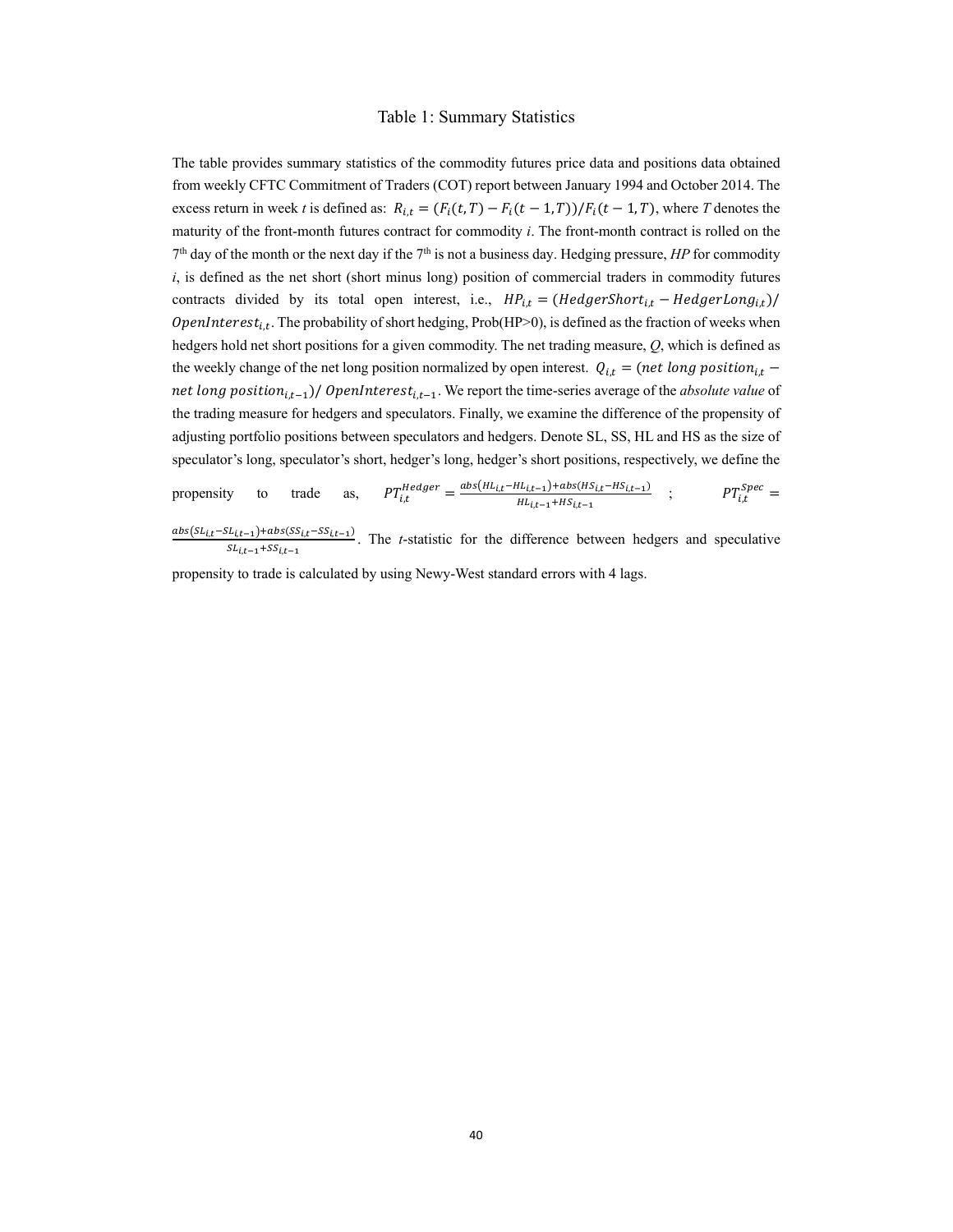|                 | Annualized % Excess Return |                     | Hedging Pressure (HP) % |               | Average Absolute Value of<br>Net Trading $( Q )$ % |         | Average Propensity to Trade $(PT)$ % |       |         |            |               |
|-----------------|----------------------------|---------------------|-------------------------|---------------|----------------------------------------------------|---------|--------------------------------------|-------|---------|------------|---------------|
| Commodity       | Mean                       | <b>Standard Dev</b> | Mean                    | Standard Dev. | Prob $(HP>0)$                                      | Hedgers | Specs                                | Specs | Hedgers | Difference | (t-statistic) |
| Oil             | 13.1                       | 32.6                | 5.13                    | 8.72          | 73.66                                              | 1.83    | 1.48                                 | 6.61  | 3.28    | 3.32       | (13.05)       |
| Heating Oil     | 11.0                       | 31.2                | 9.89                    | 8.82          | 85.73                                              | 2.66    | 1.94                                 | 10.03 | 4.30    | 5.73       | (12.57)       |
| Natural Gas     | $-11.3$                    | 46.9                | 0.60                    | 11.36         | 51.01                                              | 1.70    | 1.44                                 | 7.47  | 3.65    | 3.83       | (8.04)        |
| Platinum        | 9.1                        | 22.0                | 49.77                   | 23.44         | 95.30                                              | 6.26    | 5.43                                 | 11.25 | 7.42    | 3.82       | (17.60)       |
| Palladium       | 14.0                       | 34.7                | 34.88                   | 34.05         | 77.99                                              | 4.46    | 3.56                                 | 10.10 | 5.90    | 4.21       | (18.89)       |
| Silver          | 7.1                        | 29.2                | 40.27                   | 16.68         | 100.00                                             | 3.75    | 3.45                                 | 7.27  | 5.67    | 1.59       | (17.57)       |
| Copper          | 10.8                       | 25.2                | 8.88                    | 21.27         | 63.17                                              | 4.16    | 3.31                                 | 10.51 | 5.48    | 5.02       | (14.83)       |
| Gold            | $4.2\,$                    | 16.6                | 23.16                   | 28.12         | 76.61                                              | 5.06    | 4.13                                 | 8.26  | 6.03    | 2.23       | (17.32)       |
| Wheat           | $-6.9$                     | 28.8                | 2.02                    | 14.49         | 49.36                                              | 3.09    | 2.68                                 | 6.88  | 4.89    | 1.99       | (10.36)       |
| <b>KC</b> Wheat | 2.1                        | 27.2                | 9.54                    | 13.54         | 75.23                                              | 2.92    | 2.37                                 | 9.94  | 4.74    | 5.20       | (12.10)       |
| Minn Wheat      | 7.1                        | 26.5                | 9.08                    | 12.45         | 76.52                                              | 2.93    | 2.20                                 | 17.31 | 5.89    | 11.42      | (14.89)       |
| Corn            | $-2.1$                     | 27.3                | 1.70                    | 13.62         | 55.71                                              | 2.41    | 2.23                                 | 6.52  | 3.52    | 3.00       | (10.10)       |
| Oat             | 11.6                       | 34.4                | 32.61                   | 16.84         | 95.12                                              | 4.17    | 3.01                                 | 12.62 | 6.24    | 6.38       | (14.73)       |
| Soybean         | 8.4                        | 23.8                | 10.31                   | 16.61         | 72.93                                              | 2.83    | 2.64                                 | 7.11  | 4.56    | 2.56       | (15.66)       |
| Soybean Oil     | $-0.6$                     | 23.8                | 12.02                   | 17.71         | 69.80                                              | 4.01    | 3.07                                 | 8.18  | 5.15    | 3.03       | $(-0.61)$     |
| Soybean Meal    | 16.8                       | 27.6                | 19.70                   | 15.23         | 85.64                                              | 3.59    | 2.77                                 | 8.57  | 4.80    | 3.77       | (17.19)       |
| Rough Rice      | $-6.8$                     | 25.8                | 12.34                   | 22.53         | 68.97                                              | 3.87    | 2.87                                 | 11.30 | 6.15    | 5.14       | (11.95)       |
| Cotton          | $-1.4$                     | 29.4                | 6.67                    | 22.06         | 62.15                                              | 4.50    | 3.88                                 | 9.69  | 5.12    | 4.57       | (15.26)       |
| Orange Juice    | 3.6                        | 31.7                | 25.5                    | 22.34         | 85.64                                              | 4.80    | 4.00                                 | 10.07 | 6.02    | 4.05       | (11.08)       |
| Lumber          | $-11.1$                    | 31.5                | 9.37                    | 18.8          | 64.46                                              | 4.41    | 4.35                                 | 12.65 | 12.92   | $-0.27$    | (7.17)        |
| Cocoa           | 5.5                        | 30.5                | 12.53                   | 16.88         | 74.49                                              | 2.86    | 2.47                                 | 8.76  | 3.37    | 5.39       | (8.85)        |
| Sugar           | 8.8                        | 32.0                | 15.97                   | 17.89         | 78.08                                              | 3.83    | 2.72                                 | 9.81  | 4.50    | 5.32       | (15.22)       |
| Coffee          | 6.2                        | 38.2                | 12.96                   | 15.68         | 72.74                                              | 3.97    | 3.53                                 | 9.68  | 5.16    | 4.53       | (9.22)        |
| Lean Hogs       | $-1.3$                     | 24.9                | 1.24                    | 13.74         | 56.26                                              | 2.64    | 2.80                                 | 7.98  | 4.98    | 3.00       | (13.43)       |
| Live Cattle     | 2.6                        | 15.2                | 4.29                    | 10.38         | 62.15                                              | 1.83    | 2.24                                 | 6.18  | 3.30    | 2.88       | (17.80)       |
| Feeder Cattle   | 3.9                        | 14.2                | $-7.39$                 | 10.93         | 24.59                                              | 2.23    | 3.29                                 | 9.13  | 7.38    | 1.75       | (6.89)        |
| Average         | 4.0                        | 28.1                | 13.96                   | 17.08         | 71.28                                              | 3.49    | 3.00                                 | 9.38  | 5.40    | 3.98       | (12.74)       |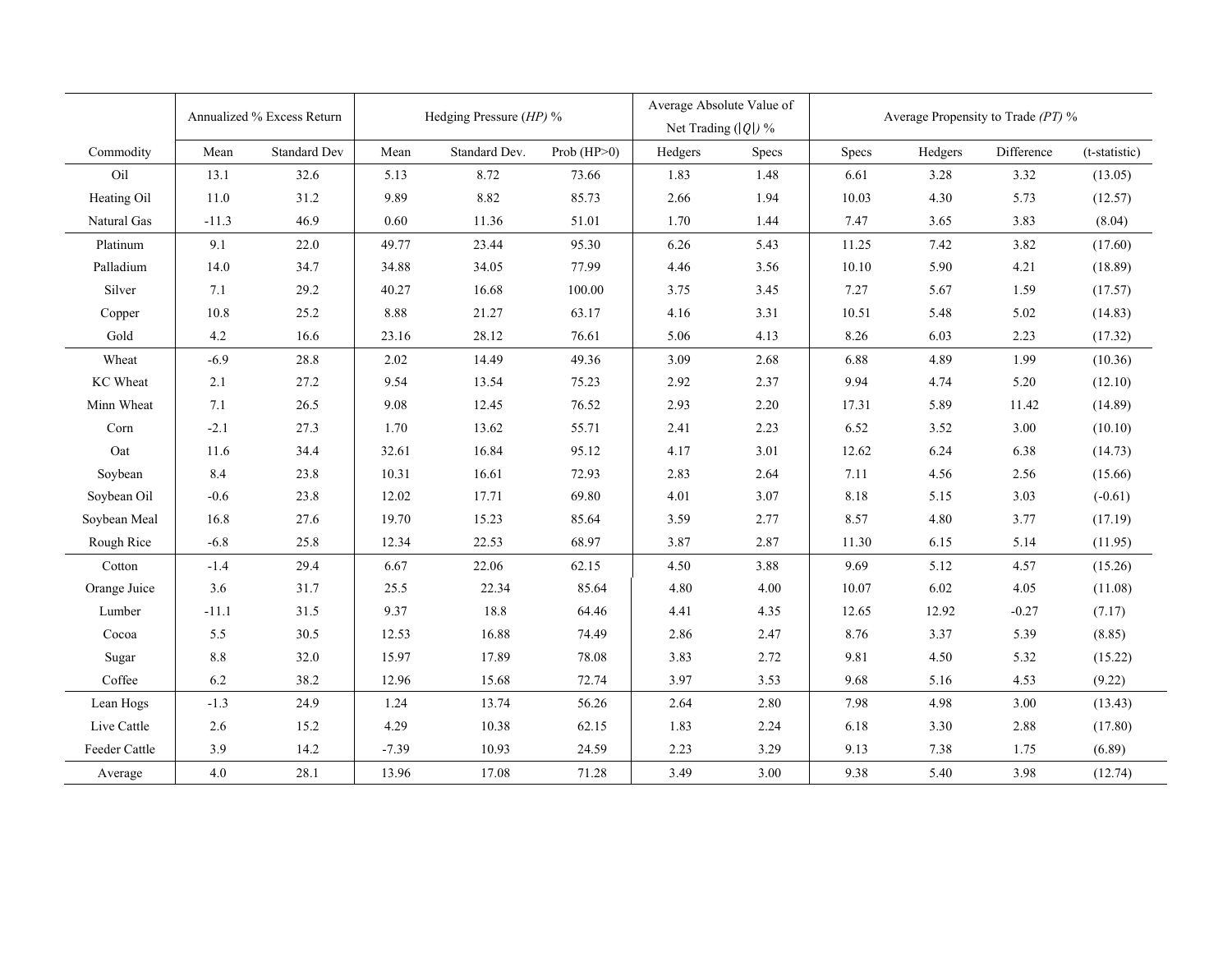# Table 2: Weekly Position Changes, Contemporaneous and Lagged Returns

The table reports the average slope coefficients and R-square of weekly Fama-McBeth cross-sectional regressions of the net position change (scaled by open interest)  $Q_t$  in week  $t$ , on an intercept, the contemporaneous futures excess return  $(R_t)$  or the lagged return  $(R_t)$  and the lagged position change  $(Q_t)$ *<sup>1</sup>*). Separate regressions are run for each of three trader types using CFTC COT classifications: hedgers (commercials), speculators (non-commercials) and others (non-reportables). The table reports the timeseries average of the weekly cross-sectional slope coefficients and the average R-square. The *t*-statistics in parentheses below the coefficients are adjusted using the Newey-West method with 4 lags.

|           | Hedgers    |            | <b>Speculators</b> |         | Others  |           |
|-----------|------------|------------|--------------------|---------|---------|-----------|
| $R_t$     | $-0.66$    |            | 0.52               |         | 0.14    |           |
|           | $(-34.45)$ |            | (32.44)            |         | (20.16) |           |
| $R_{t-1}$ |            | $-0.20$    |                    | 0.22    |         | 0.02      |
|           |            | $(-16.35)$ |                    | (20.00) |         | (3.89)    |
| $Q_{t-1}$ |            | 0.17       |                    | 0.14    |         | $-0.02$   |
|           |            | (17.30)    |                    | (15.46) |         | $(-1.93)$ |
| $R^2$     | 24.25%     | 16.67%     | 20.64%             | 16.76%  | 10.4%   | 12.62%    |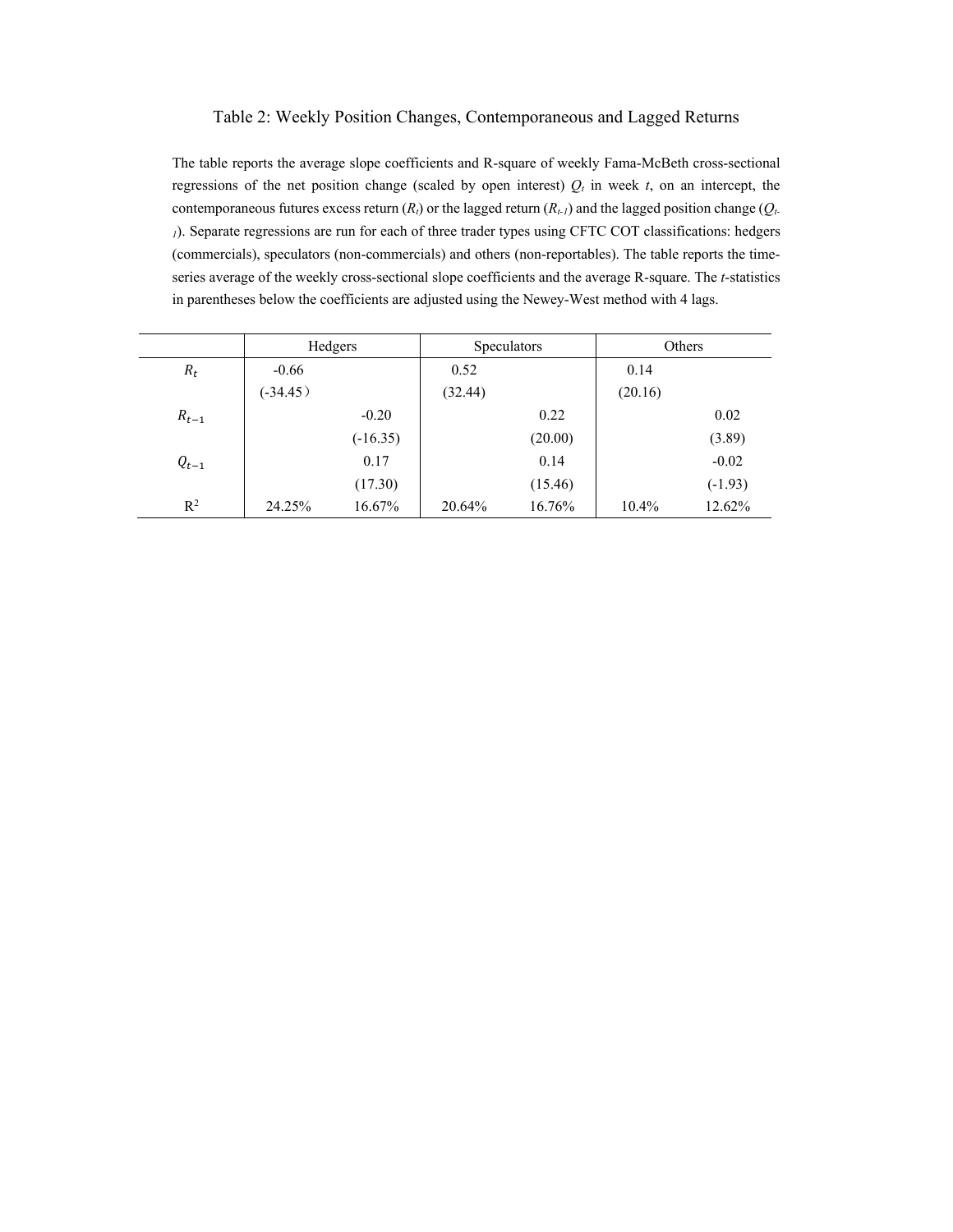# Table 3: Weekly Return Predictability Following Position Changes: Regression Approach

The table reports the average slope coefficients and R-square of weekly Fama-McBeth cross-sectional regressions of the excess return  $(R_{t+1})$  in week  $t+1$  on an intercept, the net position change (scaled by open interest)  $Q_t$  in week  $t$ , both with and without a set of controls for expected returns. The controls are the log futures basis ( $B_t$ ), excess returns ( $R_t$ ), and  $S_t \hat{v}_t$  where  $v$  is the annualized standard deviation of the residuals from a rolling 52-week regression of futures excess returns on SP500 returns and *S* is an indicator variable that is 1 when speculators are net long and -1 when speculators are net short. Separate regressions are run for each of three trader types using CFTC COT classifications: hedgers (commercials), speculators (non-commercials) and others (non-reportables). The table reports the time-series average of the weekly cross-sectional slope coefficients and the average R-square. The *t*-statistics in parentheses below the coefficients are adjusted using the Newey-West method with 4 lags.

| Coefficient Estimates<br>$(\times 100)$ | Hedgers |           | Speculators |           | Others    |           |
|-----------------------------------------|---------|-----------|-------------|-----------|-----------|-----------|
| $Q_t$                                   | 3.13    | 4.77      | $-4.04$     | $-5.56$   | $-1.15$   | $-2.16$   |
|                                         | (4.84)  | (6.55)    | $(-5.99)$   | $(-7.43)$ | $(-0.79)$ | $(-1.45)$ |
| $B_t$                                   |         | $-0.47$   |             | $-0.46$   |           | $-0.48$   |
|                                         |         | $(-2.54)$ |             | $(-2.50)$ |           | $(-2.55)$ |
| $S_t \hat{v}_t$                         |         | $-0.04$   |             | $-0.01$   |           | $-0.04$   |
|                                         |         | $(-0.29)$ |             | $(-0.06)$ |           | $(-0.29)$ |
| $R_t$                                   |         | 4.43      |             | 4.38      |           | 2.02      |
|                                         |         | (3.91)    |             | (3.95)    |           | (2.00)    |
| $R^2$                                   | 4.76%   | 25.21%    | 4.55%       | 25.08%    | 2.46%     | 24.94%    |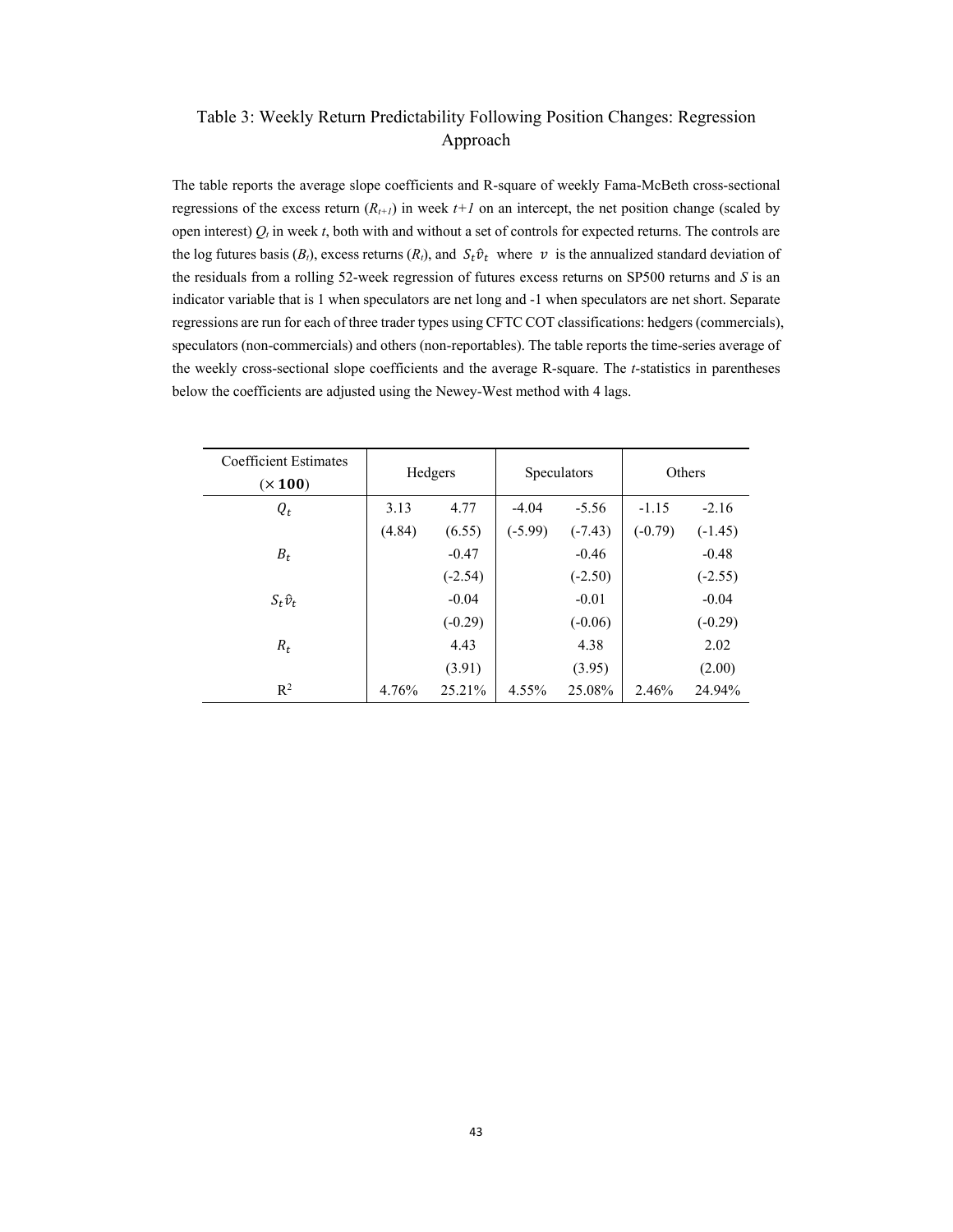# Table 4: Return Predictability Following Position Changes: Portfolio Sorting Approach

On Tuesday of each week, commodities are ranked based on the change in net hedger positions *Q*. We sort commodities into five "quintile" portfolios containing 5, 5, 6, 5, 5 commodities each, respectively. The table reports the average excess returns (Panel A) and average position changes (Panel B) of hedgers (normalized by the open interest on the day of ranking) on the quintile portfolios during the 10 trading days prior to ranking and the 40 trading days following the ranking. Because the CFTC measures positions on Tuesdays but publishes the positions after the market close on Friday, we separately calculate the post ranking excess returns for days 1-4 and days 5-40. The *t*-statistics for the difference in the means of the top and bottom quintiles are in parentheses, adjusted using the Newey-West method using 4 lags.

Panel A: Average Excess Returns (in %)

|                             | $-10$ to 0 days | 1-4 days | $5-10$ days | $11-20$ days | $21-40$ days | $1-40$ days |
|-----------------------------|-----------------|----------|-------------|--------------|--------------|-------------|
| Portfolio 1 (smallest Q)    | 3.68            | $-0.01$  | $-0.08$     | 0.15         | 0.50         | 0.55        |
| Portfolio 2                 | 1.61            | 0.03     | 0.04        | 0.14         | 0.25         | 0.48        |
| Portfolio 3                 | 0.09            | 0.10     | 0.08        | 0.18         | 0.23         | 0.59        |
| Portfolio 4                 | $-1.40$         | 0.19     | 0.12        | 0.14         | 0.30         | 0.75        |
| Portfolio 5 (largest Q)     | $-3.09$         | 0.20     | 0.21        | 0.29         | 0.43         | 1.16        |
| Portfolio $5 -$ Portfolio 1 | $-6.77$         | 0.21     | 0.30        | 0.15         | $-0.07$      | 0.61        |
| ( <i>t</i> -statistics)     |                 | (3.04)   | (3.62)      | (1.23)       | $(-0.39)$    | (2.28)      |

Panel B: Average Position Changes of Hedgers (in %)

|                           | $-2$ to 0 week | 1 week  | 2 week  | 3-4 weeks | 5-8 weeks | 1-8 weeks |
|---------------------------|----------------|---------|---------|-----------|-----------|-----------|
| Portfolio 1 (smallest O)  | $-7.85$        | $-1.52$ | $-0.20$ | 0.51      | 0.88      | $-0.33$   |
| Portfolio 2               | $-2.43$        | $-0.55$ | $-0.24$ | 0.08      | 0.19      | $-0.52$   |
| Portfolio 3               | 0.20           | $-0.05$ | $-0.01$ | 0.03      | 0.05      | 0.01      |
| Portfolio 4               | 2.60           | 0.47    | 0.03    | $-0.43$   | $-0.53$   | $-0.46$   |
| Portfolio 5 (largest Q)   | 7.73           | 1.40    | 0.06    | $-0.91$   | $-1.81$   | $-1.28$   |
| Portfolio 5 – Portfolio 1 | 15.58          | 2.92    | 0.26    | $-1.43$   | $-2.69$   | $-0.94$   |
| $(t\text{-statistics})$   |                | (24.32) | (2.17)  | $(-7.24)$ | $(-8.53)$ | $(-2.37)$ |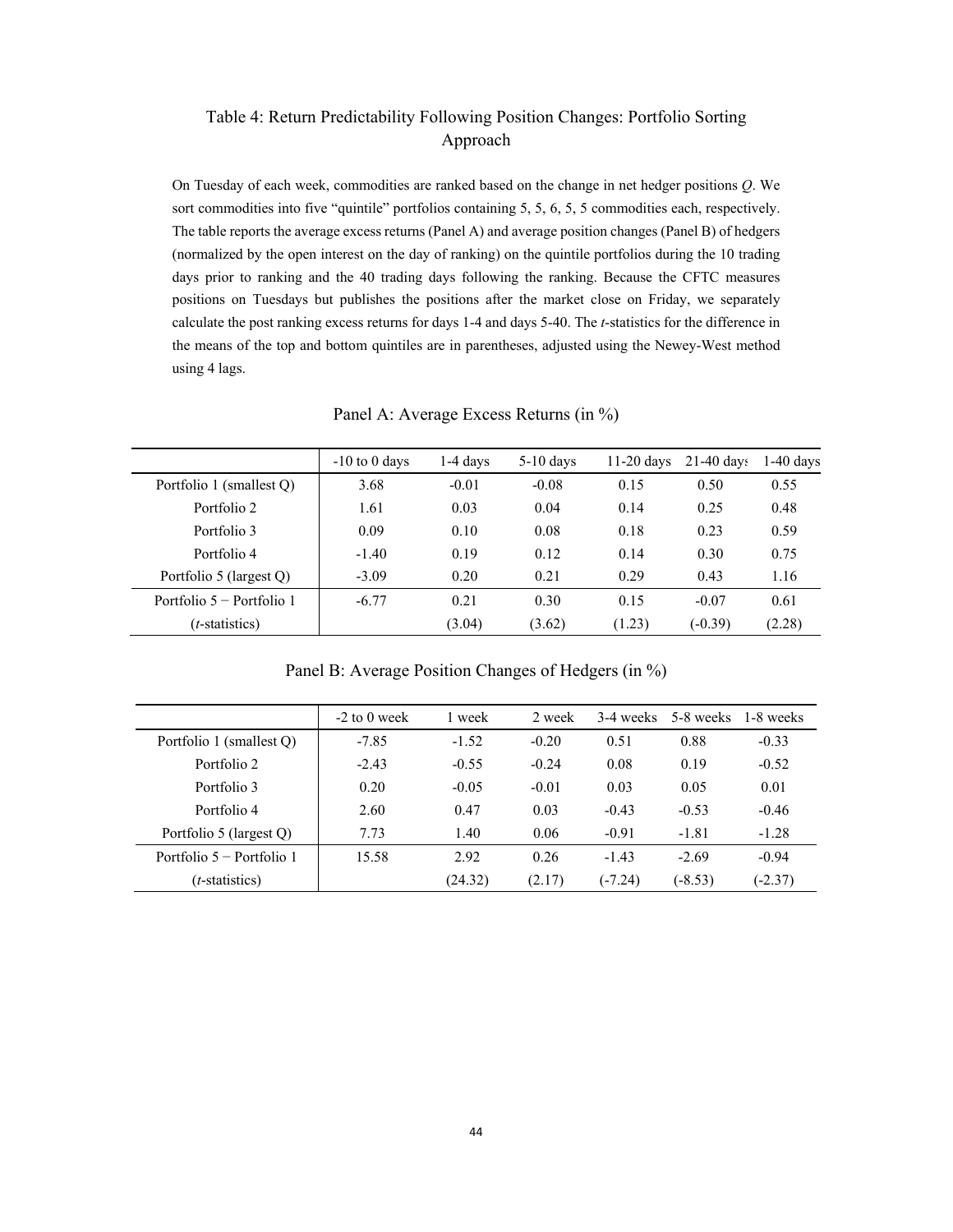#### Table 5: Factors Affecting Liquidity Provision

This table examines weekly return predictability in commodity futures markets by estimating panel regressions of weekly returns on past position changes of commercial hedgers. The dependent variable is the excess return  $(R_{t+1})$  in week  $t+1$ , and the independent variables are an intercept, the weekly position  $Q_t$  in week *t* for hedgers, a dummy  $D(\cdot)$ <sub>t</sub> that is 1 when the cost of liquidity provision is expected to be high, and a set of controls for expected returns. The control variables are the same as in Table 3. The table reports the result of a panel regression using data for all 26 commodities with each commodity returns having a fixed effect, the t-statistics is adjusted by the Newey-West method with 4 lags. As follows, we explain the dummy variables in more details.

Capital Loss: We first calculate capital loss  $D(CapitalLoss)$  for hedgers in week *t* as  $CapitalLoss<sub>t</sub>$  =  $HP_{i,t-1} \cdot R_{i,t}$ , where  $HP_{i,t-1}$  is the hedging pressure (i.e., the net short position of hedgers) for commodity *i* in week  $t-1$ . The dummy variable  $D(Capital Loss)$  takes on the value 1 when the capital lost in past 4 weeks is in the highest quartile of all sample observations of a certain commodity, and zero otherwise.

Order Imbalance:  $D(OrderImbalance)$  is set equal to one when hedger's net trading  $(O)$  is in the same direction (either buying or selling) in 4 continuous weeks from *t-3* to *t*, and zero otherwise.

Illiquidity: For each commodity in a given week, we compute its Amihud illiquidity measure as the average of the daily ratio of the absolute value of its daily return divided by its dollar trading volume in the same day for all the trading days in the week, and then take a past 52-week average of the weekly Amihud measure from week *t*-51 to *t*. We define a dummy variable *Dm(Illiquidity)* to be one for those commodities whose past 52-week average Amihud ratio is in the highest (most illiquid) quartile among all commodities in that week, and zero otherwise. When calculating the Amihud measure in the illiquidity test, we use the volume data from CRB dataset, which starts at January 2001. This time is also the starting point of the illiquidity regression.

| <b>Coefficient Estimates</b>       | Capital Loss | Order     | Illiquidity |
|------------------------------------|--------------|-----------|-------------|
| $(\times 100)$                     |              | Imbalance |             |
| $Q_t$                              | 2.55         | 2.70      | 1.89        |
|                                    | (5.07)       | (5.24)    | (2.12)      |
| $Q_t \times D(Capital Loss)_{t}$   | 3.50         |           |             |
|                                    | (2.82)       |           |             |
| $Q_t \times D(Order\ Imbalance)$ . |              | 2.35      |             |
|                                    |              | (2.04)    |             |
| $Q_t \times D(IIIiquidity)_{t}$    |              |           | 3.17        |
|                                    |              |           | (2.35)      |
| Controls                           | yes          | yes       | yes         |
| $R^2$                              | $0.30\%$     | 0.28%     | $0.33\%$    |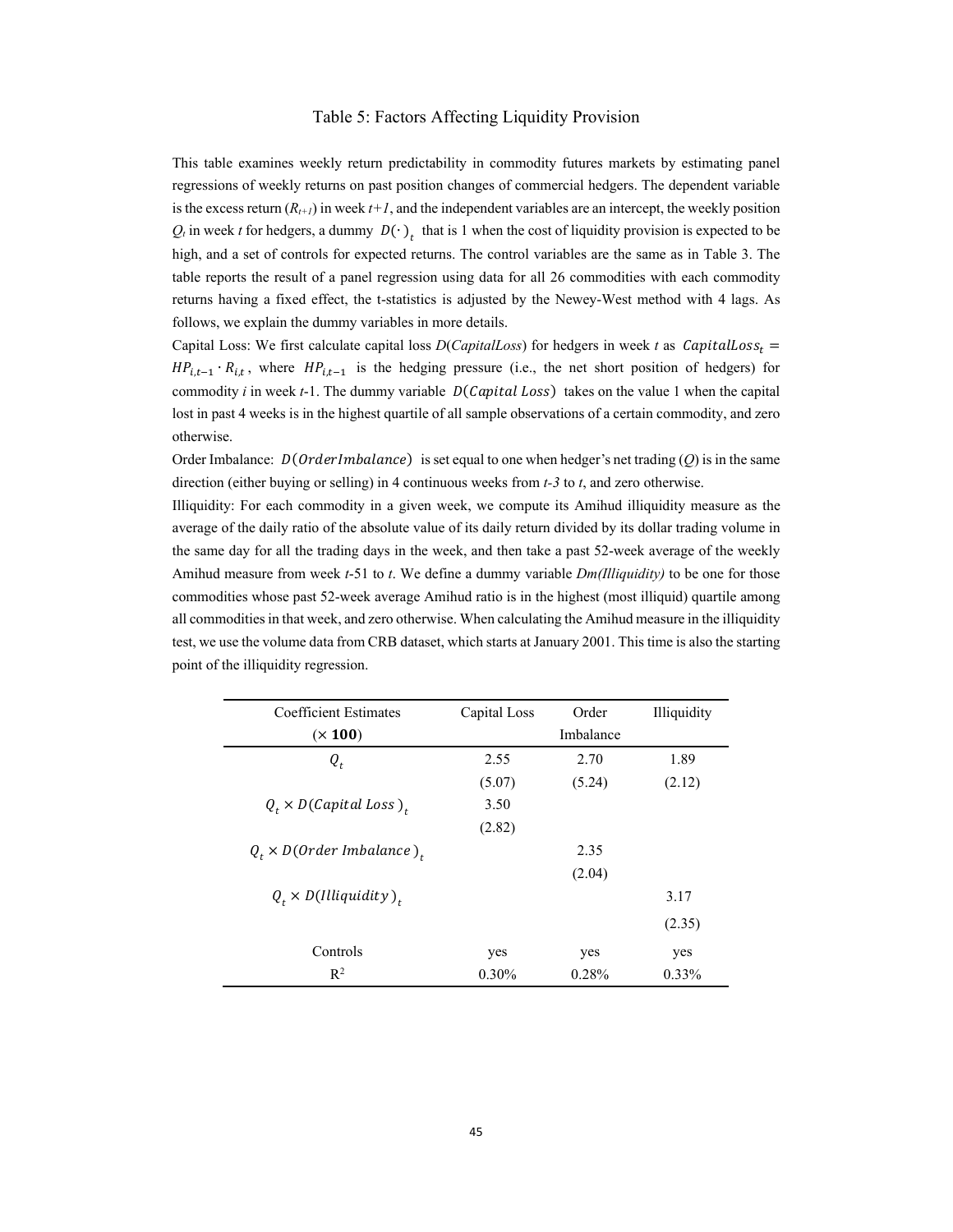#### Table 6: Futures Return Predictability and Hedging Pressure

The table reports the average slope coefficients and R-square of weekly Fama-McBeth cross-sectional regressions of the excess return  $(R_{t+1})$  in week  $t+1$  on an intercept, lagged hedging pressure  $HP_t$ smoothed lagged hedging pressure  $\overline{HP}$ , lagged net position changes of hedgers  $Q_t$  and a set of controls for expected returns. The controls are the log futures basis  $(B_t)$ , excess returns  $(R_t)$ , and  $S_t \hat{v}_t$ where  $\nu$  is the annualized standard deviation of the residuals from a rolling 52-week regression of futures excess returns on SP500 returns and *S* is an indicator variable that is 1 when speculators are net long and -1 when speculators are net short. The table reports the time-series average of the weekly crosssectional slope coefficients and the average R-square. The *t*-statistics in parentheses below the coefficients are adjusted using the Newey-West method with 4 lags.

| Coefficient         | (1)       | (2)    | (3)    |
|---------------------|-----------|--------|--------|
| Estimates $(x 100)$ |           |        |        |
| $HP_t$              | $-0.07$   |        |        |
|                     | $(-0.43)$ |        |        |
| $\overline{HP_t}$   |           | 0.54   | 0.49   |
|                     |           | (3.35) | (2.80) |
| $Q_t$               |           |        | 4.88   |
|                     |           |        | (6.20) |
|                     |           |        |        |
| Controls            | yes       | yes    | yes    |
| $R^2$               | 25.67%    | 25.54% | 29.60% |

Dependent Variable: *Rt+1*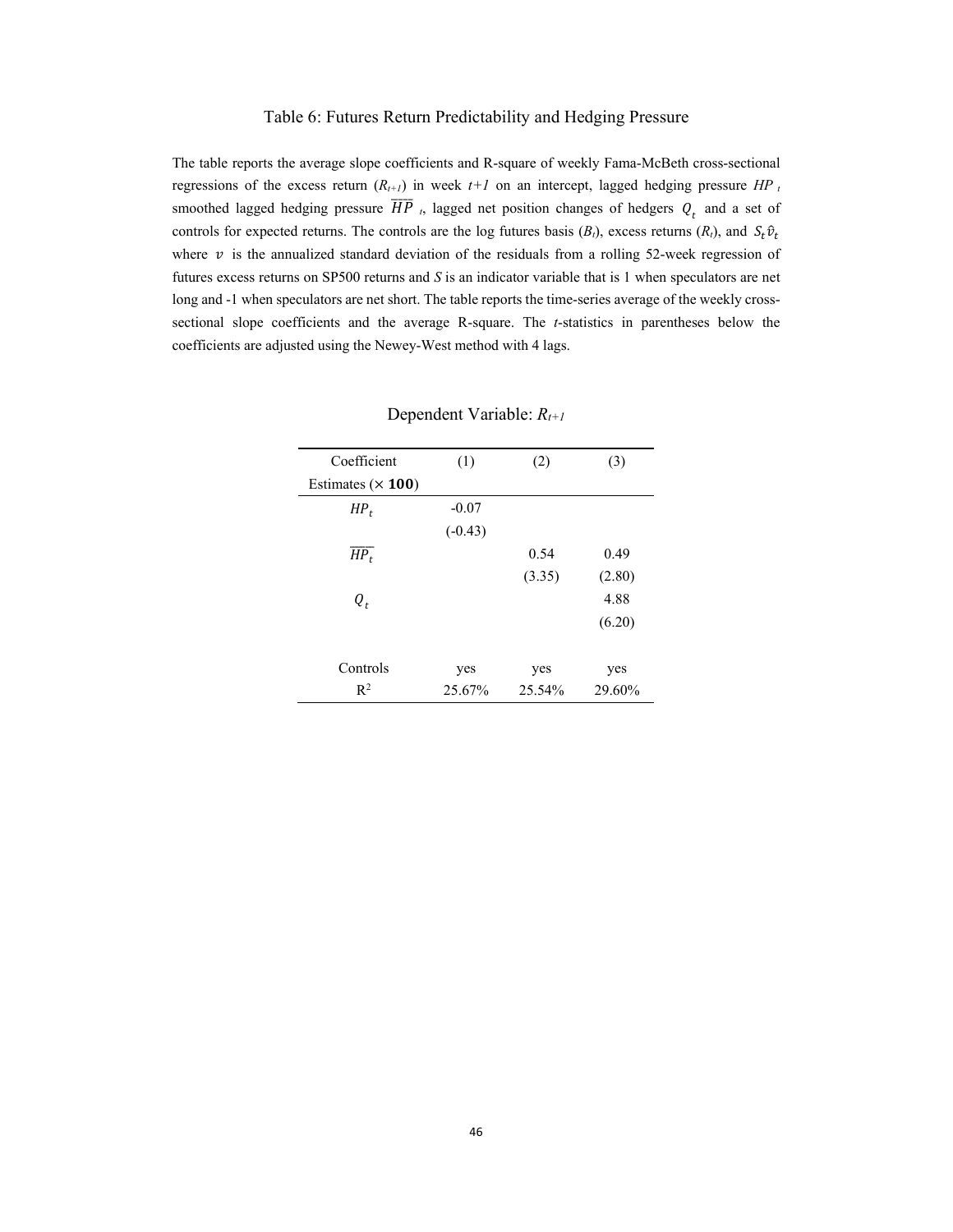# Table 7: Returns and Position Changes of Double Sorted Portfolios on Smoothed Hedging Pressure and Position Changes

This table studies commodity futures return predictability based on previous week's smoothed hedging pressure  $\overline{HP}$  and hedgers' lagged position changes *Q*. At the end of each Tuesday, we split our 26 sample commodities into two groups of 13 based on their relative ranking on smoothed hedging pressure  $\overline{HP}$ . Within each group of 13 we then sort commodities based on hedger's Q assigning 6 to Low Q and 7 to the High *Q* cohort. Panel A reports the average excess returns on the double sorted portfolios, and Panel B reports the average position changes of hedgers (normalized by the open interest of the ranking day) in the days and weeks subsequent to the sorting. Because the CFTC measures positions on Tuesdays and publishes the positions after the market close on Friday, we separately calculate the average the post ranking returns for days 1-4 and days 5-40. The *t*-statistics for the difference in the means of the top and bottom halves are adjusted using the Newey-West method using 4 lags.

|                         | Low $Q$    | High $Q$ | $H-LQ$  | $t$ -stat |
|-------------------------|------------|----------|---------|-----------|
|                         | Days 1-4   |          |         |           |
| Low $\overline{HP}$     | $-0.10$    | 0.13     | 0.23    | (3.90)    |
| High HP                 | 0.09       | 0.26     | 0.17    | (2.66)    |
| $H-L$ $\overline{HP}$   | 0.19       | 0.13     |         |           |
| (t-statistics)          | (2.80)     | (2.10)   |         |           |
|                         | Days 5-20  |          |         |           |
| Low $\overline{HP}$     | $-0.04$    | $-0.10$  | $-0.07$ | $(-0.48)$ |
| High $\overline{HP}$    | 0.31       | 0.82     | 0.51    | (3.89)    |
| $H-L$ $\overline{HP}$   | 0.34       | 0.92     |         |           |
| (t-statistics)          | (1.76)     | (5.48)   |         |           |
|                         | Days 21-40 |          |         |           |
| Low $\overline{HP}$     | $-0.06$    | $-0.09$  | $-0.03$ | $(-0.17)$ |
| High $\overline{HP}$    | 0.79       | 0.73     | $-0.06$ | $(-0.39)$ |
| $H - L$ $\overline{HP}$ | 0.85       | 0.82     |         |           |
| (t-statistics)          | (4.09)     | (3.77)   |         |           |
|                         | Days 1-40  |          |         |           |
| Low $\overline{HP}$     | $-0.18$    | $-0.05$  | 0.13    | (0.57)    |
| High $\overline{HP}$    | 1.18       | 1.80     | 0.62    | (2.90)    |
| $H-L$ $\overline{HP}$   | 1.36       | 1.85     |         |           |
| (t-statistics)          | (3.87)     | (5.50)   |         |           |

Panel A: Average Excess Returns (in %)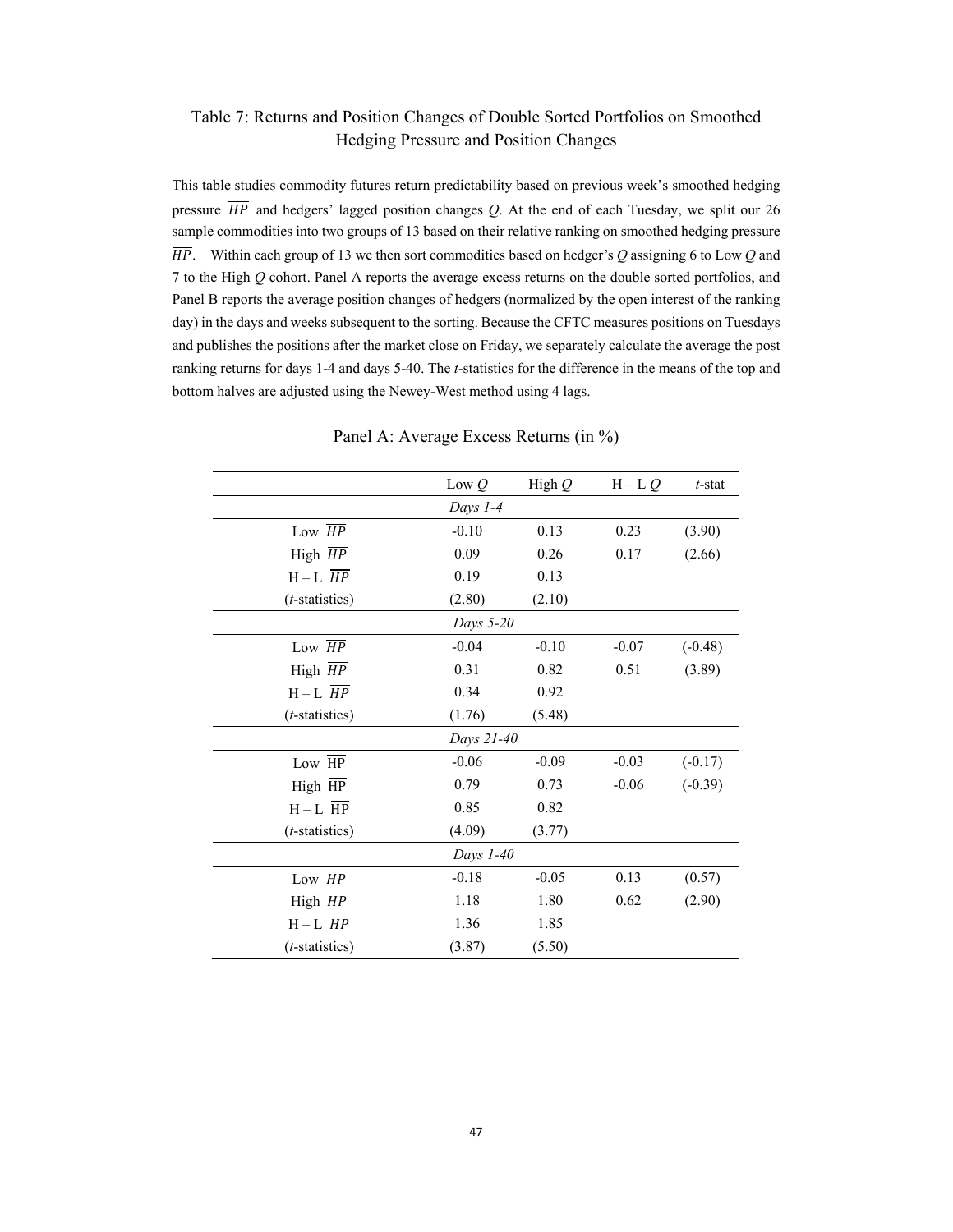|                       | Low $Q$   | High $Q$ | $H-LQ$  | $t$ -stat |
|-----------------------|-----------|----------|---------|-----------|
|                       | 1 Week    |          |         |           |
| Low $\overline{HP}$   | $-0.88$   | 0.34     | 1.22    | (15.85)   |
| High $\overline{HP}$  | $-0.84$   | 0.95     | 1.79    | (17.57)   |
| $H-L$ $\overline{HP}$ | 0.04      | 0.60     |         |           |
| (t-statistics)        | (0.34)    | (7.24)   |         |           |
|                       | 2-4 weeks |          |         |           |
| Low $\overline{HP}$   | $-0.53$   | $-0.75$  | $-0.21$ | $(-1.29)$ |
| High $\overline{HP}$  | 0.79      | $-0.24$  | $-1.03$ | $(-5.06)$ |
| $H-L$ $\overline{HP}$ | 1.32      | 0.51     |         |           |
| (t-statistics)        | (5.13)    | (2.34)   |         |           |
|                       | 5-8 weeks |          |         |           |
| Low $\overline{HP}$   | $-0.09$   | $-1.26$  | $-1.16$ | $(-6.14)$ |
| High HP               | 0.88      | $-0.28$  | $-1.16$ | $(-4.43)$ |
| $H-L$ $\overline{HP}$ | 0.97      | 0.98     |         |           |
| (t-statistics)        | (3.28)    | (3.40)   |         |           |
|                       | Week 1-8  |          |         |           |
| Low $\overline{HP}$   | $-1.50$   | $-1.66$  | $-0.16$ | $(-0.64)$ |
| High $\overline{HP}$  | 0.83      | 0.43     | $-0.40$ | $(-1.16)$ |
| $H-L$ $\overline{HP}$ | 2.33      | 2.09     |         |           |
| (t-statistics)        | (5.11)    | (5.16)   |         |           |

Panel B: Average Position Changes of Hedgers (in %)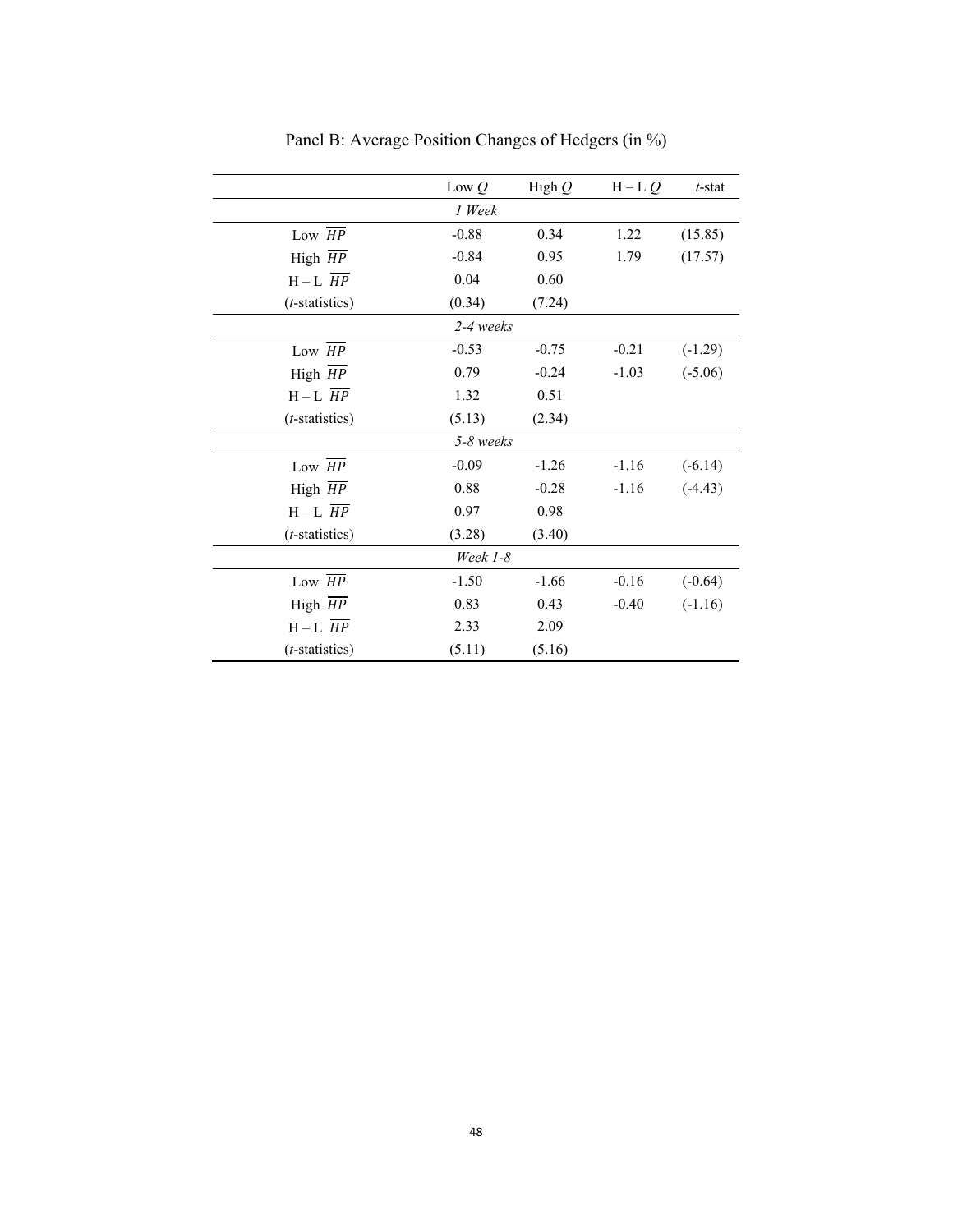# Table 8: Liquidity and Convective Risk Flows

The table reports the slope coefficients and R-square of a panel regression of the excess return  $(R_{t+1})$  in week  $t+1$  on an intercept, lagged hedging pressure  $HP_t$  smoothed lagged hedging pressure  $\overline{HP}_t$ , and lagged net position changes of hedgers  $Q_t$ , the contemporaneous and lagged change of the *VIX*, and a set of controls for expected returns. The controls are the log futures basis  $(B_t)$ , excess returns  $(R_t)$ , and  $S_t \hat{v}_t$  where  $v$  is the annualized standard deviation of the residuals from a rolling 52-week regression of futures excess returns on SP500 returns and *S* is an indicator variable that is 1 when speculators are net long and -1 when speculators are net short. The *t*-statistics in parentheses below the coefficients are adjusted using the Newey-West method with 4 lags.

| Coefficient Estimates $(x 100)$ | Model 1 | Model 2    | Model 3  |
|---------------------------------|---------|------------|----------|
| $\overline{HP}$                 | 0.44    | 0.45       | 0.44     |
|                                 | (2.25)  | (2.35)     | (2.25)   |
| $Q_{i,t}$                       | 3.03    | 3.01       | 3.05     |
|                                 | (6.30)  | (6.26)     | (6.34)   |
| $dVIX_{t+1}$                    |         | $-0.19$    |          |
|                                 |         | $(-16.80)$ |          |
| $dVIX_t$                        |         |            | 0.01     |
|                                 |         |            | (1.18)   |
| Controls                        | yes     | yes        | yes      |
| $\mathbb{R}^2$                  | 0.29%   | 1.98%      | $0.30\%$ |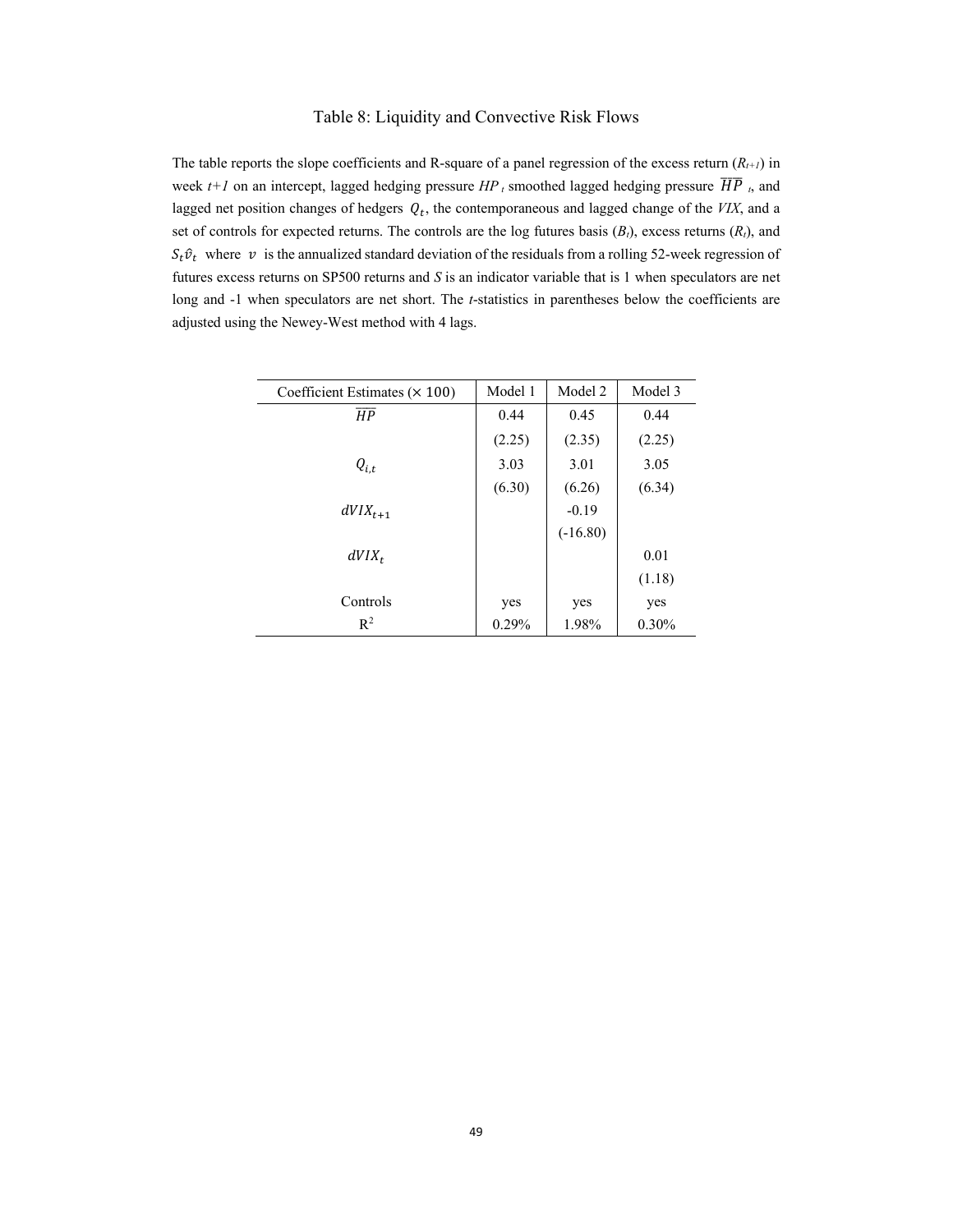#### Table 9: Hedging Pressure and Liquidity Provision: DCOT Data

The table examines the robustness of our results using the Disaggregate Commitment of Traders (DCOT) dataset. DCOT data is from 2006/01/03 to 2014/11/01 at the weekly frequency. The DCOT report classifies traders into producers and merchant users, swap dealers, managed money, other reportables, and non-reportables, for the same set of commodities as in COT database. The table reports the timeseries average of slope coefficients and R-square of weekly Fama-McBeth cross-sectional regressions of the excess return  $(R_{t+1})$  in week  $t+1$  on an intercept, lagged hedging smoothed pressure  $\overline{HP}_t$ , and lagged net position changes of hedgers  $Q_t$  with and without a set of controls for expected returns. The controls are the log futures basis ( $B_t$ ), excess returns ( $R_t$ ), and  $S_t \hat{v}_t$  where  $v$  is the annualized standard deviation of the residuals from a rolling 52-week regression of futures excess returns on SP500 returns and *S* is an indicator variable that is 1 when speculators are net long and -1 when speculators are net short. The *t*statistics in parentheses below the coefficients are adjusted using the Newey-West method with 4 lags.

| Coefficient            | DCOT data        | DCOT data     |
|------------------------|------------------|---------------|
| Estimates $(x 100)$    | Without controls | With controls |
| $\overline{HP}_{i.t.}$ | 0.85             | 0.58          |
|                        | (2.64)           | (1.61)        |
| Q,                     | 5.40             | 8.59          |
|                        | (3.69)           | (5.32)        |
| Controls               | no               | yes           |
| $R^2$                  | 10.37%           | 29.41%        |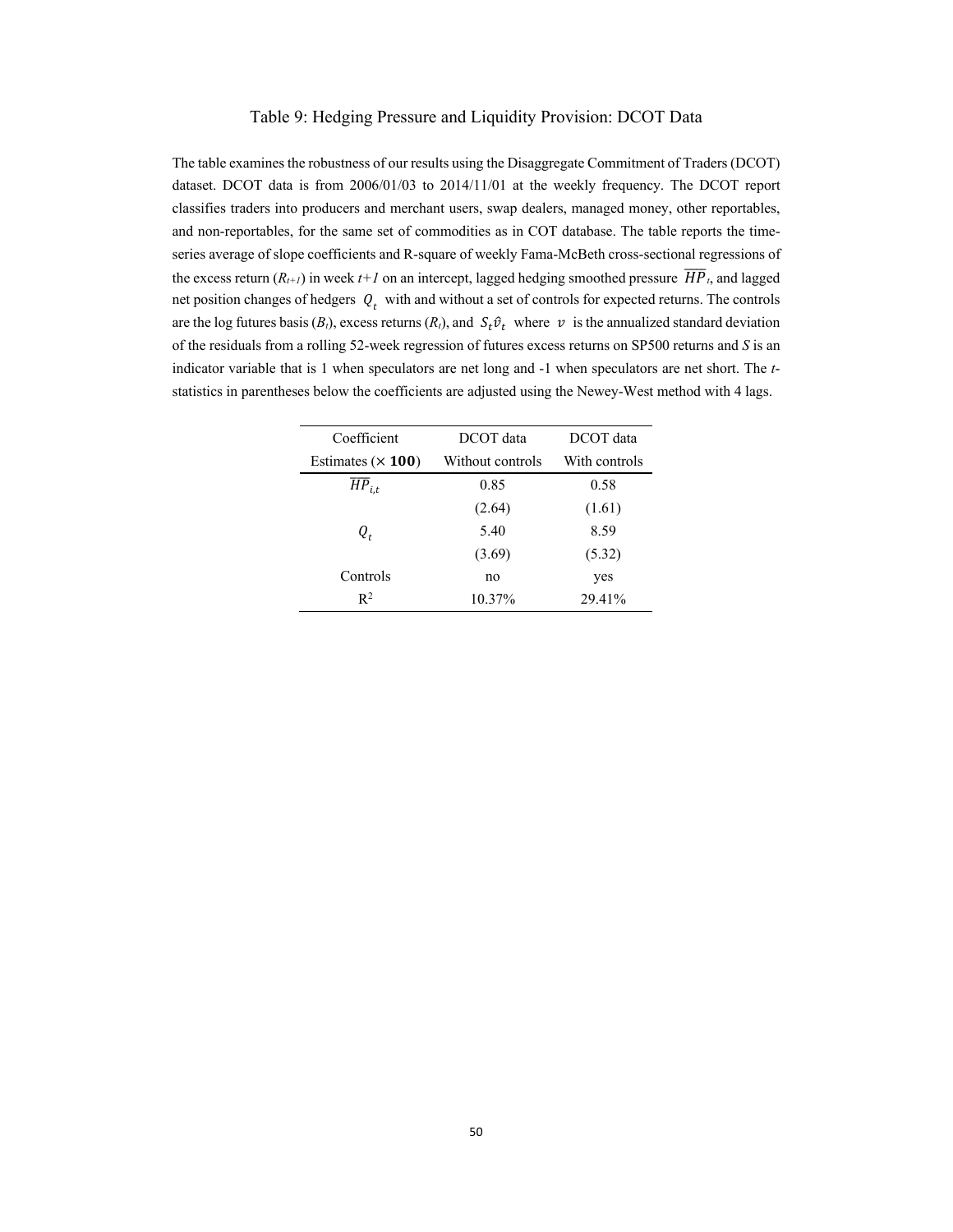#### **Appendix A: Appendix Tables**

# Table A1: Weekly Return Predictability Following Position Changes: Sub-period Results

The table reports the average slope coefficients and R-square of weekly Fama-McBeth cross-sectional regressions of the excess return  $(R_{t+1})$  in week  $t+1$  on an intercept, the net position change (scaled by open interest)  $Q_t$  in week  $t$ , with a set of controls for expected returns. The controls are the log futures basis ( $B_t$ ), excess returns ( $R_t$ ), and  $S_t \hat{v}_t$  where  $v$  is the annualized standard deviation of the residuals from a rolling 52-week regression of futures excess returns on SP500 returns and *S* is an indicator variable that is 1 when speculators are net long and -1 when speculators are net short. Separate regressions are run for hedgers and speculators. The table reports the time-series average of the weekly cross-sectional slope coefficients and the average R-square. The *t*-statistics in parentheses below the coefficients are adjusted using the Newey-West method with 4 lags. In panel A, we divide the sample period into two equal sub-sample periods: from  $1994/1/2$  to  $2003/12/31$ , and from  $2004/1/2$  to  $2014/11/1$ . In panel B, we separate the sample to before and after the financial crisis (2008/9/15).

|                                         |           | $1994/01/02 - 2003/12/31$ |           | $2004/01/02 - 2014/11/01$ |  |  |  |
|-----------------------------------------|-----------|---------------------------|-----------|---------------------------|--|--|--|
| Coefficient<br>Estimates $(\times 100)$ | Hedgers   | Speculators               | Hedgers   | Speculators               |  |  |  |
| $Q_{i,t}$                               | 4.07      | $-4.28$                   | 5.43      | $-6.73$                   |  |  |  |
|                                         | (5.23)    | $(-4.96)$                 | (4.52)    | $(-5.68)$                 |  |  |  |
| $B_{i,t}$                               | $-0.37$   | $-0.38$                   | $-0.57$   | $-0.54$                   |  |  |  |
|                                         | $(-1.53)$ | $(-1.57)$                 | $(-2.03)$ | $(-1.94)$                 |  |  |  |
| $S_{i,t} \hat{v}_{i,t}$                 | $-0.16$   | $-0.12$                   | 0.08      | 0.10                      |  |  |  |
|                                         | $(-0.94)$ | $(-0.73)$                 | (0.41)    | (0.54)                    |  |  |  |
| $R_{i,t}$                               | 6.00      | 5.75                      | 2.97      | 3.11                      |  |  |  |
|                                         | (3.73)    | (3.59)                    | (1.89)    | (2.04)                    |  |  |  |
| $R^2$                                   | 12.0%     | 12.0%                     | 10.0%     | $9.7\%$                   |  |  |  |

Panel A: Two Equal-half Sub-periods

Panel B: Sub-periods before and after the Recent Financial Crisis

|                                         |           | 1994/01/02 - 2008/09/15 | 2008/09/16 - 2014/11/01 |             |  |
|-----------------------------------------|-----------|-------------------------|-------------------------|-------------|--|
| Coefficient<br>Estimates $(\times 100)$ | Hedgers   | Speculators             | Hedgers                 | Speculators |  |
| $Q_{i,t}$                               | 3.66      | $-4.37$                 | 8.17                    | $-9.18$     |  |
|                                         | (4.67)    | $(-5.57)$               | (4.69)                  | $(-4.80)$   |  |
| $B_{i,t}$                               | $-0.40$   | $-0.39$                 | $-0.69$                 | $-0.67$     |  |
|                                         | $(-2.11)$ | $(-2.04)$               | $(-1.81)$               | $(-1.74)$   |  |
| $S_{i,t}\hat{v}_{i,t}$                  | $-0.03$   | 0.00                    | $-0.04$                 | $-0.04$     |  |
|                                         | $(-0.23)$ | (0.03)                  | $(-0.16)$               | $(-0.15)$   |  |
| $R_{i,t}$                               | 5.30      | 5.25                    | 1.76                    | 1.72        |  |
|                                         | (4.03)    | (4.03)                  | (0.87)                  | (0.87)      |  |
| $\mathbb{R}^2$                          | 11.4%     | 11.3%                   | $9.5\%$                 | 9.3%        |  |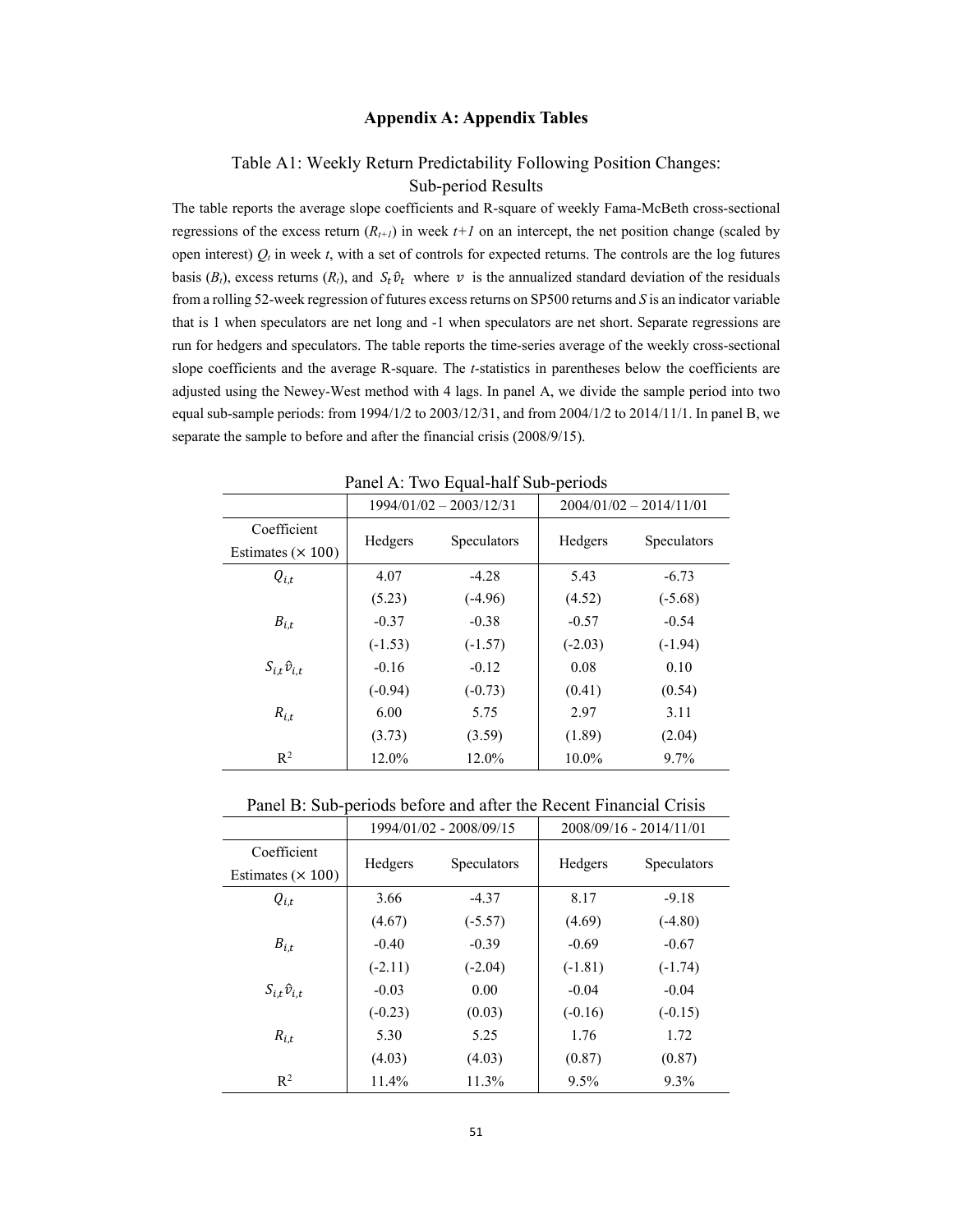# Table A2:

# Weekly Return Predictability Following Position Changes: DCOT Dataset

The table reports the average slope coefficients and R-square of weekly Fama-McBeth cross-sectional regressions of the excess return  $(R_{t+1})$  in week  $t+1$  on an intercept, the net position change (scaled by open interest)  $Q_t$  in week  $t$ , with a set of controls for expected returns. The controls are the log futures basis ( $B_t$ ), excess returns ( $R_t$ ), and  $S_t \hat{v}_t$  where  $v$  is the annualized standard deviation of the residuals from a rolling 52-week regression of futures excess returns on SP500 returns and *S* is an indicator variable that is 1 when speculators are net long and -1 when speculators are net short. Separate regressions are run for each of the trader types using CFTC DCOT classifications: producers and merchant users, swap dealers, managed money, other reportables, and non-reportables,. The table reports the time-series average of the weekly cross-sectional slope coefficients and the average R-square. The *t*-statistics in parentheses below the coefficients are adjusted using the Newey-West method with 4 lags.

| Coefficient              | Producer  | Money     | Swap Dealer | Other      | Small     |
|--------------------------|-----------|-----------|-------------|------------|-----------|
| Estimates $(\times 100)$ |           | Manager   |             | Reportable | Investor  |
| $Q_{i,t}$                | 8.83      | $-6.91$   | $-2.88$     | $-1.56$    | $-1.47$   |
|                          | (5.73)    | $(-3.97)$ | $(-0.81)$   | $(-0.48)$  | $(-0.43)$ |
| $B_{i.t}$                | $-0.72$   | $-0.79$   | $-0.80$     | $-0.76$    | $-0.77$   |
|                          | $(-2.17)$ | $(-2.35)$ | $(-2.41)$   | $(-2.31)$  | $(-2.29)$ |
| $S_{i,t}\hat{v}_{i,t}$   | $-0.05$   | $-0.12$   | $-0.07$     | $-0.08$    | $-0.05$   |
|                          | $(-0.22)$ | $(-0.47)$ | $(-0.28)$   | $(-0.34)$  | $(-0.21)$ |
| $R_{i.t}$                | 3.84      | 3.47      | 0.52        | 0.66       | 0.92      |
|                          | (2.12)    | (1.80)    | (0.32)      | (0.39)     | (0.55)    |
| $R^2$                    | 10.5%     | $10.7\%$  | 9.5%        | 9.8%       | $9.6\%$   |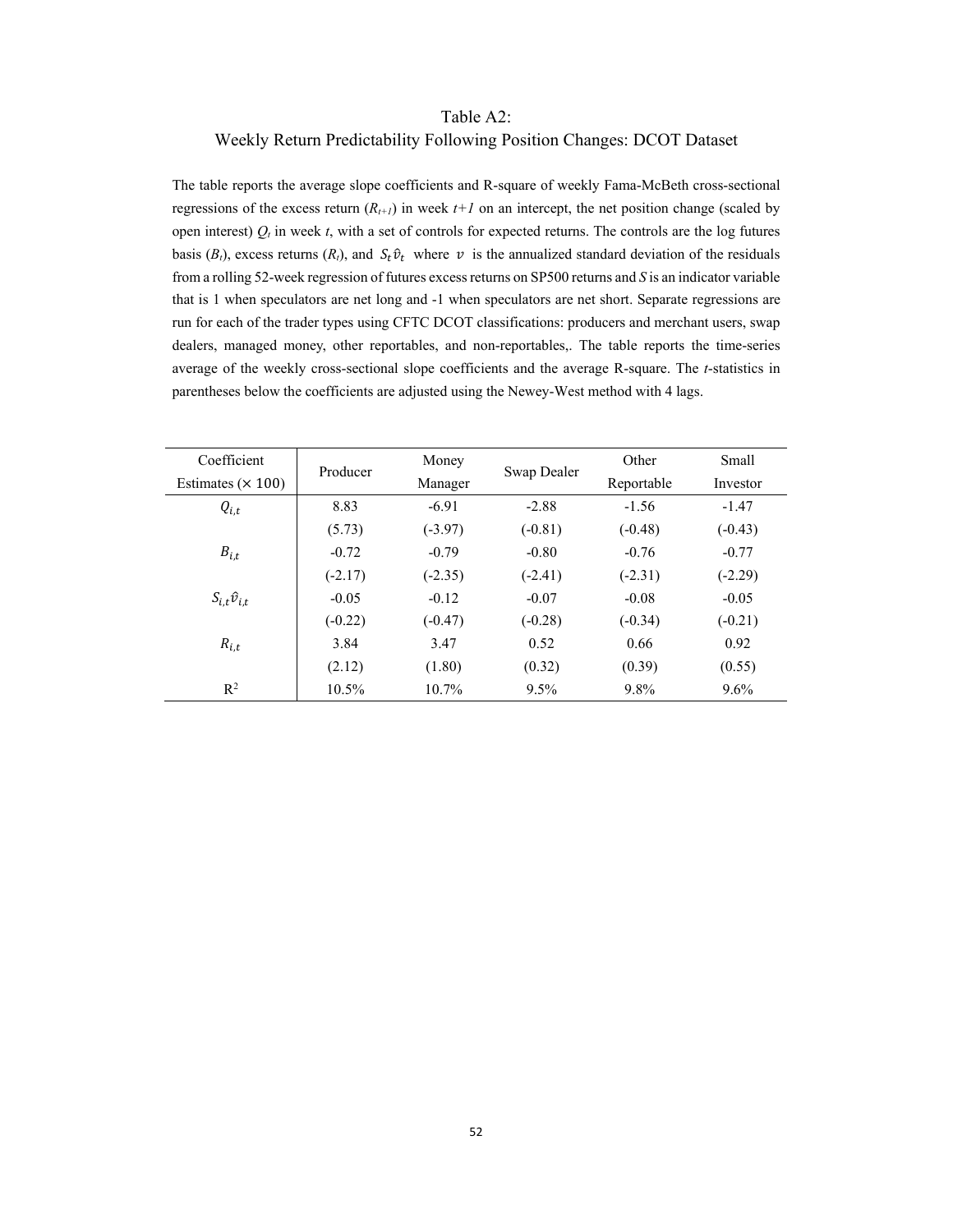#### **Appendix B: A Concise Model**

In this section we present a concise model to better illustrate the economic intuition of our main empirical findings.

#### *B.1 Model Setup*

In the model, there are one representative producer (i.e., hedger) and one representative speculator, both with mean-variance utility. Information is symmetric for all investors in the economy. There are three time periods:  $t \in \{0,1,2\}$ . The producer starts producing the physical commodity at time 0, and output is realized at time 2. The production amount *G* is scheduled in advance and cannot be changed once it is set at time 0.25 Commodity futures contracts are traded at times 0 and 1 at prices  $F_0$  and  $F_1$ , and mature at time 2 with  $F_2 = S_2$ , where  $S_2$  is the commodity spot price at time 2.

The producer chooses her position in futures, $h_{p,t}$ , at time 0 and 1 to maximize her terminal utility of wealth:

$$
\max_{h_{p,t}} \mathbf{E}_t \big[ W_{p,2} \big] - \frac{\gamma_p}{2} Var_t[W_{p,2}] ,
$$
  
with  $W_{p,2} = S_2 G + \sum_{i=0}^{1} h_{p,i}(F_{i+1} - F_i)$  (B.1)

where  $t \in \{0,1\}$ ,  $W_{p,2}$  is producer's wealth at time 2, and  $\gamma_p$  is her coefficient of risk aversion.

We denote the speculator's position in commodity futures at time 0 and 1 by  $h_{s,t}$ , with  $t \in \{0,1\}$ . At time 1, the speculator is endowed with  $u_1$  units of an asset with payoff  $S_2 + \eta_2$  at time 2. The value of the asset is correlated with the commodity price.

<sup>&</sup>lt;sup>25</sup> For parsimonious reason, we assume the producer cannot hold inventory. The main implication from our model does not change if we relax this constraint.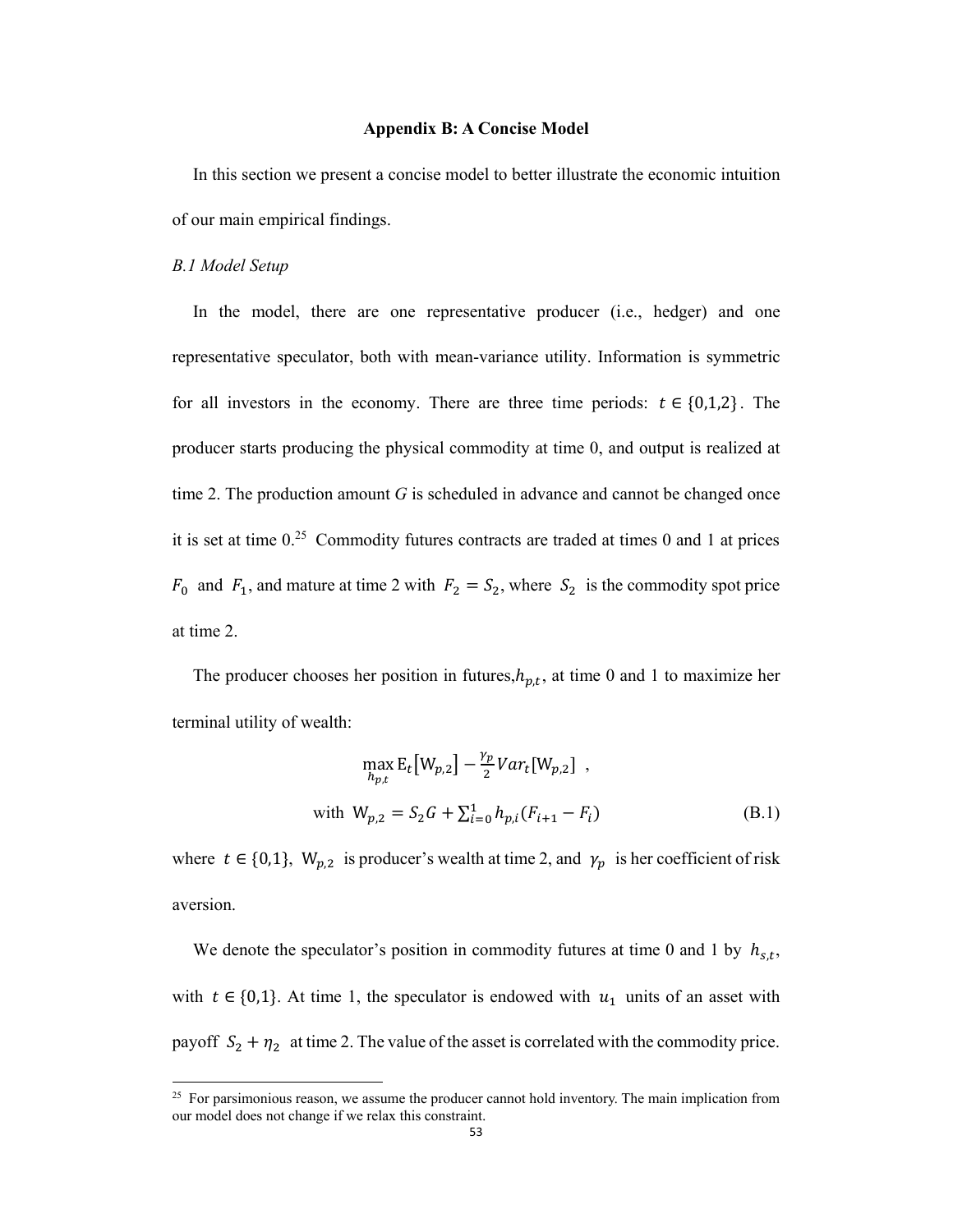An example of such asset can be the equity shares of a firm for which the commodity is an input or output, an investment in an emerging country whose economic performance depends on the commodity price, or an asset that is correlated with inflation.  $\eta_2$  is a random zero mean quantity that is independent of other variables.  $u_1$  is a Gaussian random variable realized at time 1 with mean zero and variance  $\sigma_u^2$ , and is also independent with other variables.

Thus, for  $t \in \{0,1\}$  the speculator's optimization procedure can be described as

$$
\max_{h_{s,t}} \mathbf{E}_t \big[ W_{s,2} \big] - \frac{\gamma_s}{2} Var_t [W_{s,2}] ,
$$
  
with  $W_{s,2} = \sum_{i=t}^{1} h_{s,i} (F_{i+1} - F_i) + u_1 (S_2 + \eta_2)$  (B.2)

where  $W_{S,2}$  is speculator's terminal wealth at time 2 and  $\gamma_s$  is his risk aversion coefficient.

The demand for the physical commodity at time 2 is  $Q_2 = l(k_2 - S_2)$ , where  $k_2$  is a stochastic variable representing a fundamental demand shock at time 2 and *l* is a constant. We assume that  $k_t$  follows a random walk, with starting value  $k_0$  and an incremental innovation drawn from a normal distribution with mean zero and standard deviation  $\sigma$  for each time period. Thus,  $k_2$  can be considered as the demand shock realized at time 2, and  $k_0$  and  $k_1$  can be interpreted as the investors' expectation of this demand shock at time 0 and 1 respectively. Equating demand and supply to clear the spot market at time 2, we have  $l(k_2 - S_2) = G$ , which implies a spot price of:

$$
S_2 = k_2 - G/l \tag{B.3}
$$

*B.2 Model Solution*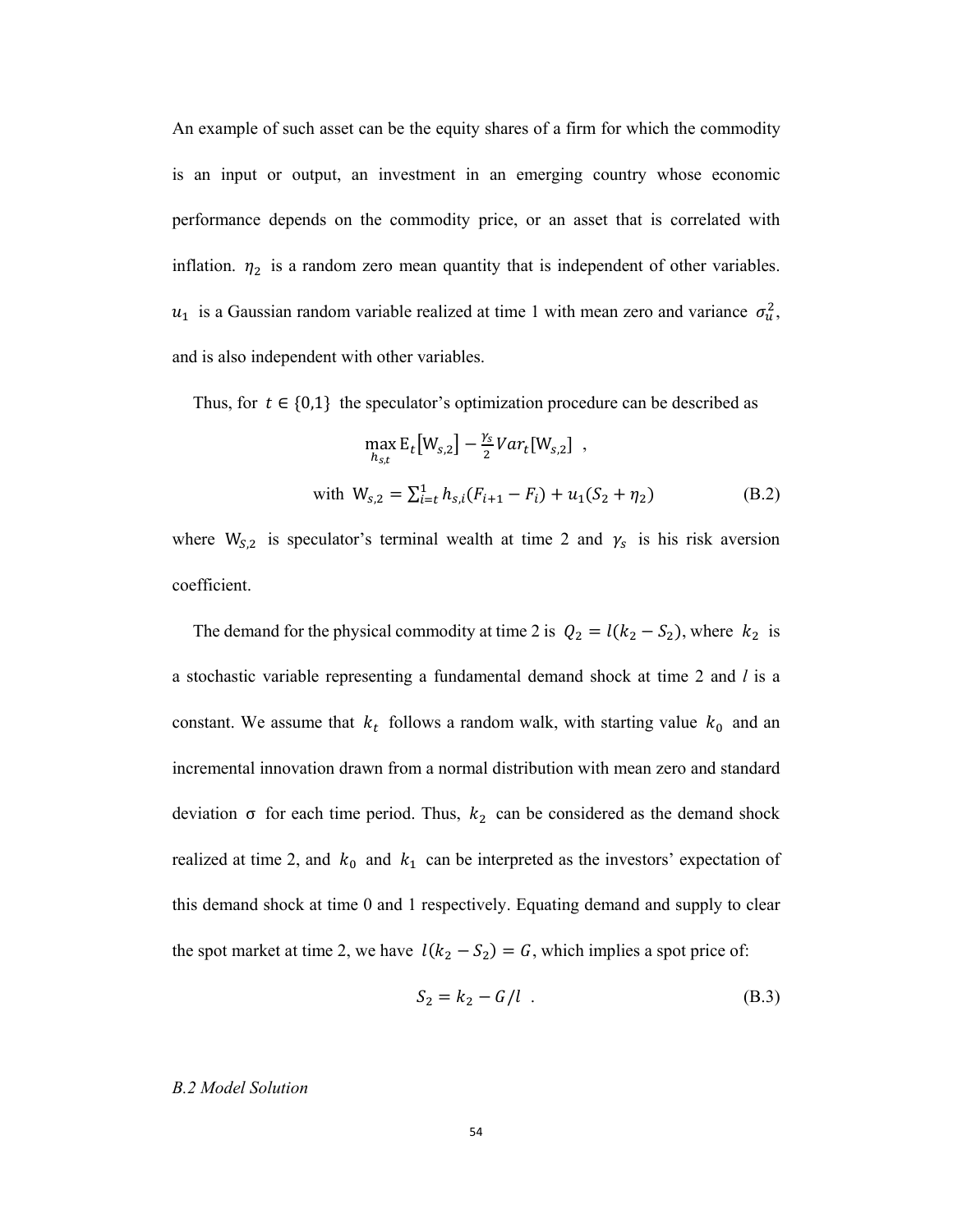As shown in Appendix C, the solution of the model provides

$$
h_{s,0} = \left[\frac{\gamma_p \sigma^2}{(\gamma_p + \gamma_s)(\sigma^2 + b^2 \sigma_u^2)} + \frac{\gamma_p^2 \gamma_s^2 \sigma^4 \sigma_u^2 (\gamma_p - \gamma_s)}{(\gamma_p + \gamma_s)^3 (\sigma^2 + b^2 \sigma_u^2)} - \frac{\gamma_p \gamma_s^2 \sigma^2 \sigma_u^2}{(\sigma^2 + b^2 \sigma_u^2)(\gamma_p + \gamma_s)^2 l}\right] G
$$
(B.4a)

$$
h_{p,0} = -h_{s,0} \tag{B.4b}
$$

$$
E_0[F_1 - F_0] = \frac{\gamma_p \gamma_s \sigma^2 G}{\gamma_p + \gamma_s} + \frac{\gamma_p^2 \gamma_s^2 \sigma^2 G \sigma_u^2}{(\gamma_p + \gamma_s)^2 l} \ . \tag{B.5}
$$

$$
h_{s,1} = \frac{\gamma_p G}{\gamma_s + \gamma_p} - \frac{\gamma_s u_1}{\gamma_s + \gamma_p} \tag{B.6a}
$$

$$
h_{p,1} = -h_{s,1} \tag{B.6b}
$$

$$
E_1[S_2 - F_1] = \frac{\gamma_p \gamma_s \sigma^2}{\gamma_p + \gamma_s} G + \frac{\gamma_p \gamma_s \sigma^2}{\gamma_p + \gamma_s} u_1.
$$
 (B.7)

where  $b = \frac{\gamma_p \gamma_s \sigma^2}{\gamma_p + \gamma_s}$ .

# *B.3 Model implications*

*Futures Price Changes and Holdings*:

The futures price change from time 0 to 1 can be written as:

$$
\Delta F_1 = F_1 - F_0 = k_1 - k_0 - \sigma^2 \gamma_p \Delta h_p + C
$$
  
=  $k_1 - k_0 + \sigma^2 \gamma_p \Delta h_s + C$  (B.8)

where  $C = \frac{\gamma_p \gamma_s \sigma^2 G}{\gamma_p + \gamma_s} + \frac{\gamma_p^2 \gamma_s^2 \sigma^2 \sigma_u^2 G}{(\gamma_n + \gamma_s)^2 l}$  $\frac{g_p^2 \gamma_s^2 \sigma^2 \sigma_u^2 G}{\left(\gamma_p + \gamma_s\right)^2 l} - \frac{b^2 \sigma_u^2 \gamma_s \gamma_p \sigma^2 G}{\left(\gamma_p + \gamma_s\right) \left(\sigma^2 + b^2 \sigma_u^2\right)}$  $\frac{b^2\sigma_u^2\gamma_S\gamma_p\sigma^2G}{(\gamma_p+\gamma_S)(\sigma^2+b^2\sigma_u^2)} - \frac{b^2\sigma_u^2G}{(\sigma^2+b^2\sigma_u^2)}$  $\frac{b^{\theta} \partial u^{\theta}}{(\sigma^2 + b^2 \sigma_u^2) l}$  is a constant.

Therefore, the futures price change is not only determined by the fundamental demand shock  $(k_1 - k_0)$ , but is also related to the position change of the producer or speculator. More specifically, the futures price change is positively correlated with the speculator's position change  $(\Delta h_s)$  and negatively correlated with the producer's position change  $(\Delta h_p)$  in the same time period. This suggests that the speculator trades in the same direction as the futures price change, while the producer trades in the opposite direction of the contemporaneous futures price change. This implication is consistent with what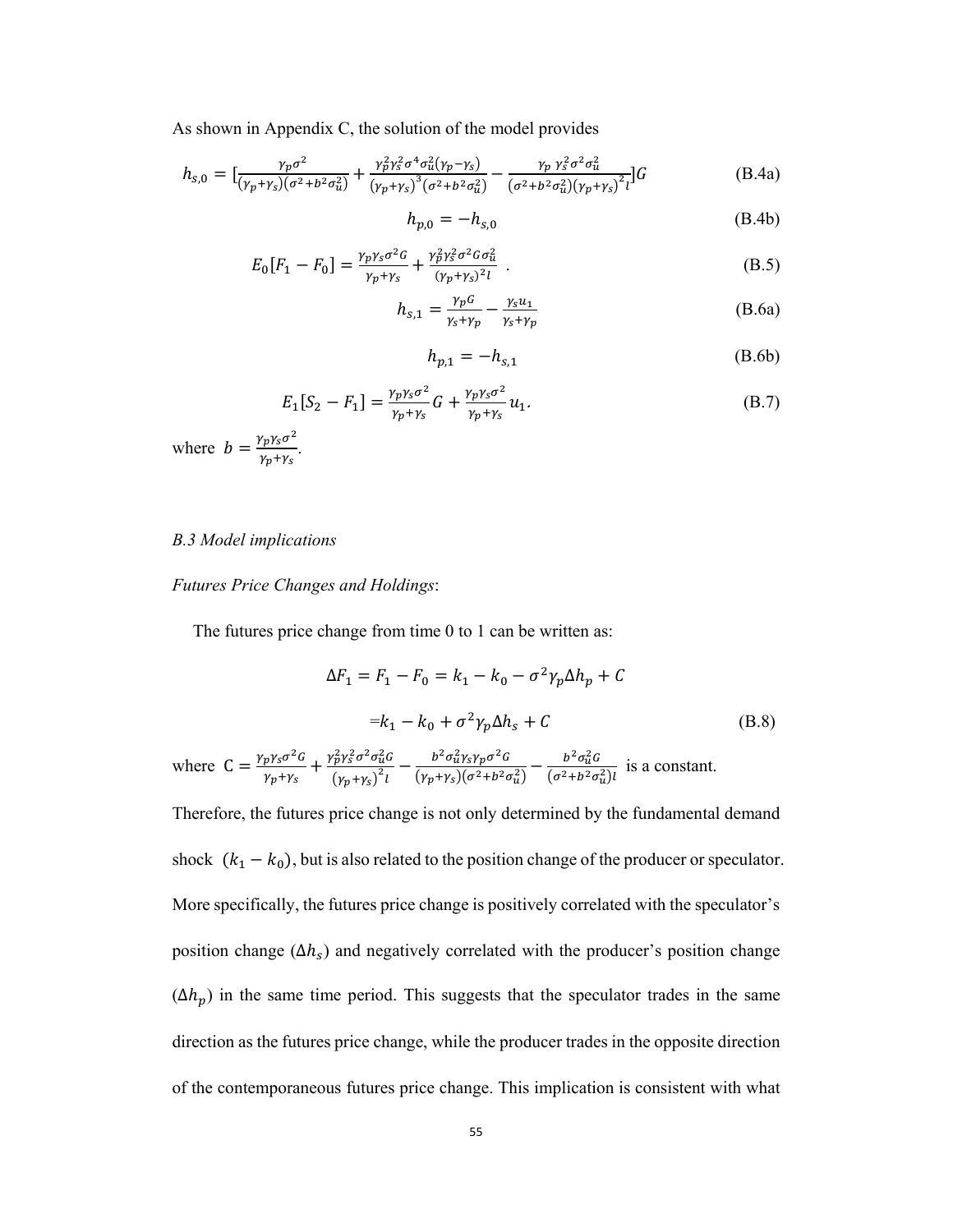we have observed in Table 2, where the position change of speculators (hedgers) is positively (negatively) correlated with the contemporaneous futures price change.

# *A Tale of Two Premiums:*

As shown in equation (B.7), the risk premium embedded in the commodity futures price consists of two components: the first part,  $\frac{\gamma_p \gamma_s \sigma^2}{\gamma_p + \gamma_s} G$ , is the risk premium corresponding to the producer's hedging demands and can be interpreted as a hedging premium; the second part,  $\frac{\gamma_p \gamma_s \sigma^2}{\gamma_p + \gamma_s} u_1$ , stems from the trading demands of speculators and can be interpreted as a liquidity premium.

To better understand the model's predictions, we assume without loss of generality,  $\sigma_u^2$ =0 in this sub-section. This implies  $h_{s,0} = -h_{p,0} = \frac{\gamma_p G}{\gamma_s + \gamma_p}$ . Starting with the simple case when  $u_1$  is zero, we find that  $h_{p,1} = h_{p,0}$  and  $h_{s,1} = h_{s,0}$ . In this situation, there is no need for the speculator or the producer to trade at time 1 since their positions have already been optimized based on their utility preference at time 0. Moreover, the expected futures risk premium at time 1 will be  $\frac{\gamma_p \gamma_s \sigma^2}{\gamma_p + \gamma_s} G$ , which is essentially an insurance premium offered by the producer for her hedging demand.

When  $u_1$  is not zero, the speculator needs to redo his utility maximization at time 1 to determine his new optimal futures position. As shown by (B.6a), the speculator's optimal position at time 1 will be different from his existing futures position established at time 0 by  $\frac{-\gamma_s u_1}{\gamma_s + \gamma_p}$ . Therefore, a trading need arises for the speculator. For example, when  $u_1$  is negative, the speculator needs to buy in the futures market ( $h_{s,1} - h_{s,0}$ ) 0), and his purchase will push the futures price to a level higher than the case without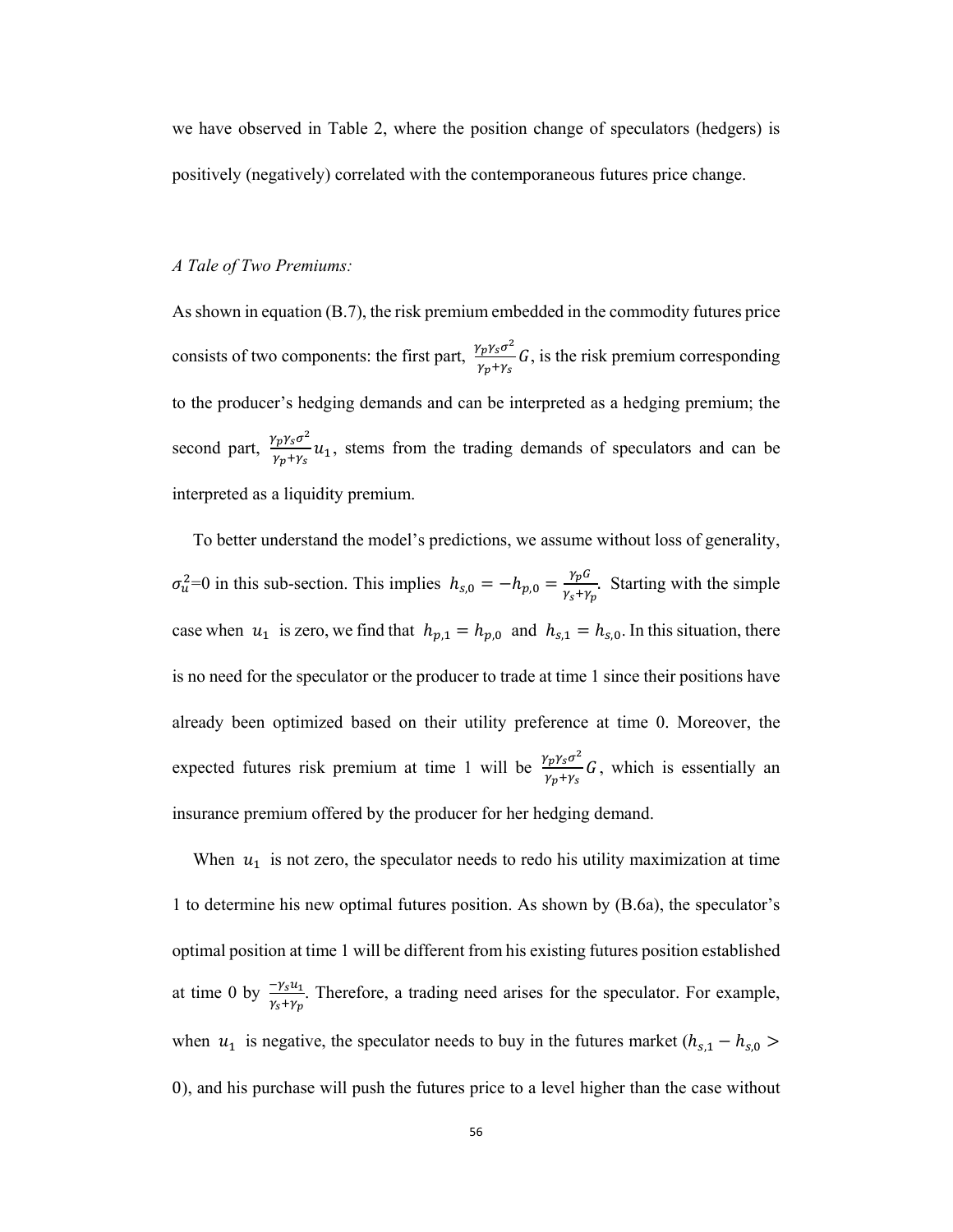speculator's trading needs. The futures risk premium will be reduced since the extra price the speculator pays for his demand of immediacy erodes the hedging premium he receives from the producer. Similarly, when  $u_1$  is positive, the speculator sells in futures market and futures risk premium increases by extra amount that the speculator pays for demand of liquidity. Hence,  $\frac{\gamma_p \gamma_s \sigma^2}{\gamma_p + \gamma_s} u_1$  thus represents liquidity premium that comes from the speculators' trading demand.

In brief, according to our model, the risk premium in the futures market consists of both the hedging premium stemmed from the producer's hedging demand and the liquidity premium that arises from the trading needs of speculators. This is consistent with our empirical results. For example, in Table 6 and 7, we preform regression and double-sorting tests, and find that both premiums significantly exist in commodity futures markets.

Next we illustrate the liquidity premiums and hedging premiums in more detail.

*Liquidity Premium*: From equation (C.17a), the liquidity premium  $\frac{\gamma_p \gamma_s \sigma^2}{\gamma_p + \gamma_s} u_1$  can be written as:

$$
\frac{\gamma_p \gamma_s \sigma^2}{\gamma_p + \gamma_s} u_1 = \sigma^2 \gamma_p \Delta h_p - B = -\sigma^2 \gamma_p \Delta h_s - B
$$
\n(B.9)

\nwhere 
$$
B = \frac{b^2 \sigma_u^2 \gamma_s \gamma_p \sigma^2 G}{(\gamma_p + \gamma_s)(\sigma^2 + \sigma^2 \sigma_u^2)} + \frac{b^2 \sigma_u^2 G}{(\sigma^2 + \sigma^2 \sigma_u^2) l}
$$
 is a constant.

Therefore, the liquidity premium is determined by the position change of the speculator (negative relationship) or of the producer (positive relationship). For example, if the speculator were to sell at time 1, the futures price will be pushed down. (See also equation B.8.) In this situation, the speculator offer a price concession (sell at a lower price level), to provide an incentive for the producer to deviate from her optimal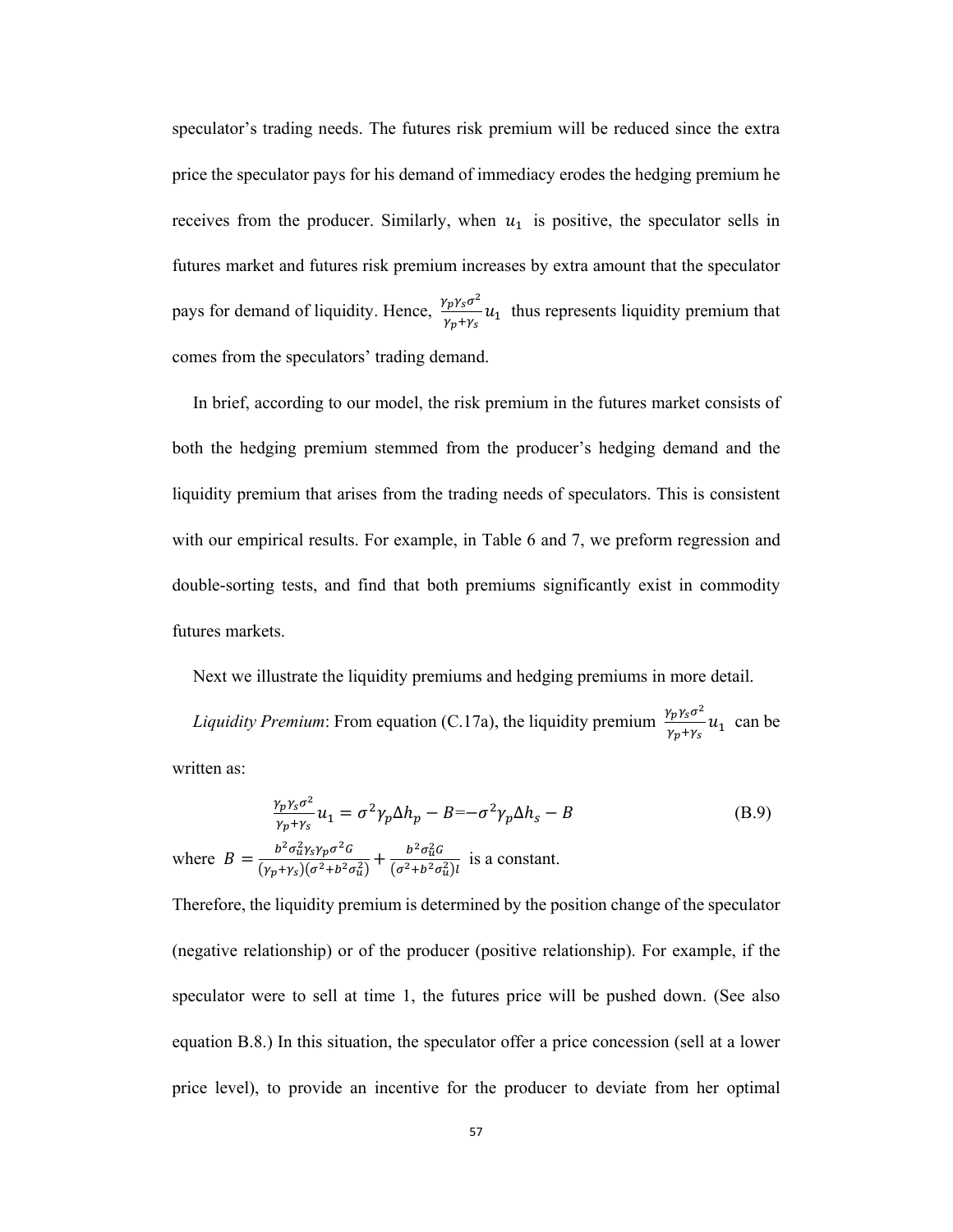hedging position established previously and to accommodate the speculator's trading desire. As a result, the premium embedded in futures that are sold by the speculator (or bought by the producer) will increase. Similarly, the premium embedded in futures that are bought by the speculator (or sold by the producer) will decrease. This return predictability can be interpreted as a liquidity premium, which the speculator pays to the producer to obtain immediacy for his trading demand. This supports our empirical findings in Table 3 and 4 in that the position changes of hedgers (speculators) can positively (negatively) predict next-week futures returns.

Furthermore, as shown in (B.9), the liquidity premium increases in the risk aversion coefficient  $\gamma_p$  of producers. When the producer is more risk averse, she would ask for a higher risk premium to absorb the speculator's demand for immediacy. This is consistent with what we observe in Table 5, where hedgers with more binding capital constraints or with higher position imbalance tend to ask for higher liquidity premiums.

*Hedging premium*: As shown in (B.6a) and (B.6b), the producer's position contains a hedging component,  $-\frac{\gamma_p G}{\gamma_s+\gamma_p}$ , and a liquidity component,  $\frac{\gamma_s u_1}{\gamma_s+\gamma_p}$ , hence producer's position can be influenced by the short-term trading demands of the speculator. In empirical tests of the influence of hedging pressure on the risk premium (for example based on the theory of normal backwardation) this may lead to an attenuation of the results. It is important to control for the component in the producer's position that is related to speculative trading to isolate the impact of the demand for price insurance on the risk premium. Hence, it is important to control the short-term fluctuation in the hedger's position to obtain a more precise measure of the hedging premium as predicted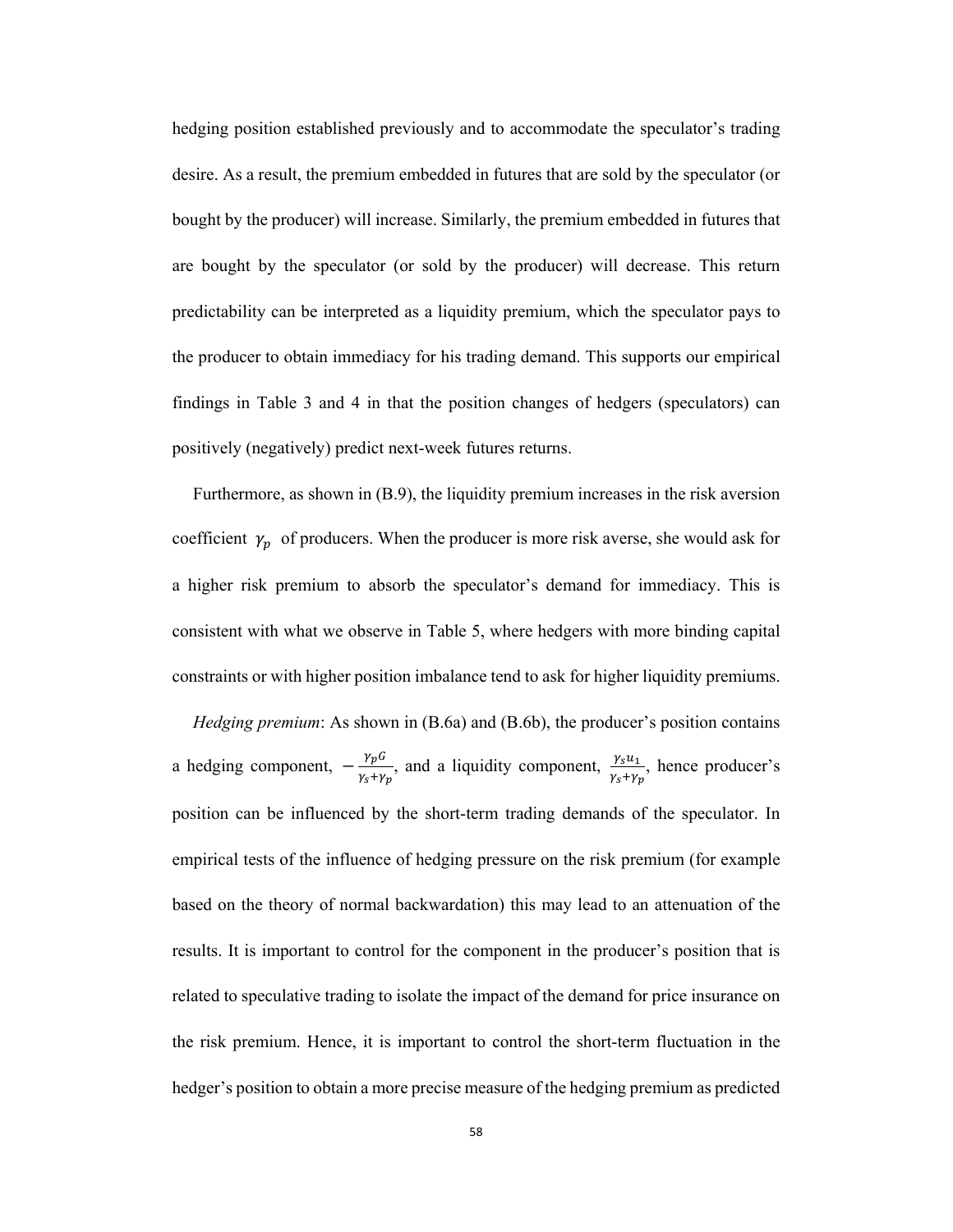by the normal backwardation theory.

More precisely, according to our model, from the equation (B.6a) and (B.6b) we have

$$
E_0[h_{p,1}] = -\frac{\gamma_p}{\gamma_s + \gamma_p} G \tag{B.10}
$$

Equation (B.10) indicates that taking the expectation of the producer's position yields a more accurate measure of her hedging needs, since the short-term trading shock  $u_1$ is a zero-mean stochastic variable that will be canceled out by taking expectations. In empirical applications, this can be done by taking a long-term average of hedgers' position. As shown in Table 6, smoothed (averaged) hedging pressure can predict futures excess returns, whereas unsmoothed hedging pressure fails to do so.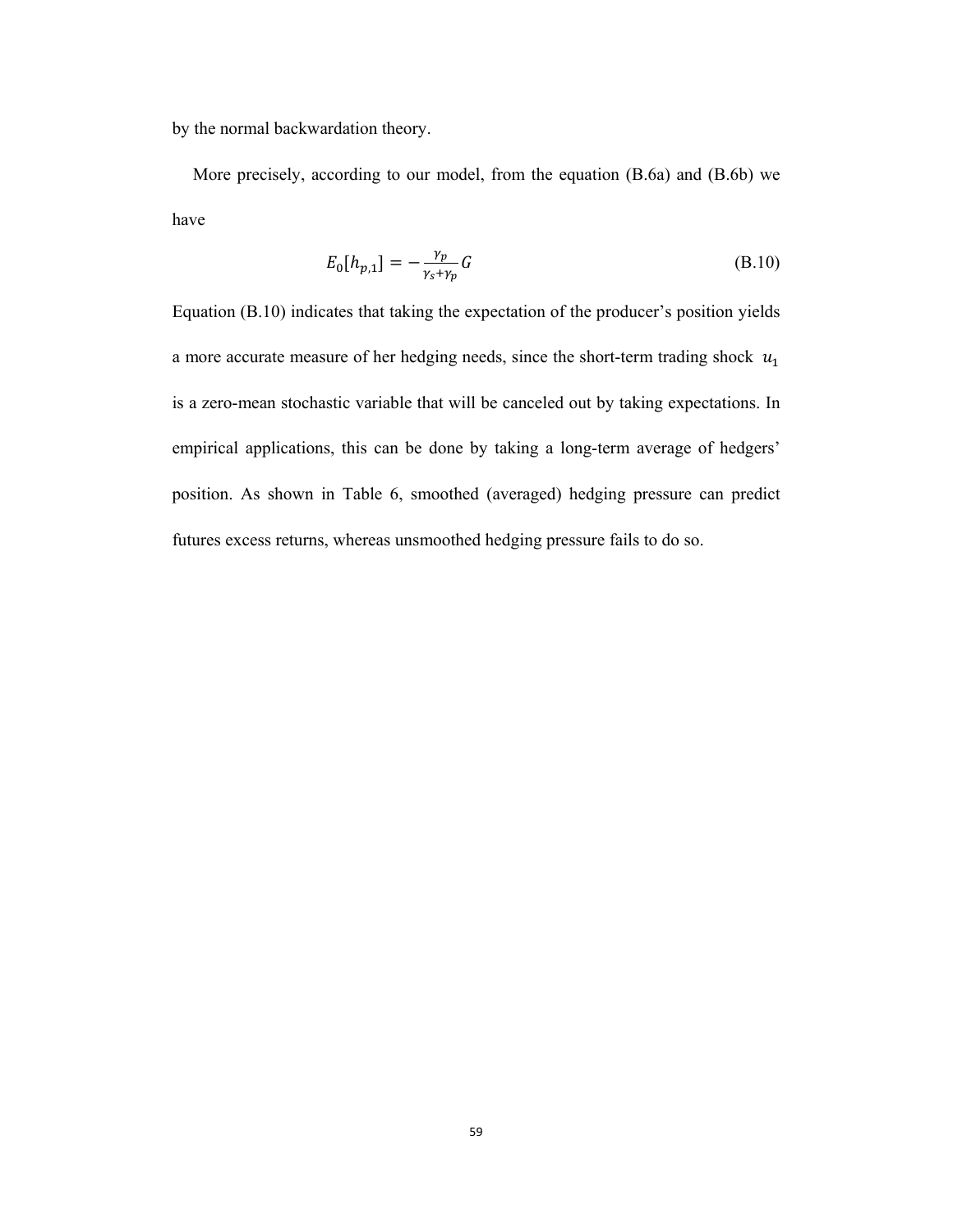#### **Appendix C: Model Solution**

*C.1 Market clearing at time 1*:

At time 1, given that the distribution of  $k_2$  conditional on investors' information set is a normally distributed  $N(k_1, \sigma)$ , we have

$$
E_1(S_2) = k_1 - G/l \t\t(C.1a)
$$

$$
Var_1(S_2) = \sigma^2
$$
 (C.1b)

In the futures market, substituting in the expression of  $W_{p,2}$ , we see that the producer solves the optimality problem

$$
\max_{h_{p,1}} \mathbb{E}_1 \big[ S_2 G + h_{p,1} (S_2 - F_1) \big] - \frac{\gamma_p}{2} \text{Var}_1 \big[ S_2 G + h_{p,1} (S_2 - F_1) \big] \tag{C.2}
$$

Taking the first order condition with respect to the futures position  $h_{p,1}$  we get,

$$
h_{p,1} = \frac{E_1[S_2 - F_1]}{\gamma_p \sigma^2} - G \tag{C.3}
$$

The speculator needs to maximize his utility function as

$$
\max_{h_{S,1}} \mathbb{E}_1[h_{S,1}(S_2 - F_1) + u_1(S_2 + \eta_2)] - \frac{\gamma_S}{2}Var_1[h_{S,1}(S_2 - F_1) + u_1(S_2 + \eta_2)].
$$
\n(C.4)

The optimization procedure leads to

$$
h_{s,1} = \frac{E_1[S_2 - F_1]}{\gamma_s \sigma^2} - u_1 \tag{C.5}
$$

The market clearing condition is

$$
h_{p,1} + h_{s,1} = 0 \tag{C.6}
$$

The clearing of the futures market at time 1 suggests that

$$
E_1[S_2 - F_1] = \frac{\gamma_p \gamma_s \sigma^2}{\gamma_p + \gamma_s} G + \frac{\gamma_p \gamma_s \sigma^2}{\gamma_p + \gamma_s} u_1 \quad , \tag{C.7}
$$

which leads to

$$
F_1 = k_1 - \frac{G}{l} - \frac{\gamma_p \gamma_s \sigma^2 G}{\gamma_p + \gamma_s} - \frac{\gamma_p \gamma_s \sigma^2 u_1}{\gamma_p + \gamma_s} \ . \tag{C.8}
$$

The futures positions of the producer and speculator at time 1 are

$$
h_{p,1} = -\frac{\gamma_p G}{\gamma_s + \gamma_p} + \frac{\gamma_s u_1}{\gamma_s + \gamma_p} \tag{C.9a}
$$

$$
h_{s,1} = \frac{\gamma_p G}{\gamma_s + \gamma_p} - \frac{\gamma_s u_1}{\gamma_s + \gamma_p} \tag{C.9b}
$$

*C.2 Market clearing at time 0*:

In the futures market, the producer's optimization at time 0 can be solved as

$$
\max_{h_{p,0}} E_0 \big[ S_2 G + h_{p,1} (S_2 - F_1) + h_{p,0} (F_1 - F_0) \big]
$$